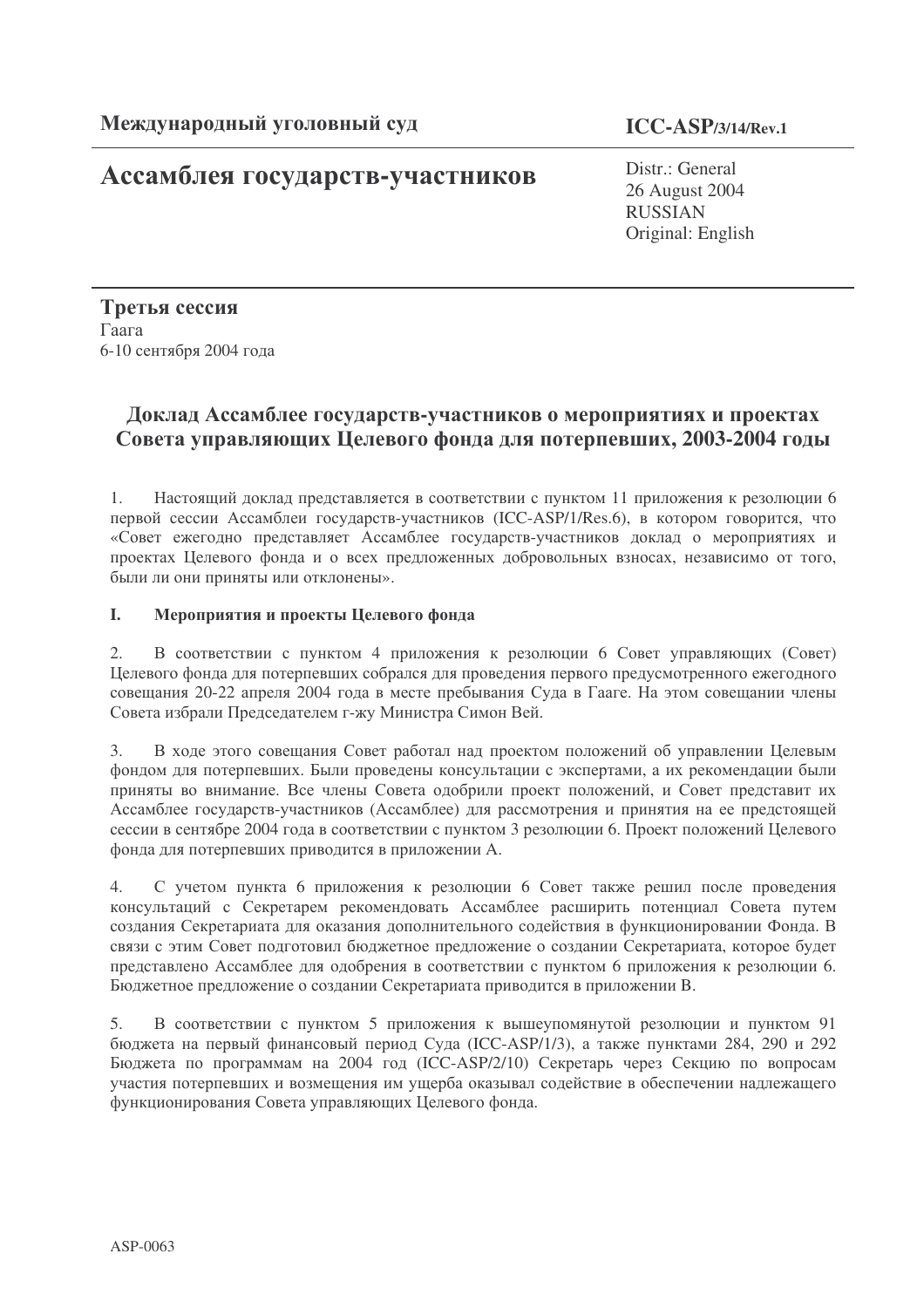#### II. Положение с добровольными взносами

6. Было открыто два банковских счета в долл. США и в евро. По состоянию на 15 июля 2004 года остатки на счетах составляли 17 509,52 долл. США и 5500,53 евро. Перечень добровольных взносов за этот первый период включен в качестве добавления к настоящему докладу под заголовком «Приложение С».

 $7.$ Совет признает важность проведения кампании по привлечению добровольных взносов, с тем чтобы Целевой фонд мог эффективно вести работу по мероприятиям и проектам в интересах потерпевших от преступлений, подпадающих под юрисдикцию Суда, и их семей. Кроме того, члены Совета призывают государства вносить взносы в Целевой фонд, поскольку это имеет решающее значение для выполнения его мандата.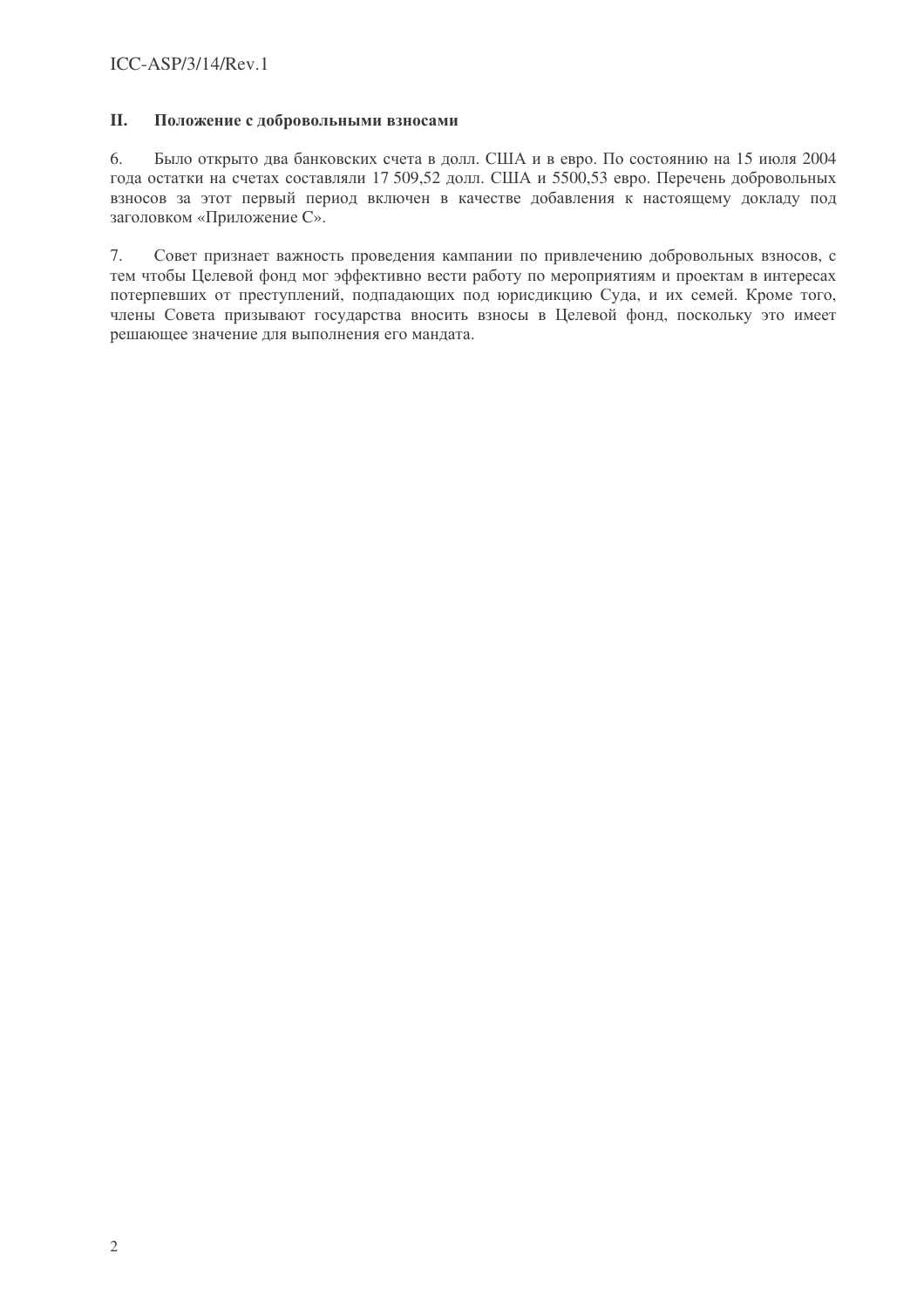## Приложение А

## Проект положений Целевого фонда для потерпевших

## ПЕРВОЕ СОВЕЩАНИЕ СОВЕТА УПРАВЛЯЮЩИХ ПЕЛЕВОГО ФОНЛА ЛЛЯ ПОТЕРПЕВШИХ 20-22 апреля 2004 года, Гаага (Нидерланды)

### Проект положений

### **ВВЕДЕНИЕ**

Настоящий проект положений идет в развитие основных положений, касающихся Целевого фонда для потерпевших, приводящихся в статье 79 Римского статута; правиле 98 Правил процедуры и доказывания: резолюции 6 Ассамблеи государств-участников об учреждении Целевого фонда в интересах потерпевших от преступлений, подпадающих под юрисдикцию Суда, и семей таких потерпевших; и резолюции 7 Ассамблеи государств-участников о порядке выдвижения кандидатур и проведения выборов членов Совета управляющих Целевого фонда в интересах потерпевших.

Настоящий проект положений представляет собой дальнейшее развитие критериев управления Целевым фондом, установленных в резолюции 6, которые предстоит принять Ассамблее государств-участников. Тексты данного документа на английском и французском языках являются равноаутентичными.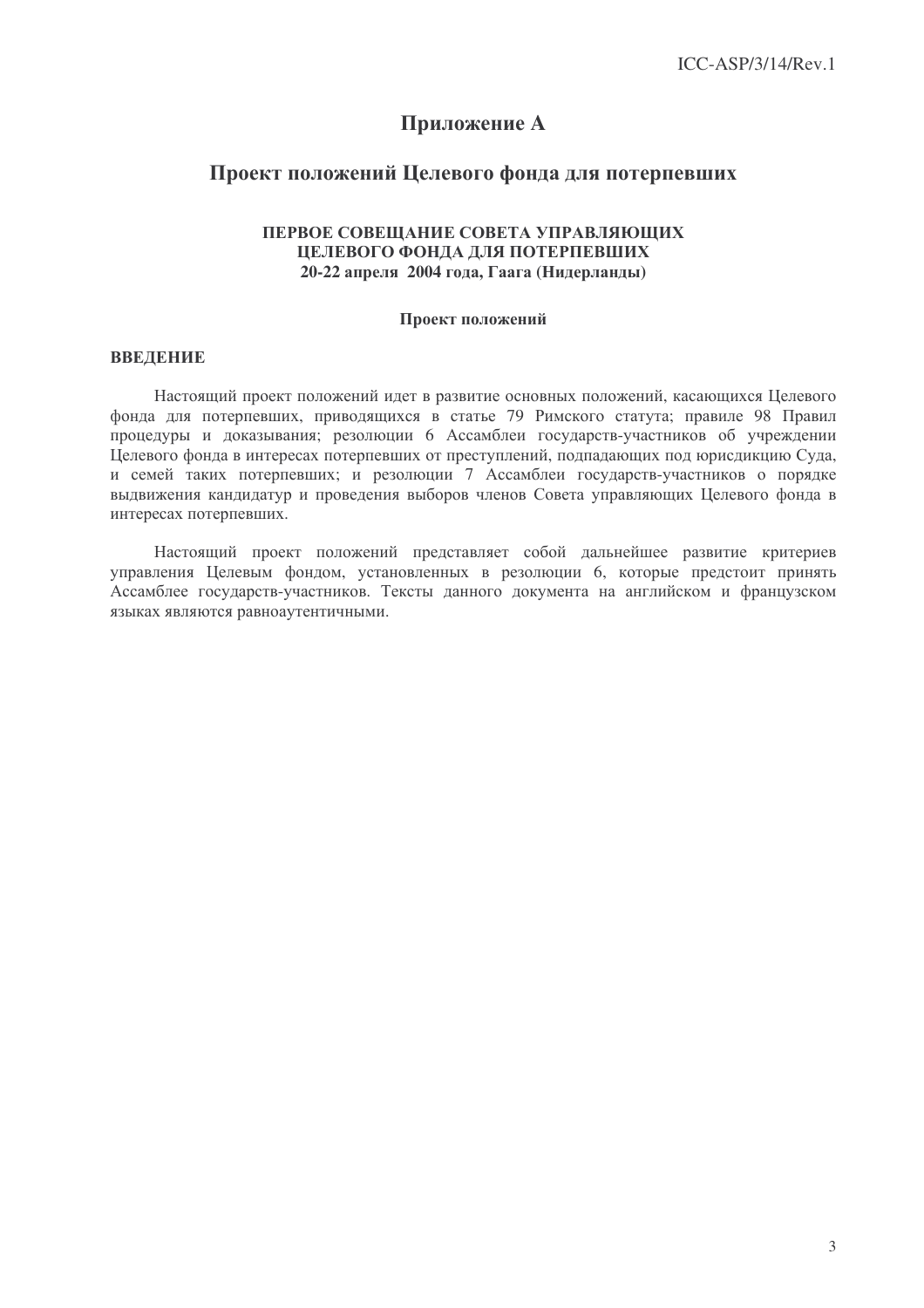## ПОЛОЖЕНИЯ ЦЕЛЕВОГО ФОНДА ДЛЯ ПОТЕРПЕВШИХ

## **ЧАСТЬ І** УПРАВЛЕНИЕ И НАДЗОР ЗА ЦЕЛЕВЫМ ФОНДОМ

## $\Gamma$ **TABAI** СОВЕТ УПРАВЛЯЮЩИХ

## Раздел І Выборы Председателя Совета управляющих

Председатель избирается абсолютным большинством членов Совета управляющих.  $1<sub>1</sub>$ Председатель работает до конца своего соответствующего срока полномочий в качестве члена Совета. Он/она имеет право быть переизбранным Председателем один раз. Если Председатель сочтет необходимым отсутствовать в течение того или иного заседания или его части, он/она может назначить другого члена Совета на свое место. Если Председатель не в состоянии выполнять свои функции, то на оставшийся срок ero/ee полномочий избирается новый Председатель.

 $2.$ Председатель несет ответственность за координацию работы Совета управляющих.

## Раздел II Совещания

Совет управляющих собирается на очередную сессию в месте пребывания Суда не менее  $3.$ одного раза в год.

Когда обстоятельства требуют этого, Совет может проводить специальные сессии, а  $\overline{4}$ Председатель устанавливает дату начала, продолжительность и место проведения каждой такой специальной сессии. Специальные сессии могут проводиться с личным присутствием или с помощью телефонной, веб-или видеосвязи.

 $5<sub>1</sub>$ Председатель определяет предварительную повестку дня очередных и специальных сессий Совета. Председатель может получать предложения о пунктах повестки дня от других членов Совета, Бюро Ассамблеи государств-участников, Секретаря и/или Секретариата Целевого фонда («Секретариат»). Любой пункт, предложенный для включения в повестку дня, сопровождается пояснительным меморандумом и, если это возможно, основными документами или проектом решения. Все материалы распространяются среди членов Совета заблаговременно и, по возможности, по крайней мере за месяц до проведения сессии. Предварительная повестка любой сессии представляется для рассмотрения и принятия Совету управляющих в начале этой сессии.

6. Председатель председательствует на каждой сессии.

7. Секретарь участвует в сессиях Совета в качестве консультанта. На сессиях Совета могут присутствовать члены Секретариата Целевого фонда.

8. Совет управляющих может при необходимости приглашать других лиц, обладающих соответствующими экспертными знаниями, принять участие в посвящаемых конкретным вопросам сессиях Совета в соответствии с правилом 42 Правил процедуры Ассамблеи государствучастников или выступить с устными или письменными заявлениями и представлением информации по любому рассматриваемому вопросу.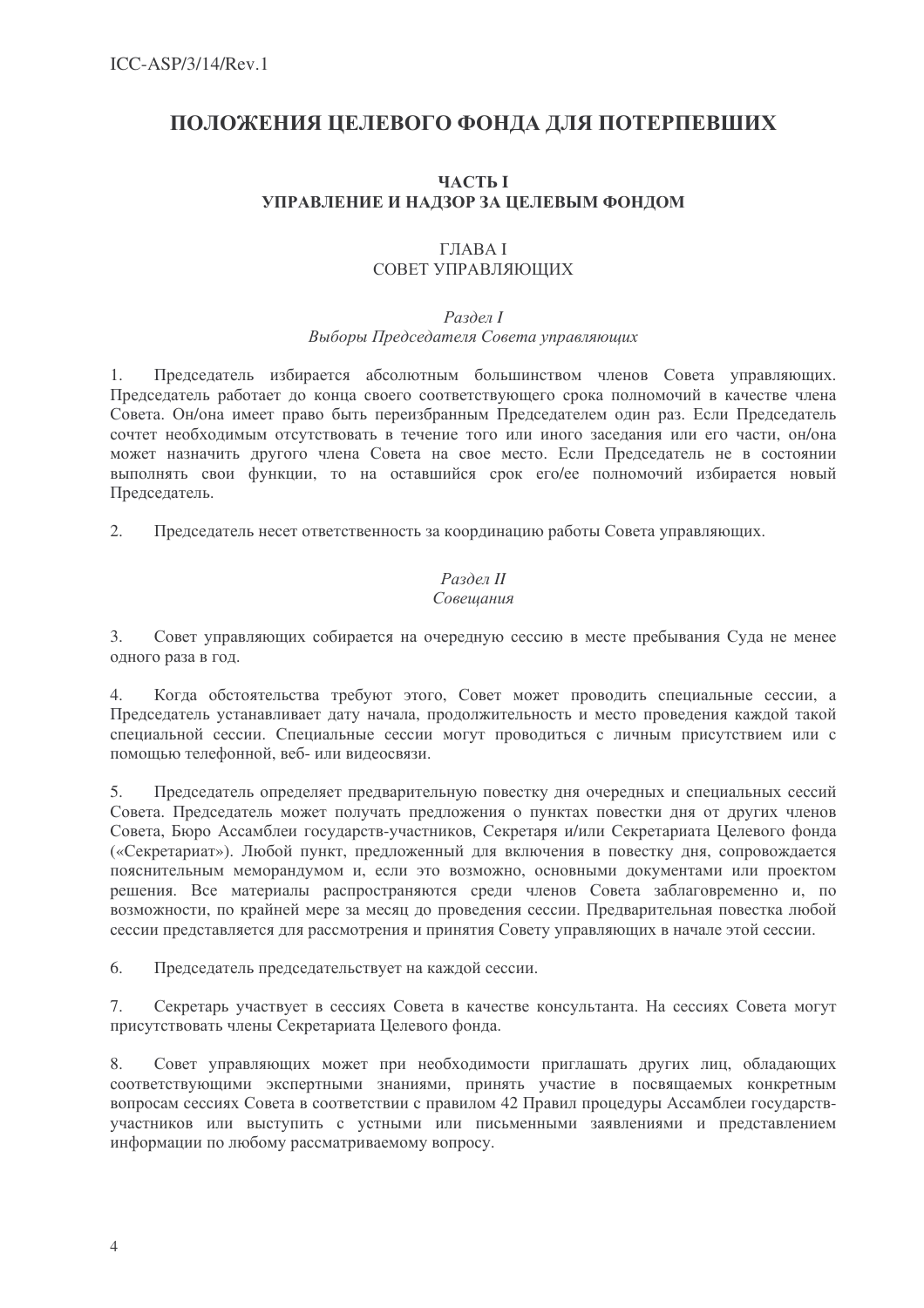9. В качестве общего правила сессии Совета управляющих проводятся закрытыми, если Совет иного решения. Решения Совета управляющих оглашаются  $He$ примет с учетом конфиденциальности, и о них сообщается, насколько это возможно, бенефициарам, заинтересованным государствам и партнерам-исполнителям. По завершении совещания Совета управляющих Председатель может издать коммюнике через свой Секретариат или Секретариат Суда, в зависимости от обстоятельств.

Лля целей настоящих положений все участвующие члены Совета считаются  $10<sub>1</sub>$ присутствующими на сеансах телефонной, веб- или видеосвязи. Кроме того, для подписания документа или соглашения может использоваться электронная подпись.

 $11.$ Рабочими языками Совета управляющих являются английский и французский.

## Раздел III Решения Совета управляющих

 $12.$ Решения Совета управляющих принимаются на очередных или специальных сессиях, проводящихся с личным присутствием или с помощью телефонной, веб- или видеосвязи. Каждый член Совета имеет один голос. Для принятия любого решения требуется присутствие большинства членов.

Предпринимаются все усилия для принятия решений консенсусом. Если консенсуса достичь 13. невозможно, все решения должны получить одобрение большинства участвующих в голосовании членов, представляющих большинство членов Совета.

При необходимости Председатель принимает предварительные решения в межсессионный 14. период в консультации с Секретариатом. Впоследствии Председатель представляет решение(я) Совету для одобрения в соответствии с процедурами, установленными в пункте 13 выше.

 $15.$ В соответствии с пунктом 3 резолюции 6 Ассамблеи государств-участников об учреждении Целевого фонда в интересах потерпевших от преступлений, подпадающих под юрисдикцию Суда, и семей таких потерпевших («резолюция 6»). Совет управляющих может принимать такие дополнительные руководящие принципы и процедуры, которые необходимы для выполнения его функций. Эти дополнительные руководящие принципы и процедуры должны быть совместимыми с «дополнительными критериями», о которых говорится в ней. Кроме того, Совет управляющих может также предлагать Ассамблее государств-участников поправки к этим «дополнительным критериям».

## Раздел IV Расходы Совета управляющих

 $16.$ Члены Совета управляющих выступают в своем личном качестве на безвозмездной основе.

17. Расходы Совета управляющих оплачиваются из средств Суда.

## **ГЛАВА II**

## СЕКРЕТАРИАТ

### Раздел І Место пребывания и учреждение

Секретариат Целевого фонда учреждается в месте пребывания Суда. Секретариат несет 18. ответственность за повседневное управление Целевым фондом и оказание той помощи, которая необходима для надлежащего функционирования Совета при выполнении его задач.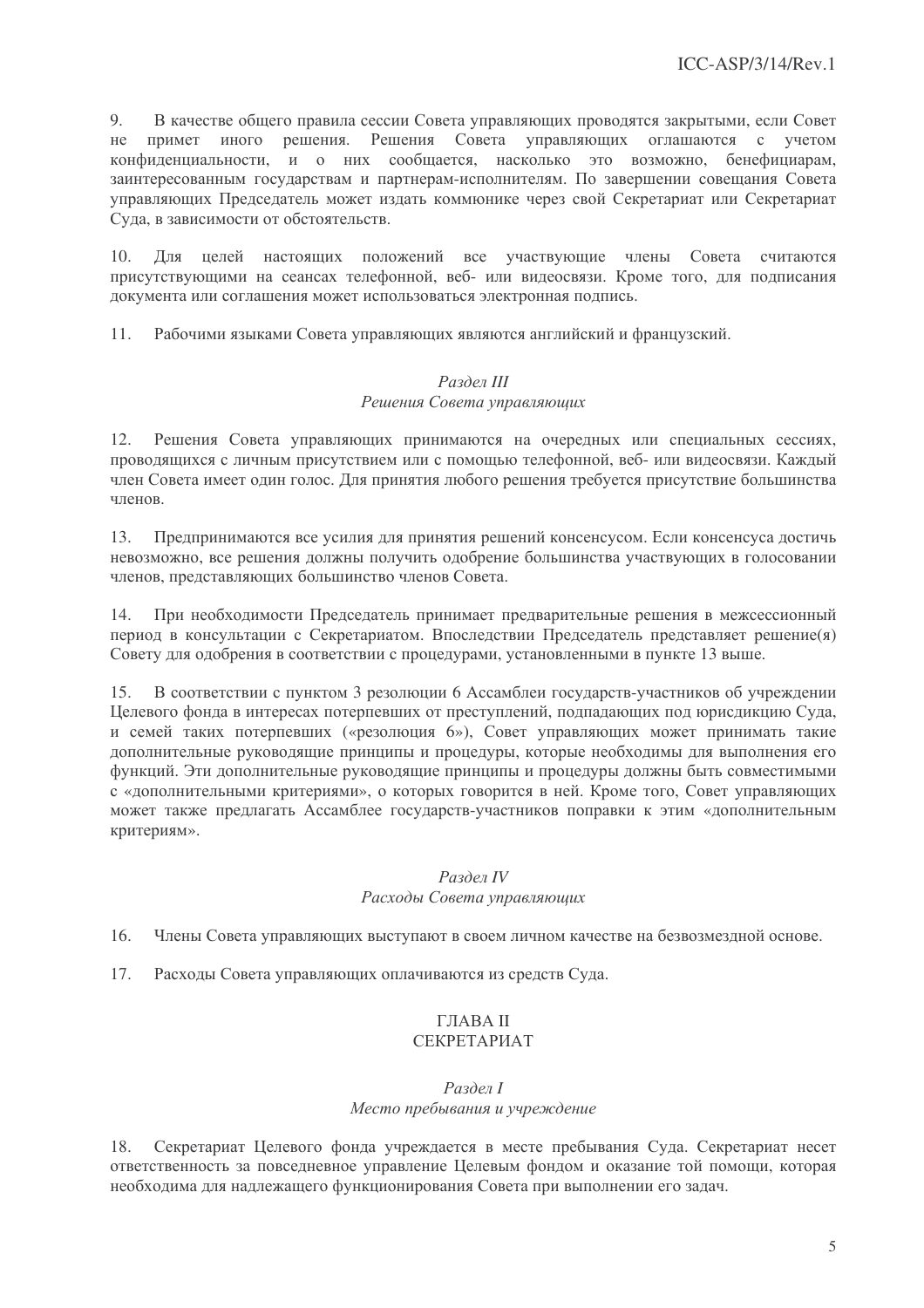19. Секретариат учреждается в соответствии с пунктом 6 приложения к резолюции Ассамблеи государств-участников, касающейся учреждения Фонда в интересах потерпевших от преступлений, подпадающих под юрисдикцию Суда, определенных в правиле 85, и в случае физических лиц в интересах их семей.

## Раздел II

## Представление докладов Секретариатом

 $20<sup>1</sup>$ Секретариат представляет периодические доклады Совету о своей деятельности.

21. Секретариат функционирует независимо. Однако он консультируется с Секретарем по всем административным и правовым вопросам, по которым он получил помощь со стороны Секретариата Суда.

## Раздел III

## Расходы Секретариата

Основные расходы Секретариата покрываются Судом. Если Ассамблея государств- $22.$ участников примет решение о создании дополнительных должностей, включая назначение Директора-исполнителя, то Ассамблея государств-участников может рассмотреть вопрос об отнесении расходов на покрытие этих дополнительных должностей за счет поступивших в Целевой фонд добровольных взносов.

## ЧАСТЬ П ПОЛУЧЕНИЕ СРЕДСТВ

## **ГЛАВА I** ПЕРВИЧНЫЕ СООБРАЖЕНИЯ

С использованием 23. целого ряда средств Совет управляющих обеспечивает информированность о Целевом фонде и тяжелом положении потерпевших от преступлений, подпадающих под юрисдикцию Суда, определенных в правиле 85 Правил процедуры и доказывания, и в случае физических лиц - положении их семей.

- 24. Целевой фонд финансируется за счет:
- a) добровольных взносов правительств, международных организаций, частных лиц, корпораций и других субъектов согласно соответствующим критериям, принятым Ассамблеей государств-участников:
- $b)$ ленежных средств и другого имущества, изъятых посредством штрафов или конфискации и переданных в Целевой фонд по распоряжению Суда на основании пункта 2 статьи 79 Римского статута («Статут»);
- средств, взысканных в порядке возмещения ущерба по распоряжению Суда на основании  $c)$ правила 98 Правил процедуры и доказывания;
- $d)$ таких средств, - за исключением начисленных взносов, - которые Ассамблея государствучастников может решить выделить Целевому фонду.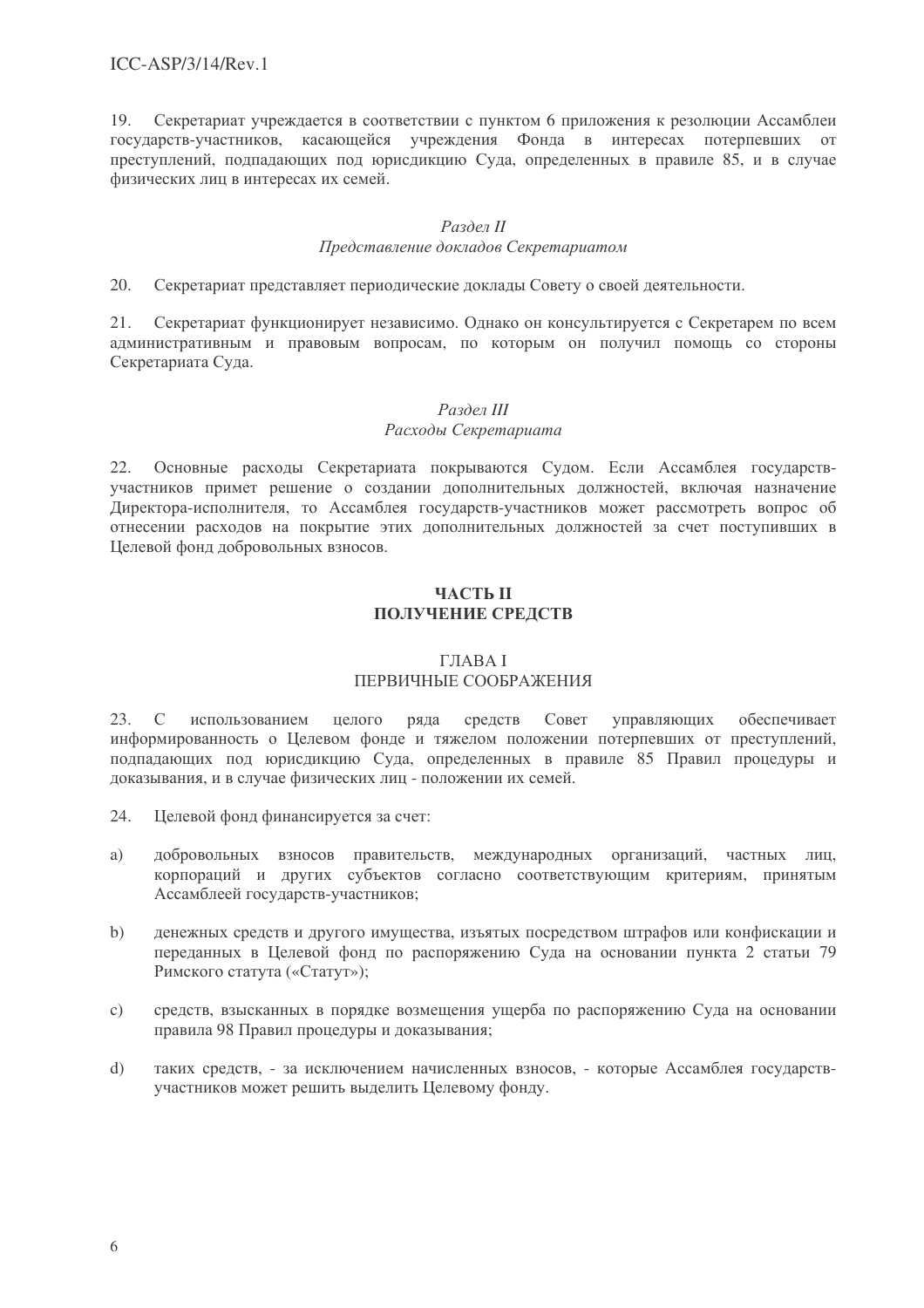### ГЛАВА II ДОБРОВОЛЬНЫЕ ВЗНОСЫ

25. Совет в рамках своего ежегодного доклада Ассамблее государств-участников о мероприятиях и проектах Целевого фонда представляет ежегодное обращение с призывом о внесении добровольных взносов в Целевой фонд.

26. Совет при поддержке Секретариата устанавливает контакт с правительствами, международными организациями, частными лицами, корпорациями и другими субъектами в целях привлечения добровольных взносов в Целевой фонд.

Совет принимает руководящие принципы о путях привлечения финансовых взносов от 27. частных учреждений.

Целевой фонд получает все добровольные взносы из источников, перечисленных в пункте 28. 2(а) резолюции 6, и регистрирует источники и полученные суммы средств.

Совет учреждает механизмы, способствующие проверке источников средств, полученных 29 Целевым фондом.

 $30<sup>2</sup>$ Пелевой фонд может отклонять добровольные взносы, считающиеся тем или иным образом несовместимыми с целями и деятельностью Целевого фонда.

Добровольные взносы могут частично резервироваться донором в качестве ассигнований, 31. выделяемых в соответствии с просьбой донора потерпевшим, определенным в правиле 85 Правил процедуры и доказывания, и в случае физических лиц - их семьям.

32. В случае, когда добровольный взнос носит целенаправленный характер, а соответствующая ситуация или дело пока не вынесены на рассмотрение Суда, Целевой фонд с согласия донора помешает взнос на свой общий счет.

33. Целевой фонд регулярно проводит обзор характера и объема добровольных взносов для обеспечения того, чтобы такие ассигнования не привели к явно несправедливому распределению имеющихся средств и имущества среди различных групп потерпевших. Для достижения этого Совет может принимать конкретные меры, позволяющие более справедливо распределять средства среди групп потерпевших.

## ГЛАВА III

## ЛЕНЕЖНЫЕ СРЕЛСТВА И ЛРУГОЕ ИМУШЕСТВО, ИЗЪЯТЫЕ ПОСРЕЛСТВОМ ШТРАФОВ ИЛИ КОНФИСКАЦИИ

34. Совет управляющих по просьбе Палаты в соответствии с правилом 148 Правил процедуры и доказывания представляет письменные или устные соображения о передаче штрафов или конфискованного имущества в Целевой фонд.

35. Целевой фонд по просьбе Президиума представляет письменные или устные соображения о распоряжении имуществом или активами или об их распределении в соответствии с правилом 221 Правил процедуры и доказывания.

Целевой фонд производит оприходование всех денежных средств и другого имущества, 36. изъятых посредством штрафов или конфискации, которые передаются по распоряжению Суда в Целевой фонд.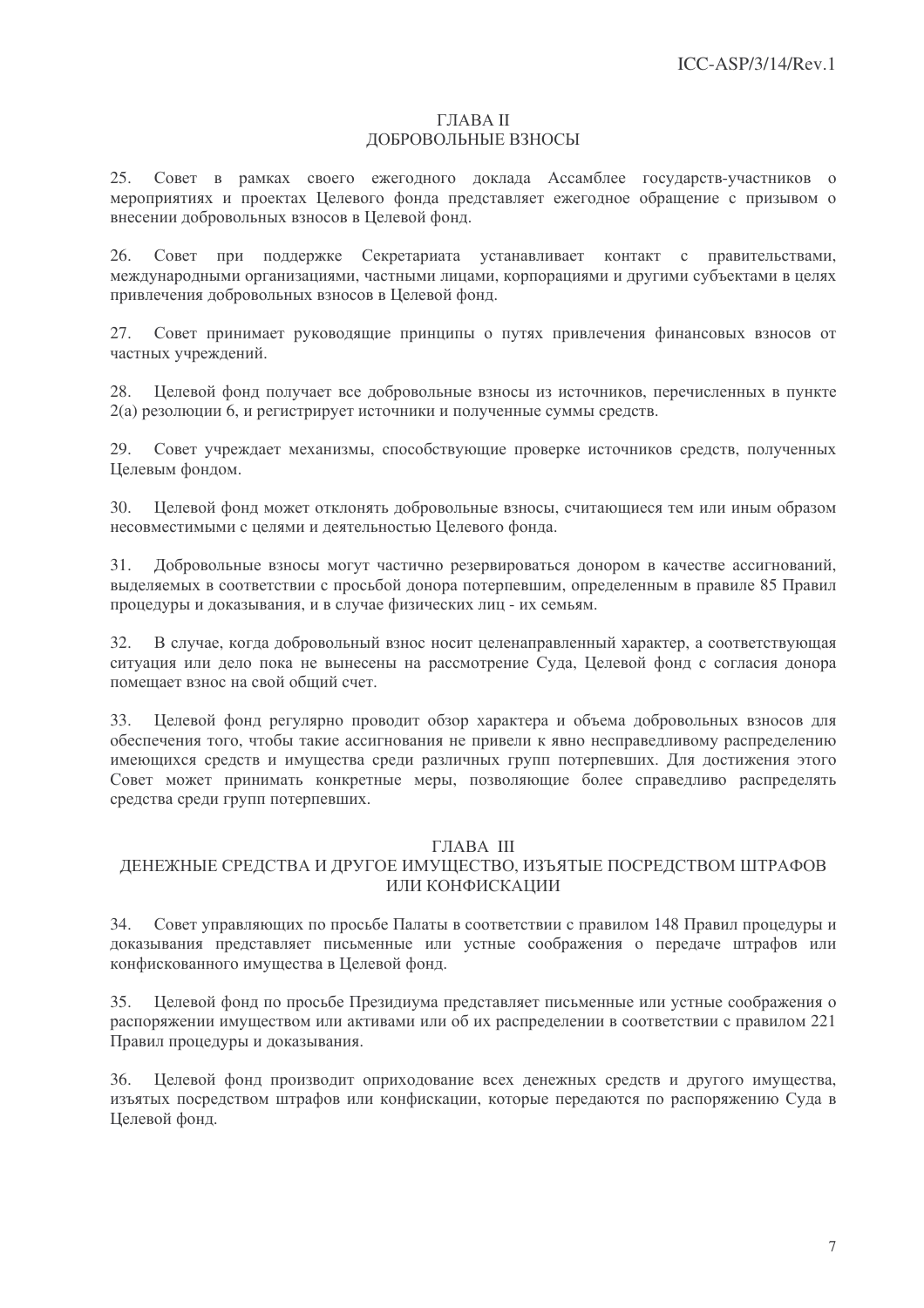#### **ГЛАВА IV**

#### СРЕДСТВА, ВЗЫСКАННЫЕ В ПОРЯДКЕ ВОЗМЕЩЕНИЯ УЩЕРБА

Целевой фонд производит оприходование средств, взысканных в порядке возмещения 37. ущерба, и проводит такие средства отдельно от остающихся средств Целевого фонда в соответствии с правилом 98 Правил процедуры и доказывания. Он регистрирует источники и полученные суммы вместе с любыми условиями, содержащимися в распоряжении Суда относительно использования средств.

### ГЛАВА V

## РЕСУРСЫ, ПРЕДОСТАВЛЕННЫЕ АССАМБЛЕЕЙ ГОСУДАРСТВ-УЧАСТНИКОВ

В своем ежегодном докладе Ассамблее Совет управляющих может делать предложения о 38. финансовых и других взносах, не считая начисленных взносов, которые Ассамблея государствучастников может предоставить Целевому фонду.

Если Ассамблея государств-участников не поставила каких-либо условий относительно 39. использования финансовых или других взносов, не считая начисленных взносов, то Целевой фонд может размещать эти взносы на своем Общем счете в интересах потерпевших, определенных в правиле 85 Правил процедуры и доказывания, и в случае физических лиц в интересах их семей.

#### **ГЛАВА VI**

### ОПЕРАТИВНЫЕ ВОПРОСЫ В ОТНОШЕНИИ ПОЛУЧЕНИЯ СРЕДСТВ

40. Банковский (ие) счет(а) Целевого фонда открывае (ю) тся в соответствии с правилом 108(1) Финансовых положений и правил..

 $41.$ Система учета Целевого фонда должна позволять раздельно проводить средства для облегчения оприходования целевых взносов, денежных средств и другого имущества, изъятых посредством штрафов или конфискации, которые передаются Судом, в тех случаях, когда Суд выдвигает условия в отношении конкретного использования, или средств, взысканных в порядке возмешения ушерба.

 $42<sub>1</sub>$ Создается компьютерная система отслеживания, с тем чтобы иметь возможность отслеживать, в частности:

- a) источники средств, полученных в соответствии с пунктом 2 резолюции 6, включая название и фамилию донора, место, регион, дату и сумму взносов;
- все просьбы в отношении целевых взносов, в том числе о характере просьбы, а также то,  $h)$ почему было конечном счете достигнуто согласие и что было получено;
- все полученные объявленные взносы, дату и характер объявленного взноса, любые  $\mathbf{c})$ последующие меры Суда и дату фактического получения средств;
- $d)$ разделение средств в рамках Целевого фонда на основе категорий ограничений в использовании и на основе существующих в данное время ограничений;
- все средства, выделенные Целевым фондом, с указанием источника финансирования,  $e)$ характера выделения и бенефициара(ов);
- $f$ ) получение бенефициарами всех выделенных ресурсов с указанием даты выделения, даты получения бенефициаром, когда это представляется возможным, или даты платежа донором;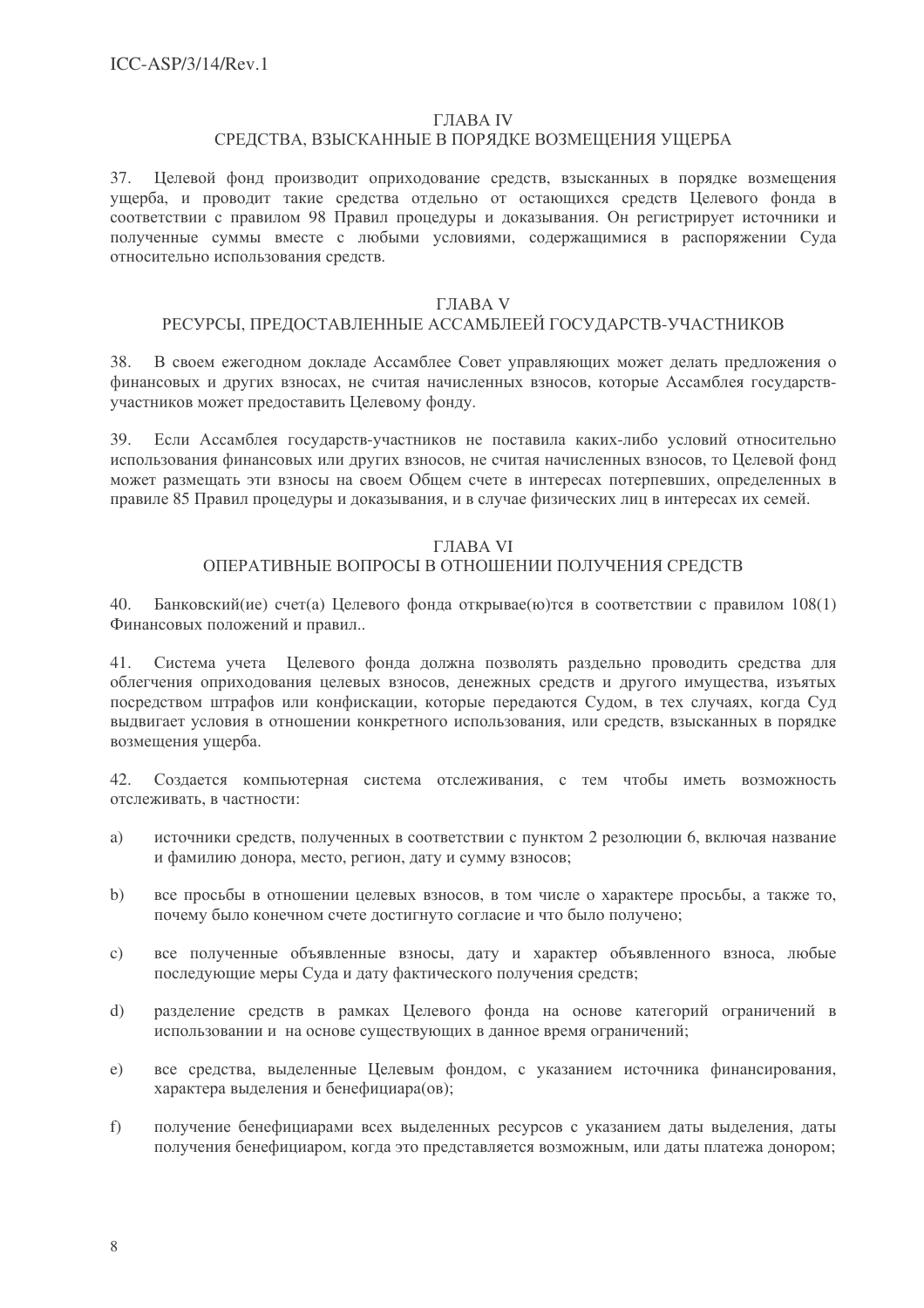всех ресурсов, выделенных в качестве безвозмездных субсидий организациям. Программа,  $g)$ являющаяся отдельной, но связанной с основной системой, будет вести мониторинг следующей информации с разбивкой по получателям безвозмездных субсидий: группа объект безвозмездной субсидии, сумма безвозмездной субсидии, бенефициаров. обязательства по договору о безвозмездной субсидии, сроки представления отчетности, проверка завершения работы и достижения результатов.

Секретариат производит оприходование средств, которые Ассамблея государств-участников 43. может решить выделить Целевому фонду. Он регистрирует источники и объемы полученных сумм вместе с любыми содержащимися условиями в отношении использования средств.

44 Совет управляющих информирует Суд о любых трудностях или задержках в получении средств.

## **ЧАСТЬ III** МЕРОПРИЯТИЯ И ПРОЕКТЫ ЦЕЛЕВОГО ФОНДА

## **ГЛАВА І** ИСПОЛЬЗОВАНИЕ СРЕЛСТВ

### Раздел І Бенефишиары

45. Средства Целевого фонда предназначены для потерпевших от преступлений, подпадающих под юрисдикцию Суда, определенных в правиле 85 Правил процедур и доказывания, и в случае физических лиц в интересах их семей.

## Раздел II

## Средства, изъятые посредством штрафов или конфискации, и средства, взысканные в порядке возмешения ущерба

Когда средства, изъятые посредством штрафов или конфискации, или средства, взысканные 46. в порядке возмещения ущерба, передаются в Целевой фонд в соответствии с пунктом 2 статьи 75 или пунктом 2 статьи 79 Статута, либо подпунктами 2-4 правила 98 Правил процедуры и доказывания Совет управляющих принимает решение об использовании таких средств в соответствии с любыми содержащимися в соответствующих распоряжениях условиями или инструкциями, в частности, в отношении круга бенефициаров и характера и суммы возмешения(й).

47. Если распоряжения не сопровождаются дополнительными условиями или инструкциями, Совет управляющих может принять решение об использовании таких ресурсов в соответствии с правилом 98 Правил процедуры и доказывания с учетом любых соответствующих решений, принятых Судом по рассматриваемому делу, и в частности решений, принятых в соответствии с пунктом 1 статьи 75 Статута и правилом 97 Правил процедуры и доказывания.

Совет управляющих может запрашивать дополнительные инструкции у соответствующей 48 Палаты относительно выполнения ее распоряжений.

Суммы, взыскиваемые в порядке возмешения ушерба, могут использоваться только в 49. интересах потерпевших, определенных в правиле 85 Правил процедуры и доказывания, и в случае физических лиц в интересах их семей, непосредственно или косвенно пострадавших от преступлений, совершенных осужденным лицом.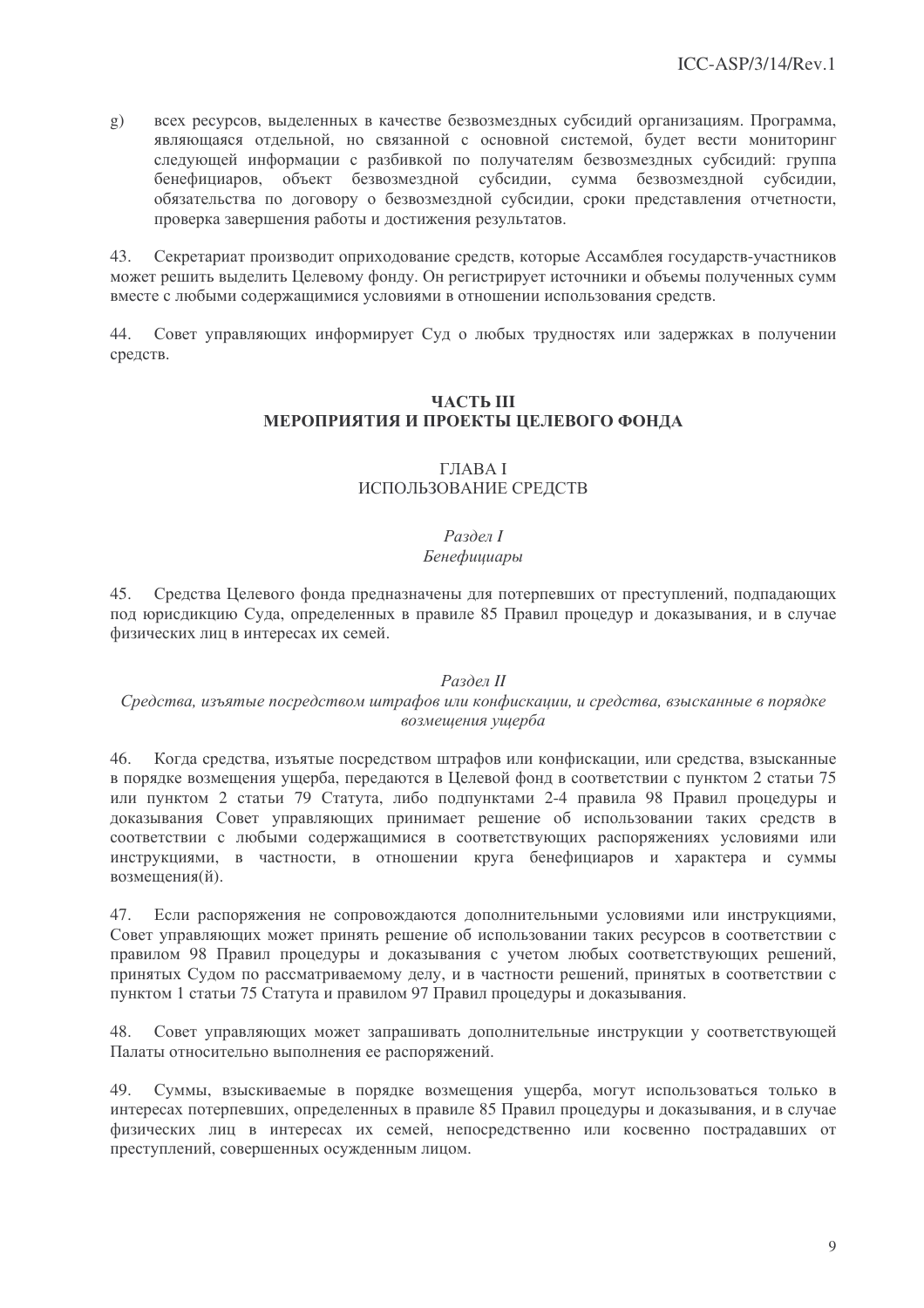# $Pa$ здел III

## Другие ресурсы Целевого фонда

Для целей настоящих положений термин «другие ресурсы Целевого фонда», упомянутый в  $50.$ пункте 5 правила 98 Правил процедуры и доказывания, касается ресурсов, не считая тех, которые были взысканы в порядке возмещения ущерба или изъяты посредством штрафов и конфискации.

 $51.$ Лругие ресурсы Пелевого фонда используются в интересах потерпевших от преступлений, определенных в правиле 85 Правил процедуры и доказывания, и в случае физических лиц в интересах их семей, пострадавших от физического, психологического и/или материального ущерба в результате этих преступлений:

- a) Для дополнения ресурсов, взысканных в порядке возмещения ущерба, когда Суд выносит постановление непосредственно по отношению к осужденному в соответствии с пунктом 2 статьи 75 Статута и положениями 1-4 правила 98 Правил процедуры и доказывания.
- $b)$ Для обеспечения физической или психологической реабилитации или оказания материальной поддержки в тех случаях, когда Палата предварительного производства даст санкцию на начало расследования в соответствии с пунктом 3 статьи 15 и статьей 53 Статута, или в тех случаях, когда ситуация передается Прокурору государством-участником или Советом Безопасности, и Прокурор принимает решение начать расследование в соответствии со статьей 53 Статута. Совет управляющих будет принимать решение о применимости этого положения.
- Для обеспечения физической или психологической реабилитации или оказания  $c)$ материальной поддержки в исключительных обстоятельствах, когда Суд не ведет расследование или уголовное преследование в отношении ситуации или дела, поскольку оно расследуется или расследовалось либо в отношении него было возбуждено или возбуждено в настоящее время уголовное преследование государством, которое обладает в отношении него юрисдикцией в соответствии со статьей 17 Статута, или когда ситуация или дело не расследуется или в отношении него не возбуждено уголовное преследование по причинам, описанным в пунктах 1 (с) или 2 (с) статьи 53. Совет управляющих будет обращаться с запросом к Палате предварительного производства об определении применимости этого положения с учетом положения потерпевших и существования (или отсутствия) национальных или международных программ в интересах потерпевших и членов их семей.

## ГЛАВА II

## ОСУЩЕСТВЛЕНИЕ МЕРОПРИЯТИЙ И ПРОЕКТОВ ЦЕЛЕВОГО ФОНДА

## Раздел І

## Общие принципы

Совет управляющих принимает меры, определенные в настоящей главе, только тогда, когда 52. будет сочтено, что Целевому фонду предлагается заняться вопросами в соответствии с пунктом 53.

53. Лля целей настоящих положений Целевой фонд занимается рассмотрением вопросов в следующих случаях:

По распоряжению Суда  $\overline{a}$ )

Когда Суд отдаст распоряжение о взыскании сумм в порядке возмещения с осужденного лица и распорядится, чтобы сумма возмещения была перечислена в Целевой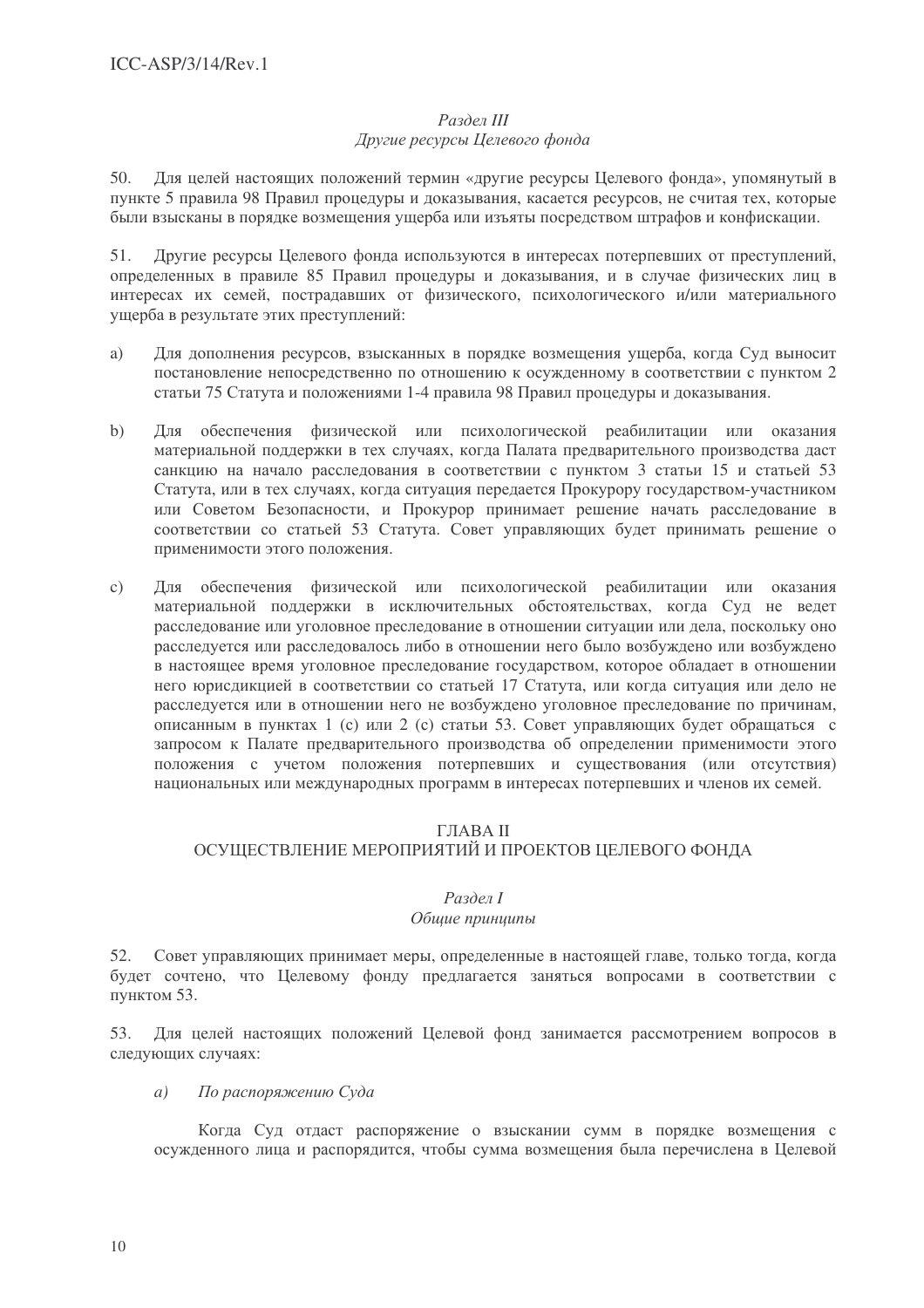фонд или проведена через него в соответствии с пунктами 2-4 правила 98 Правил процедуры и локазывания.

#### $b)$  $\prod$ pu возбуждении расследования Прокурором, которое получена  $Ha$ соответствующая санкция Палаты предварительного производства

Когда Палата предварительного производства даст санкцию на начало расследования в соответствии с пунктом 3 статьи 15 и статьей 53 Статута или когда ситуация передана Прокурору государством-участником или Советом Безопасности, действующим в соответствии с главой VII Устава Организации Объединенных Наций, и Прокурор примет решение о начале расследования в соответствии со статьей 53 Статута. Совет управляющих будет определять вопрос о применимости этого положения.

#### $c)$ По решению Палаты предварительного производства

В исключительных случаях, когда ситуация или дело не расследуется или в отношении него не возбуждено уголовное преследование Судом из-за того, что оно расследуется или расследовано или в отношении него возбуждено или было возбуждено уголовное преследование государством, которое обладает юрисликцией в отношении него в соответствии со статьей 17 Статута, или когда ситуация или дело не расследуется или в отношении него не возбуждено уголовное преследование по причинам, указанным в пункте 1(с) или 2(с) статьи 53, Совет управляющих будет обращаться с запросом к Палате предварительного производства об определении применимости этого положения с учетом положения потерпевших и существования [или отсутствия] национальных или международных программ в интересах потерпевших и членов их семей.

## Раздел II

## Информационно-просветительская деятельность

54. После того, как Целевой фонд примет к рассмотрению соответствующий вопрос в соответствии с пунктом 53, Председатель Совета управляющих может издать коммюнике через свой Секретариат или Секретариат Суда, в зависимости от обстоятельств.

55. В коммюнике могут приводиться основания для его мероприятий и проектов в соответствии с пунктом 53 и может, при необходимости, приводиться дополнительная информация. Коммюнике может сопровождаться призывом о внесении добровольных взносов.

56. информационно-просветительской Совет управляющих может заниматься любой деятельностью и проведением информационных кампаний по своему усмотрению для цели сбора добровольных взносов. Совет управляющих может обращаться с запросом к Секретарю об оказании помощи в данном вопросе.

## Раздел III

## Случаи, когда мероприятия и проекты Целевого фонда инициированы решением Суда

57. Когда Суд отдает распоряжение о перечислении в Целевой фонд или проведении через Пелевой фонд суммы, взыскиваемой в порядке возмещения с осужденного лица, в соответствии с пунктами 2-4 правила 98 Правил процедуры и доказывания, Секретариат готовит проект плана выполнения распоряжения Суда для утверждения Советом управляющих.

58. Совет управляющих может консультироваться с потерпевшими, определенными в правиле 85 Правил процедуры и доказывания, и в случае физических лиц - с их семьями, а также их юридическими представителями, и может консультироваться с любым компетентным экспертом или организацией экспертов в подготовке проекта плана исполнения.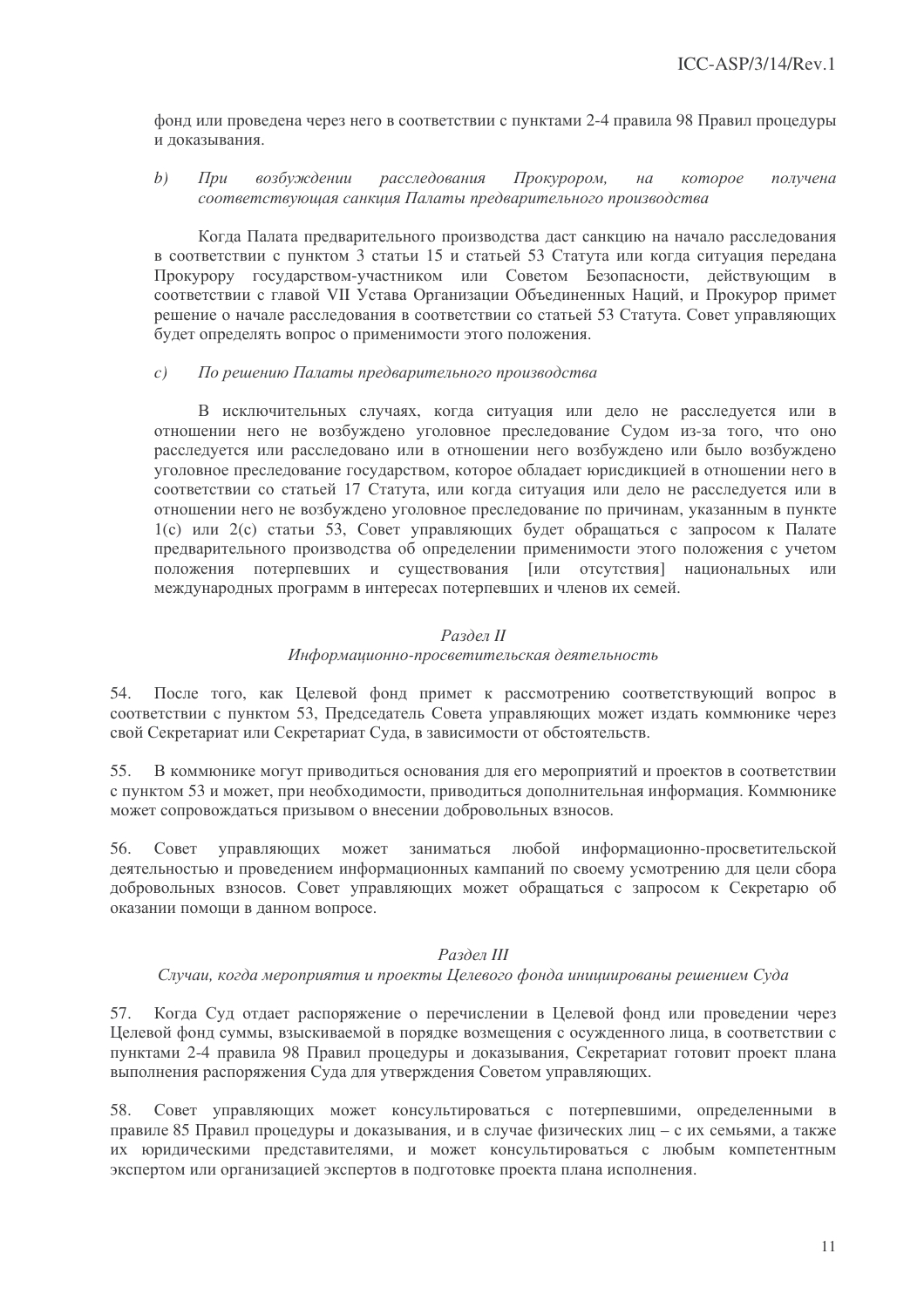В зависимости от распоряжения Суда Целевой фонд принимает при определении характера 59. и/или объема сумм возмещения ущерба следующие факторы, в частности: характер преступлений, особые увечья, нанесенные потерпевшим, и характер доказательств в обоснование того, что такие увечья были нанесены, а также размеры и место нахождения группы бенефициаров.

Совет управляющих определяет вопрос о том, дополнить ли средства, взысканные в порядке  $60.$ возмещения, «другими ресурсами Целевого фонда», и предоставляет Суду соответствующие рекомендации.

61. Целевой фонд представляет соответствующей Палате через Секретаря проект плана исполнения для утверждения и консультируется, в случае необходимости, с соответствующей Палатой по любым вопросам, возникающим в связи с производством выплаты взысканной суммы.

62. Целевой фонд предоставляет соответствующей Палате обновленную информацию о ходе выплаты взысканной суммы в соответствии с распоряжением Палаты. В конце периода исполнения Целевой фонд представляет соответствующей Палате заключительное подробное описание и финансовый доклад.

## Раздел IV

## Случаи, когда мероприятия и проекты Целевого фонда инициированы началом расследования или решением Палаты предварительного производства

Совет управляющих может использовать другие ресурсы Целевого фонда в интересах 63. потерпевших, определенных в правиле 85 Правил процедуры и доказывания, и в случае физических лиц в интересах их семей с момента инициирования мероприятий и проектов Целевого фонда началом расследования Прокурором (с соответствующей санкции Палаты предварительного производства) или, в исключительных обстоятельствах, решением Палаты предварительного производства по просьбе Совета управляющих.

64. Совет управляющих может консультироваться с потерпевшими, определенными в правиле 85 Правил процедуры и доказывания, и в случае физических лиц - их семьями, а также их юридическими представителями, и может консультироваться с любым компетентным экспертом или организацией экспертов по положению возможно затрагиваемых потенциальных бенефициаров и по практическим вопросам связи с ними и оказания им помощи, а также по любому предлагаемому плану выделения средств.

Совет управляющих определяет приоритетность мероприятий и областей по проектам с 65. учетом имеющихся ресурсов, а также принимая во внимание, что выделение средств не должно привести к явно несправедливому распределению имеющихся средств и имущества среди различных групп потерпевших. Целевой фонд может запрашивать предложения международных или национальных организаций, которые конкретно занимаются перечисленными приоритетными мероприятиями и областями по проектам.

## ГЛАВА III ИНЛИВИЛУАЛЬНЫЕ ВЫПЛАТЫ СУММ ВОЗМЕШЕНИЯ ЖЕРТВАМ В СООТВЕТСТВИИ С ПРАВИЛОМ 98(2)

### Раздел І

## Случаи, когда Суд определяет каждого бенефициара

В тех случаях, когда Суд отдает распоряжение о перечислении суммы, взысканной в 66. порядке возмещения с осужденного лица, в Целевой фонд в соответствии с пунктом 2 правила 98 Правил процедуры и доказывания, в проекте плана исполнения указываются фамилии и место нахождения потерпевших, к которым относится выплачиваемая сумма, когда они известны (и при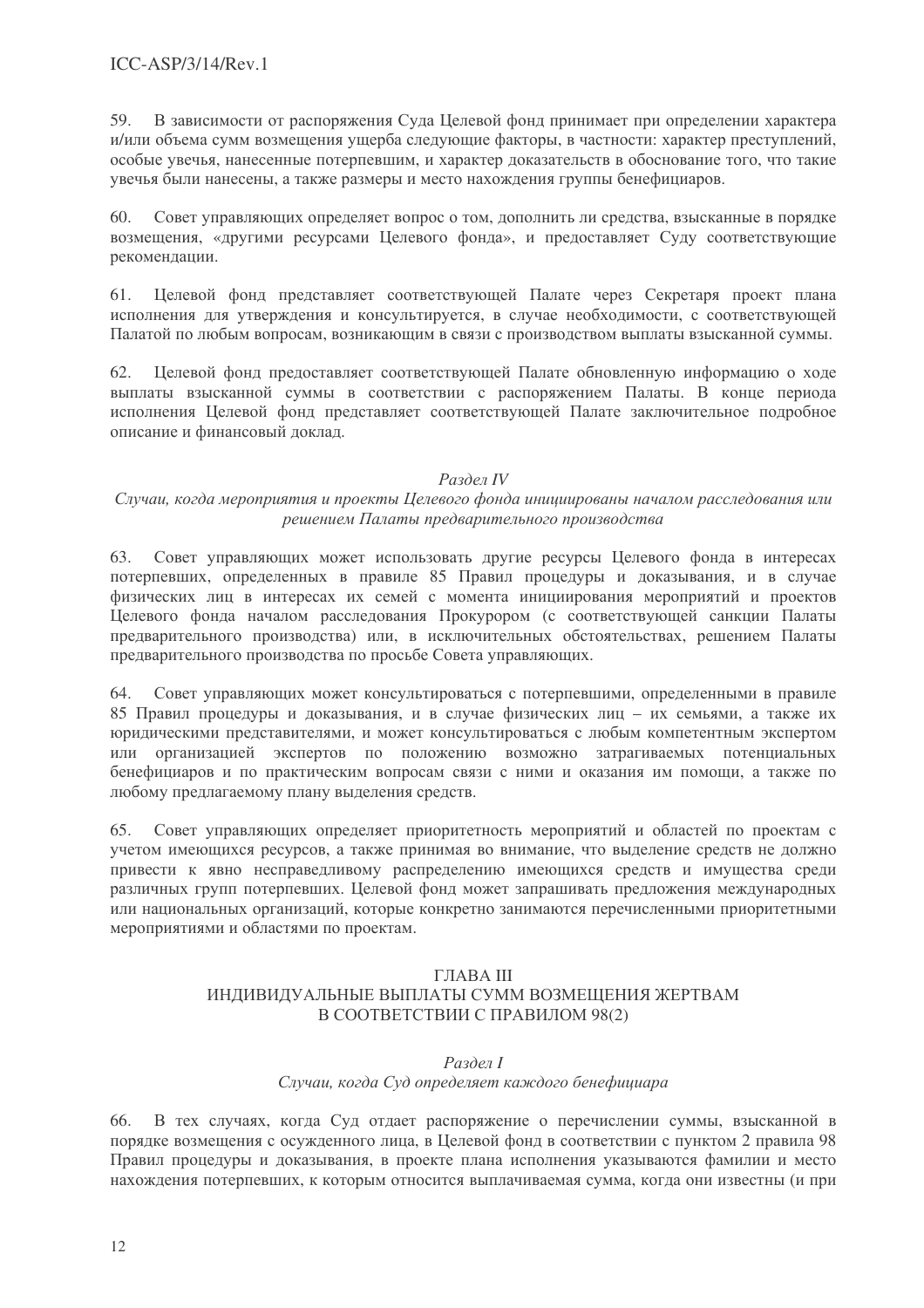обеспечении конфиденциальности), любые процедуры, которые Целевой фонд намерен использовать для сбора недостающих деталей, и методы выплаты.

## Раздел II

## Случаи, когда Суд не в состоянии определить бенефициаров

В случаях, когда фамилии и/или место нахождения потерпевших не известны или когда 67. количество потерпевших является таким, что Секретариату невозможно или практически нецелесообразно определить это с точностью, Секретариат устанавливает все соответствующие демографические/статистические данные о группе потерпевших в соответствии с распоряжением Суда и приводит список вариантов определения любых недостающих деталей для одобрения Советом управляющих.

- 68. Такие варианты могут включать:
- a) Использование демографических данных для определения членов группы бенефициаров; и/или:
- $b)$ Целенаправленную информационно-просветительскую работу в группе бенефициаров с целью предложить любым потенциальным членам группы, которые еще не были выявлены в ходе процесса возмещения ущерба, заявить о себе Целевому фонду и, когда это уместно, эти меры могут приниматься в сотрудничестве с заинтересованными государствами, межправительственными организациями, а также национальными или международными неправительственными организациями. Совет управляющих может устанавливать разумные предельные сроки для получения сообщений с учетом положения и места нахождения потерпевших.
- $\mathcal{C}$ ) При разработке этих вариантов Секретариат может консультироваться с потерпевшими или их юрилическими прелставителями и семьями отдельных потерпевших, а также заинтересованными лицами, заинтересованными государствами и любым компетентным экспертом или организацией экспертов.

## Раздел III

## Проверка

Секретариат проводит проверку на предмет того, что любые лица, заявившие о себе 69. Целевому фонду, действительно являются членами группы бенефициаров, в соответствии с любыми принципами, установленными в распоряжении Суда.

70 Совет управляющих определяет критерий доказанности для мероприятия по проверке с учетом преобладающих обстоятельств группы бенефициаров и имеющихся доказательств при соблюдении любых условий, поставленных в распоряжении Суда.

71. Окончательный список бенефициаров утверждается Советом управляющих.

С учетом требующего принятия срочных мер положения бенефициаров Совет управляющих 72. может принять решение о введении поэтапных или первоочередных процедур проверки и выплат. В таких случаях Совет управляющих может устанавливать приоритеты в отношении определенной подгруппы потерпевших для проверки и выплат.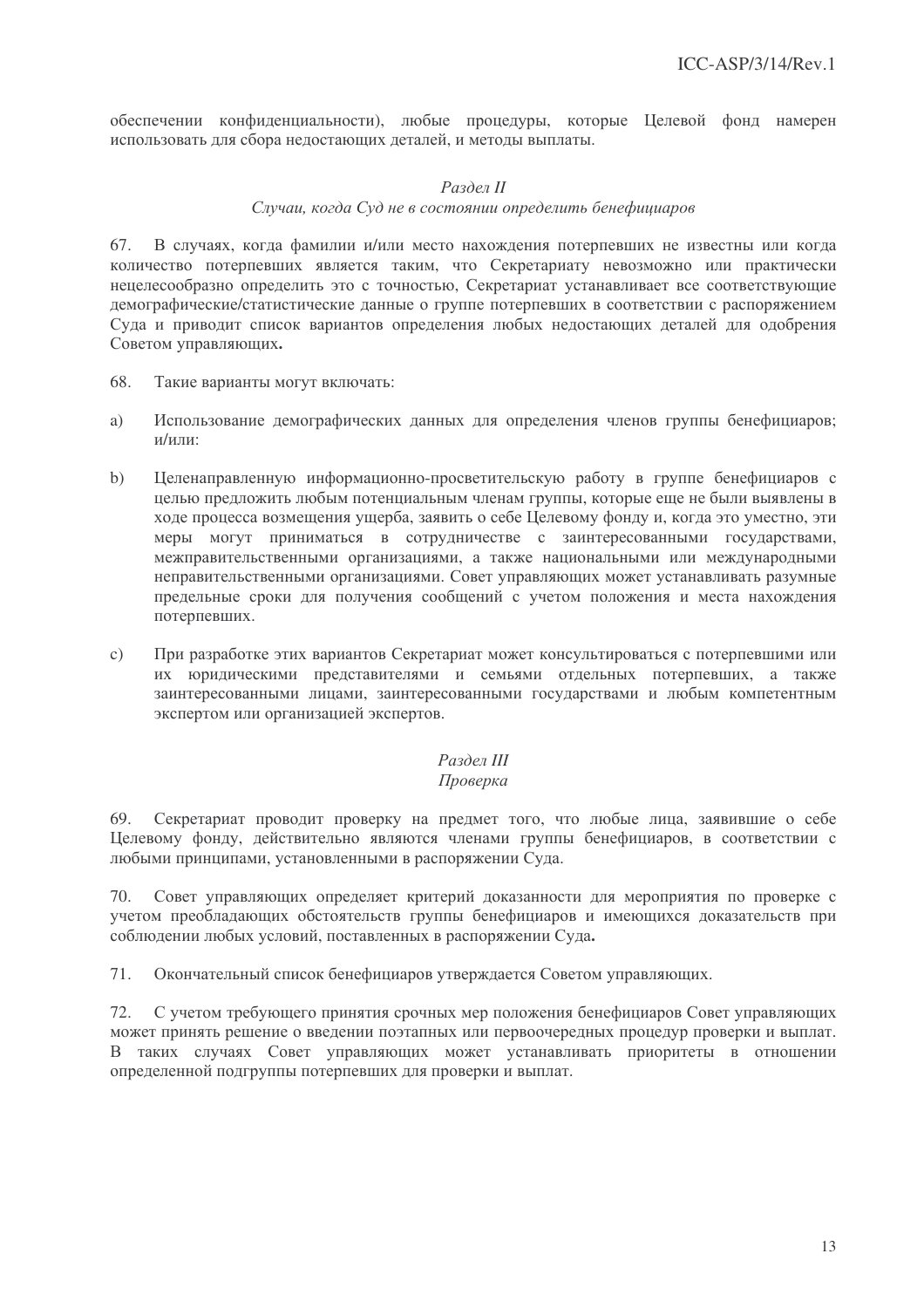## Раздел IV

## Выплаты сумм, взысканных в порядке возмещения

73. Целевой фонд определяет условия выплаты сумм, взысканных в порядке возмещения, бенефициарам с тех обстоятельств, в которых они находятся на настоящее время, и места их пребывания.

Целевой фонд может принять решение об использовании посредников для облегчения 74. производства выплат сумм, взысканных в порядке возмешения, если в этом имеется необходимость, когда это обеспечивает более широкий доступ к группе бенефициаров и не создает коллизии интересов. Посредники могут быть заинтересованными государствами, межправительственными организациями, а также национальными или международными неправительственными организациями, работающими в непосредственной близости от групп бенефициаров.

75. Секретариат вводит процедуры проверки получения переданных сумм бенефициарами после осуществления программы выплат. Бенефициары должны подтвердить получение переданных сумм в письменном виде или с помошью других средств идентификации, и эти подтверждения подлежат хранению Секретариатом. Для избежания непредвиденных трудностей или возможностей мошенничества или коррупции следует проводить дополнительные выборочные проверки и вести мониторинг получения переданных сумм.

## ГЛАВА IV

## ВЫДАЧА СУММ В ПОРЯДКЕ ВОЗМЕЩЕНИЯ УЩЕРБА ПОТЕРПЕВШИМ В СООТВЕТСТВИИ С ПРАВИЛОМ 98(3), ПРОИЗВОДИМАЯ НА КОЛЛЕКТИВНОЙ ОСНОВЕ

76. Если Суд отдает распоряжение о том, чтобы сумма, взыскиваемая в порядке возмещения с осужденного лица, проводилась через Целевой фонд в тех случаях, когда с учетом числа потерпевших и объема, форм и видов возмещения более уместно возместить ущерб на коллективной основе в соответствии с пунктом 3 правила 98 Правил процедуры и доказывания, то в проекте плана исполнения определяется точный характер коллективного(ых) возмещения(й) ущерба, если он уже не указан Судом, а также методы его/их исполнения. Производимые в этой связи определения должны утверждаться Судом.

Совет управляющих может консультироваться с потерпевшими, определенными в правиле 77. 85 Правил процедуры и доказывания, и в случае физических лиц - их семьями, а также их юридическими представителями и любым компетентным экспертом или организацией экспертов в отношении характера коллективного(ых) возмещения(й) и порядка возмещения(ий).

Целевой фонд может выявлять посредников или партнеров или предлагать представить 78. предложения по производству возмещения ущерба.

Секретариат вводит процедуры мониторинга производства возмещения ущерба на 79. коллективной основе.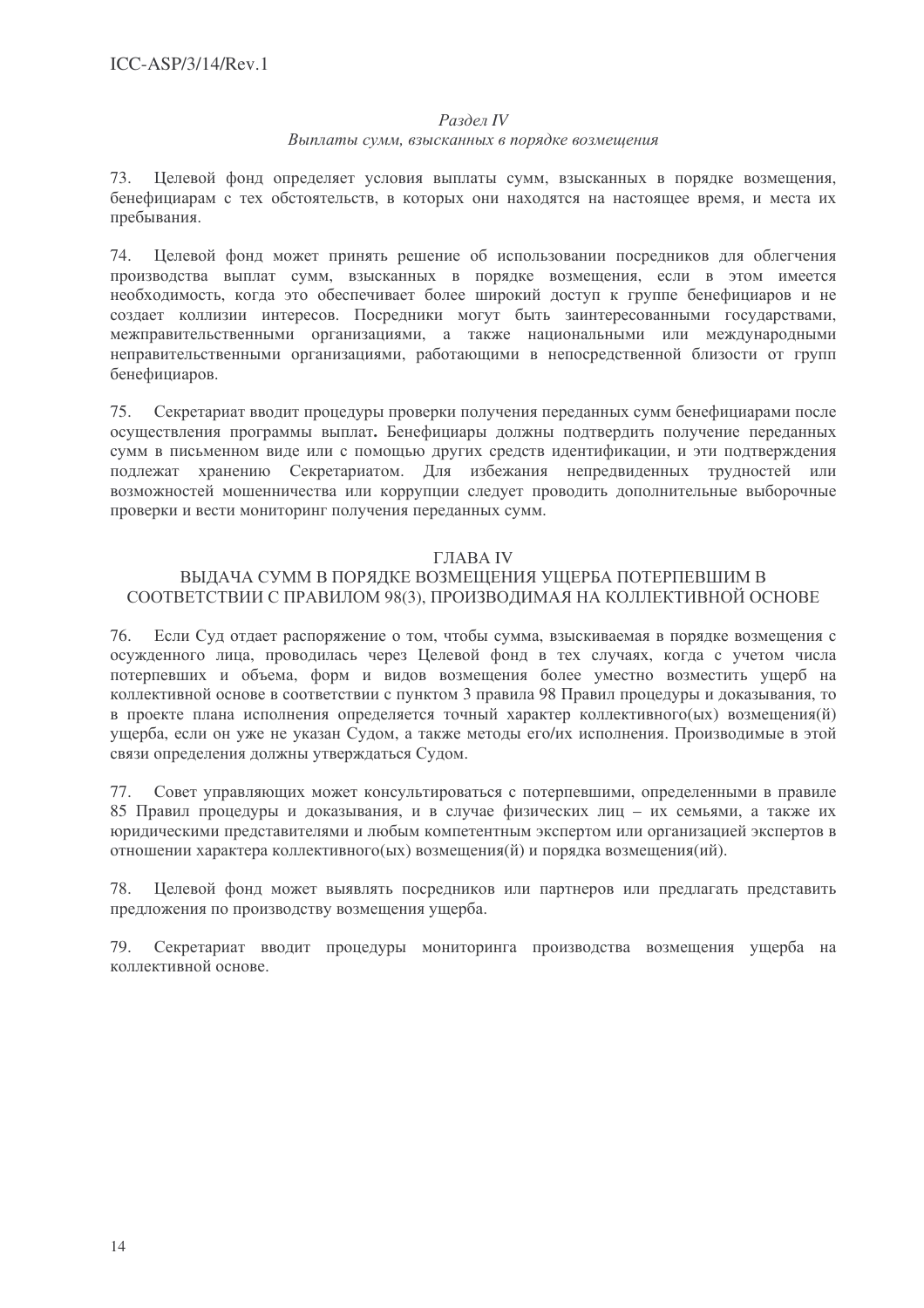## **ГЛАВА V**

## ВЫПЛАТЫ СУММ В РАМКАХ ВОЗМЕЩЕНИЯ УЩЕРБА МЕЖПРАВИТЕЛЬСТВЕННЫМ, МЕЖДУНАРОДНЫМ ИЛИ НАЦИОНАЛЬНЫМ ОРГАНИЗАЦИЯМ В СООТВЕТСТВИИ С ПРАВИЛОМ 98(4)

В случаях, когда Суд отдает распоряжение о том, чтобы сумма, взыскиваемая в порядке 80. возмещения с осужденного лица, выплачивалась через Целевой фонд той или иной межправительственной, межлународной или национальной организации в соответствии с пунктом 4 правила 98 Правил процедуры и доказывания, то в проекте плана исполнения, если это уже не оговорено Судом, указывается следующее:

- $\alpha$ оответствующая(ие) организация(и) и резюме ее (их) соответствующего экспертного a) ОПЫТА:
- $b)$ перечень конкретных функций, которые соответствующая(ие) организация(и) должна исполнять при выполнении распоряжения Суда;
- меморандум о взаимопонимании и/или другие договорные условия между Советом  $\mathbf{c})$ управляющих и соответствующей(ими) организацией(ями) с указанием ролей и обязанностей и определением функций мониторинга и надзора.

81. Секретариат осуществляет контроль за работой соответствующей (их) организации (й) при выполнении распоряжений Суда с осуществлением общего надзора со стороны Суда.

Положения, касающиеся отдельных возмещений ущерба жертвам в соответствии с пунктом 82. 2 правила 98 и коллективных возмещений ущерба потерпевшим в соответствии с пунктом 3 правила 98, применяются mutatis mutandis к процедурам Совета при выполнении пункта 4 правила 98 по мере необходимости в зависимости от того, определил ли Суд возмещение(я) как производимое(ые) на индивидуальной или коллективной основе.

## *THABA VI* ЗАКЛЮЧИТЕЛЬНЫЕ ПОЛОЖЕНИЯ

## Раздел І

#### Поправки

83. В настоящие положения могут вноситься поправки на основе предложения Совета, принятого решением, которое должно быть одобрено большинством имеющих право голоса членов, представляющих большинство членов Совета. Решения о предложении о внесении поправок принимаются на очередных или специальных сессиях, проводимых с личным присутствием, а также с помощью телефонной, веб- или видеосвязи. Решение Совета управляющих о внесении изменений носит в предварительном порядке обязательный характер, до его одобрения или неодобрения Ассамблеей государств-участников

## Раздел II

## Вступление в силу

84. Настоящие положения вступают в силу сразу же после их одобрения Ассамблеей государств-участников.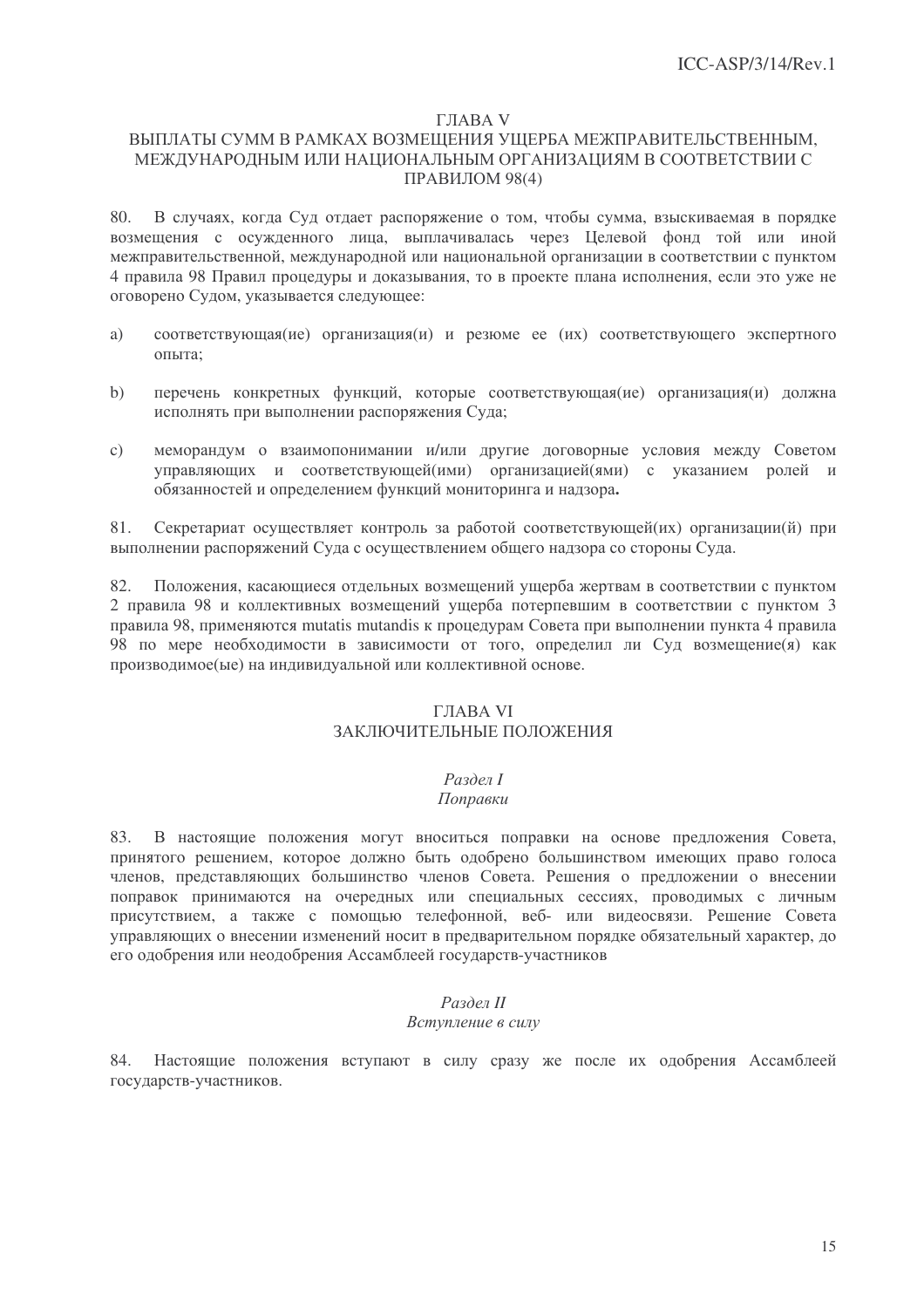# Приложение В

## Предложение о создании Секретариата Целевого фонда лля потерпевших

 $1.$ Целевой фонд для потерпевших был создан 9 сентября 2002 года резолюцией Ассамблеи государств-участников (ICC-ASP/1/Res. 6) в соответствии со статьей 79 Римского статута. Целевой фонд был учрежден в интересах потерпевших от преступлений, подпадающих под юрисдикцию Суда, и семей таких потерпевших. Его работа осуществляется совместно с функцией Суда по возмешению ушерба, и когда Суд переводит ему средства, изысканные в порядке возмешения ущерба, Целевой фонд будет играть жизненно важную роль в производстве таких выплат по возмещению ущерба.

В отношении производства выплат по возмещению, предписанного Судом в соответствии с 2. правилами 98(2), 98(3) и 98(4), Целевой фонд подотчетен Суду. Что касается этих функций, связанных с использованием добровольных взносов в соответствии правилом 98(5), то Целевой фонд будет действовать по своей собственной инициативе и будет подотчетен непосредственно Ассамблее государств-участников.

 $\overline{3}$ . Основные взносы в Фонд будут вноситься Ассамблеей государств-участников, которая является его учредителем. Однако в соответствии с пунктом 2 резолюции 6 Целевой фонд финансируется также за счет:

- a) добровольных взносов правительств, международных организаций, частных лиц, корпораций и других субъектов;
- денежных средств и другого имущества, изъятых посредством штрафов или конфискации и  $\mathbf{b}$ переданных в Целевой фонд по распоряжению Суда на основании пункта 2 статьи 79 Статута;
- средств, взысканных в порядке возмешения ушерба по распоряжению Суда на основании  $\mathcal{C}$ ) правила 98 Правил процедуры и доказывания:
- таких средств, за исключением начисленных взносов, которые Ассамблея государств $d)$ участников может решить выделить Целевому фонду.

Для управления Целевым фондом в ходе своей второй возобновленной сессии 12 сентября  $\overline{4}$ . 2003 года Ассамблея государств-участников избрала Совет управляющих (в соответствии с резолюцией ICC-ASP/1/Res.7 от 9 сентября 2002 года). В Совет управляющих входят Ее Величество Королева Рания аль-Абдалла (Иордания), Оскар Ариас Санчес (Коста-Рика), Тадеуш Мазовецкий (Польша), почетный архиепископ Десмонд Туту (Южная Африка) и Симон Вей (Франция). Каждый член Совета будет работать в течение трех лет и может быть переизбран один раз, а совещания Совета будут проводиться в месте пребывания Суда на ежегодной основе.

 $5<sub>1</sub>$ В пункте 7 приложения к резолюции 6 Ассамблеи государств-участников Совету управляющих предоставлены полномочия «... принимать и реализовать решения в отношении мероприятий и проектов Целевого фонда, а также распределения имущества и денежных средств, находящихся в его распоряжении...». Кроме того, согласно пункту 11 «Совет ежегодно представляет Ассамблее государств-участников доклад о мероприятиях и проектах Целевого фонла и о всех предложенных добровольных взносах, независимо от того, были ли они приняты или отклонены», а также согласно пункту 12 «Бюджетно-финансовый комитет ежегодно изучает бюджет Целевого фонда и представляет Ассамблее государств-участников доклад и рекомендации в отношении наиболее эффективного финансового управления Целевым фондом».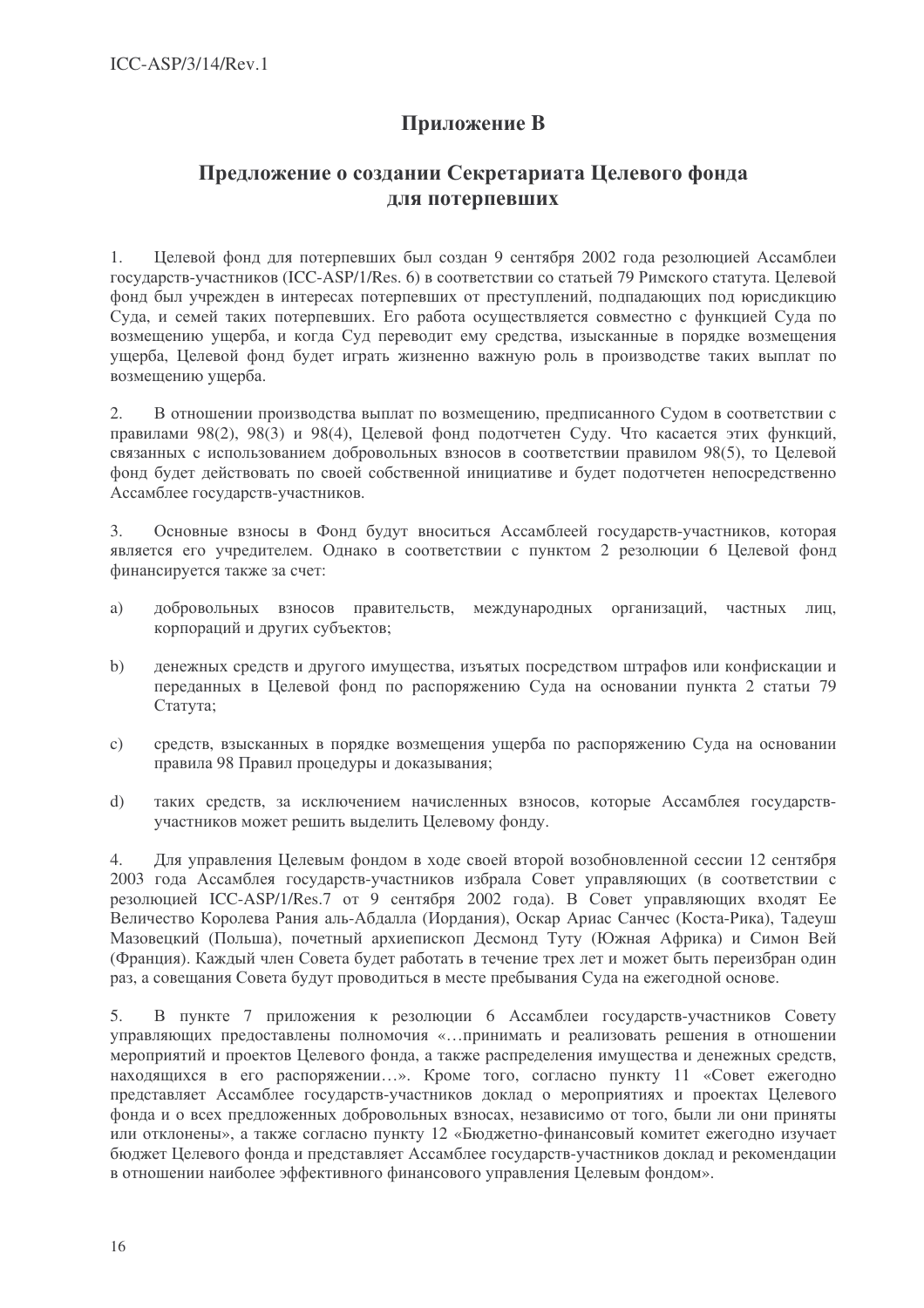$6.$ Для содействия Совету управляющих в повседневном управлении Целевым фондом предлагается создать Секретариат Целевого фонда.

Цели

- Действовать в качестве инструмента, с помощью которого распоряжения Суда о возмещениях ущерба могут быть доведены до потерпевших;
- собирать добровольные взносы, а также средства, изъятые посредством штрафов и конфискации;
- использовать ресурсы в интересах потерпевших от преступлений, подпадающих под юрисдикцию Суда, и их семей.

| Ожидаемые результаты                                                                    | Показатели достижений                                                                                                                                                                                                                                                                                                                         |
|-----------------------------------------------------------------------------------------|-----------------------------------------------------------------------------------------------------------------------------------------------------------------------------------------------------------------------------------------------------------------------------------------------------------------------------------------------|
| Эффективное управление Целевым фондом                                                   | Выполнение<br>процедур,<br>введенных<br>Секретариатом Целевого фонда;<br>Внедрение механизма проверки в отношении<br>источников получаемых средств;<br>Введение системы регистрации поступающих<br>взносов.                                                                                                                                   |
| Эффективное сотрудничество между Целевым<br>фондом и Судом                              | Недопущение дублирования работы Суда;<br>$\bullet$<br>Транспарентная связь;<br>Внедрение эффективных систем и процедур<br>сотрудничества с Судом;<br>Распределение средств среди определенных<br>Судом лиц;<br>Разработка соглашений с<br>межправительственными, международными или<br>национальными организациями согласно<br>правилу 98(4). |
| Сбор средств, достаточных<br>ДЛЯ<br>выполнения<br>Целевым фондом своего мандата         | Эффективное пропагандирование деятельности<br>Целевого фонда;<br>Количество<br>контактов<br>(c)<br>правительствами,<br>международными<br>организациями,<br>частными<br>лицами, корпорациями и другими субъектами);<br>Количество полученных добровольных взносов.                                                                             |
| Способность<br>функционировать<br>$\mathbf B$<br>качестве<br>независимого подразделения | Эффективное управление Фондом без офисной<br>поддержки со стороны Секретариата;<br>Разработка<br>предлагаемых<br>Советом<br>управляющих<br>проектов<br>относительно<br>использования<br>ресурсов<br>$\, {\bf B}$<br>интересах<br>потерпевших, подпадающих под юрисдикцию<br>Суда, в соответствии с правилом 98 (5).                           |
| Транспарентное управление                                                               | Представление Совету периодических докладов;<br>Степень открытости в отношении источников<br>финансирования;<br>Утверждение критериев в целях избежания явно<br>несправедливого распределения средств среди<br>различных групп потерпевших.                                                                                                   |

#### Конечные результаты

- Профессиональная поддержка Совета управляющих;
- плавное протекание всех операций, связанных с повседневным функционированием Целевого фонда;
- эффективное пропагандирование работы Целевого фонда для потерпевших;
- эффективное распределение сумм возмещений среди потерпевших.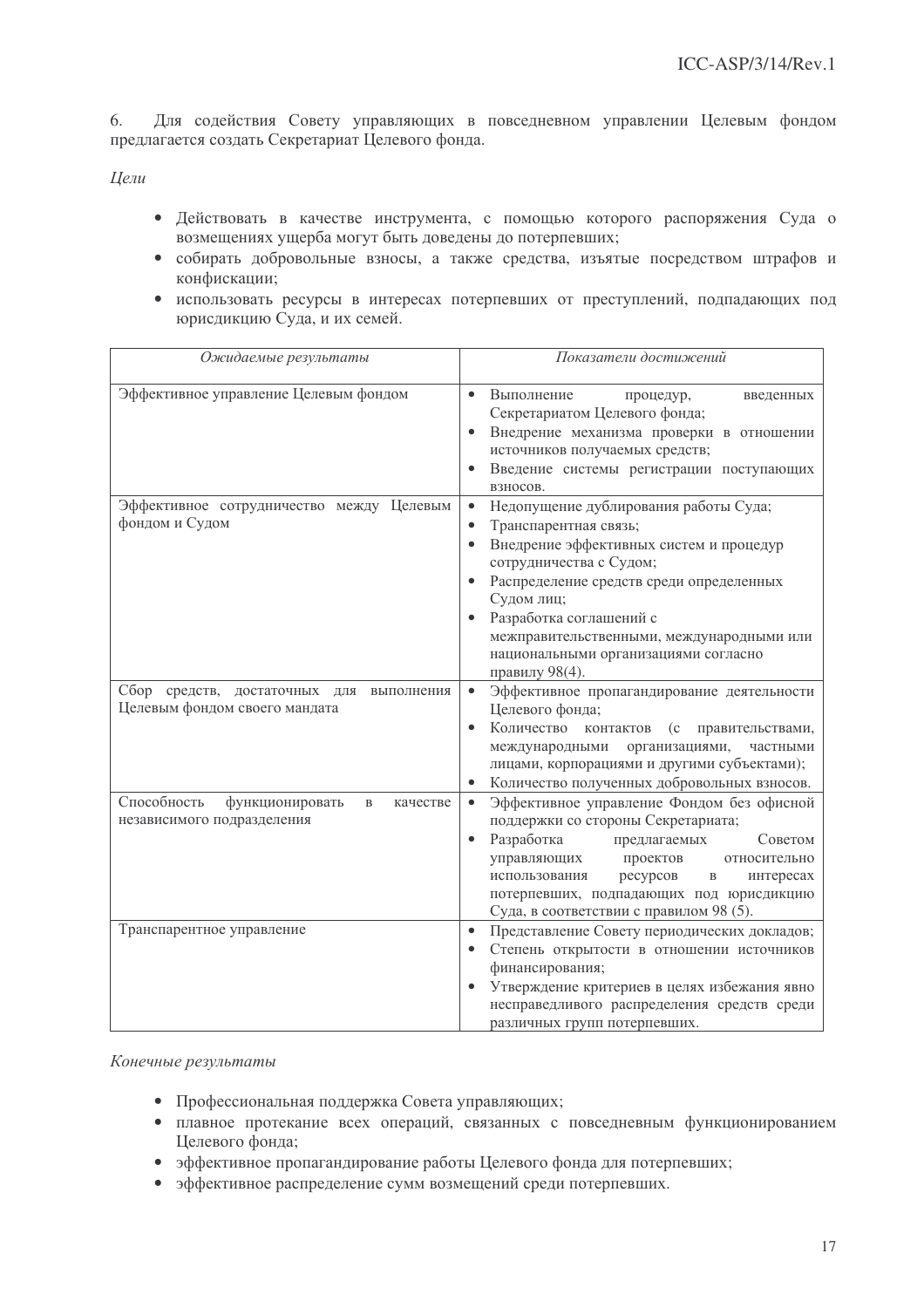## Предлагаемый бюджет Секретариата Целевого фонда для потерпевших на 2005 год

Потребности в ресурсах

| Статья                                                       | <b>Штатное</b><br>расписание<br>на 2004 год | Штатное расписание на 2005 год |          | Предлагаемый бюджет на 2005 год<br>$(a \text{ mol.} \text{ espo})$ |                |          |                |
|--------------------------------------------------------------|---------------------------------------------|--------------------------------|----------|--------------------------------------------------------------------|----------------|----------|----------------|
|                                                              | Общее                                       | Основное                       | Условное | Общее                                                              | Основной       | Условный | Общий          |
| Сотрудники категории<br>специалистов<br>Сотрудники категории | $\Omega$                                    | 5                              | $\Omega$ | 5                                                                  | 568,3          |          | 568.3          |
| общего обслуживания                                          | $\Omega$                                    | 2                              | $\theta$ | $\overline{2}$                                                     | 111,4          |          | 111,4          |
| Итого по сотрудникам                                         | $\theta$                                    | 7                              | $\theta$ | $\overline{7}$                                                     | 679,7          |          | 679,7          |
| Временный персонал<br>общего назначения                      |                                             |                                |          |                                                                    | 10             |          | 10             |
| Итого по другим<br>сотрудникам                               |                                             |                                |          |                                                                    | 10             |          | 10             |
| Путевые расходы<br>Представительские                         |                                             |                                |          |                                                                    | 92,65          |          | 92,65          |
| расходы<br>Услуги по контрактам<br>Общие оперативные         |                                             |                                |          |                                                                    | 3,29<br>27,598 |          | 3,29<br>27,598 |
| расходы<br>Принадлежности и                                  |                                             |                                |          |                                                                    | 74,5           |          | 74,5           |
| материалы                                                    |                                             |                                |          |                                                                    | 4              |          | $\overline{4}$ |
| Мебель и оборудование                                        |                                             |                                |          |                                                                    | 412,035        |          | 412,035        |
| Фонд оборотных средств                                       |                                             |                                |          |                                                                    | 100            |          | 100            |
| Итого по статьям, не<br>относящимся к                        |                                             |                                |          |                                                                    |                |          |                |
| сотрудникам                                                  |                                             |                                |          |                                                                    | 714,073        |          | 714,073        |
| Всего по подпрограмме                                        |                                             |                                |          |                                                                    | 1403,773       |          | 1403,773       |

7. Для обеспечения эффективного надзора за Целевым фондом для потерпевших Секретариат нуждается в надлежащем укомплектовании специалистами, компетентность и знания которых будут иметь решающее значение для повседневных операций, связанных с производством возмещений ущерба потерпевшим. В этой связи ожидается, что рабочая нагрузка Секретариата будет очень высокой.

8. Предусматривается, что в 2005 году Секретариат будет оказывать Совету управляющих помощь, которая необходима для надлежащего выполнения Советом своих задач в соответствии с пунктом 5 приложения к резолюции ICC-ASP/1 Res. 6, включая:

- внедрение рабочего процесса, который будет обеспечивать пропагандирование работы Целевого фонда и информирование о тяжелом положении потерпевших, подпадающих под юрисдикцию Суда;
- установление контакта с правительствами, международными организациями, частными лицами, корпорациями и другими субъектами с целью привлечения добровольных взносов в Целевой фонд;
- ведение надзора за всеми оперативными вопросами, касающимися поступления средств;
- создание механизмов, которые будут содействовать проверке источников поступающих средств;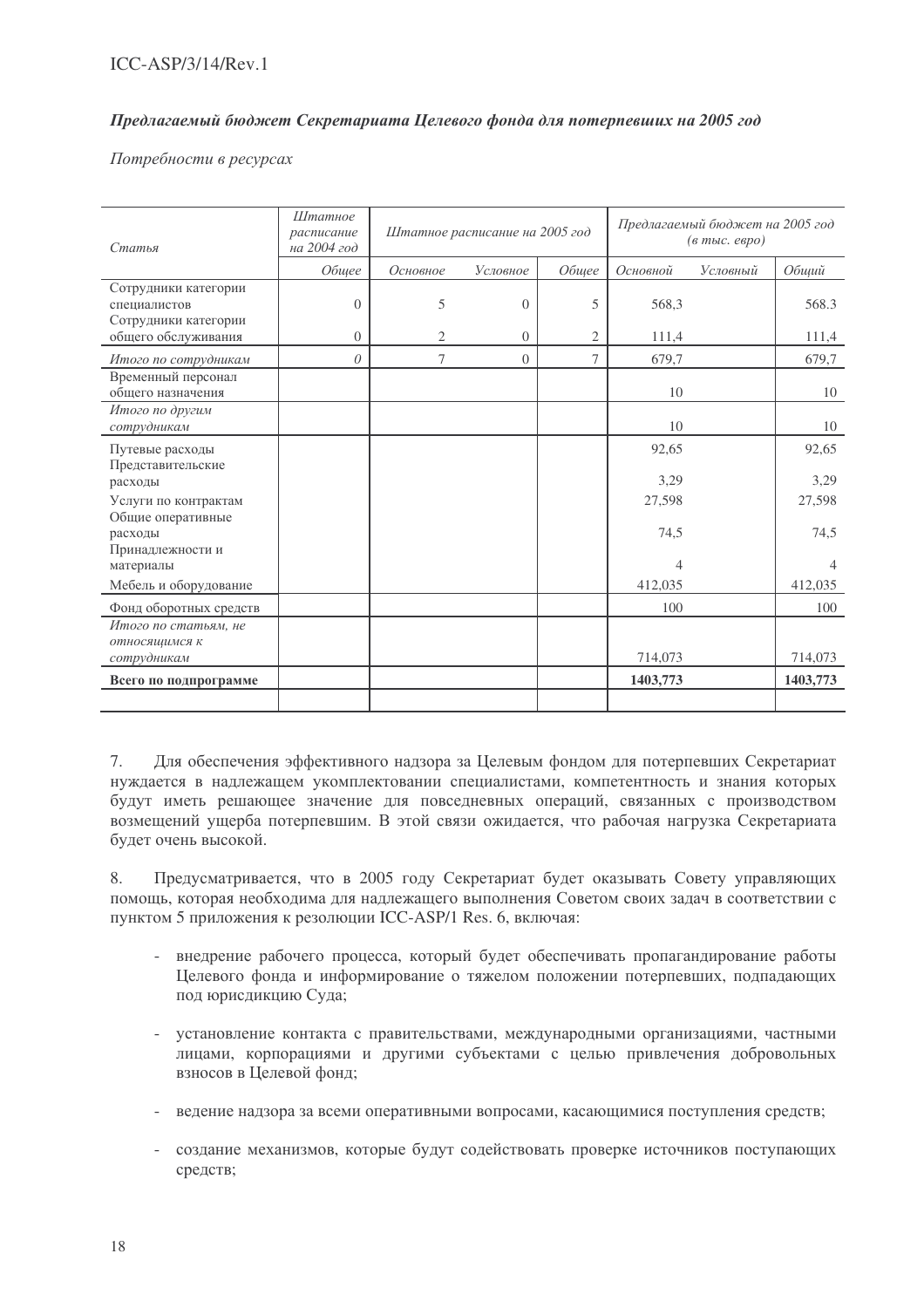- разработка критериев для отклонения добровольных взносов, которые считаются  $\mathcal{L}^{\pm}$ несовместимыми с принципами Суда;
- создание системы целевого резервирования добровольных взносов;
- оказание содействия Совету в проведении обзора характера и объема добровольных B3HOCOB:
- поллержание связи по соответствующим вопросам с Канцелярией Секретаря. Секцией по вопросам участия потерпевших и возмещения им ущерба, а также другими органами Суда и другими организациями и органами;
- оказание содействия Совету в представлении письменных или устных соображений о распоряжении имуществом или активами в соответствии с правилами 148 и 221 Правил процедуры и доказывания.

### і) Потребности в ресурсах

Основные ресурсы

Расходы по персоналу:\*

| Класс или<br>разряд | Сумма        |
|---------------------|--------------|
| Д $-1$              | 159 000 евро |
| C-4                 | 129 900 евро |
| $C-3$               | 98 800 евро  |
| $C-2$               | 81 800 евро  |
| $OO-6/5$            | 55 700 евро  |

\* Цифры по должностям категории специалистов и категории общего обслуживания основаны на стандартных расходах по окладам на 2005 год.

#### Один директор-исполнитель (Д-1)

В рамках выполнения общих обязанностей в связи с исполнительскими функциями 9. работающий на этой должности сотрудник будет направлять и координировать обшую и специализированную политику, программы и мероприятия Целевого фонда для потерпевших. При осуществлении надзора за работой сотрудников Секретариата он будет работать над достижением общих целей и соблюдением требований Фонда в среднесрочной и долгосрочной перспективе в соответствии с указаниями Совета управляющих.

Обязанности будут включать следующее:

- установление и контролирование руководящих принципов в отношении предоставления консультативных заключений или рекомендаций по вопросам, касающимся возмещения ущерба, а также функций, структуры и мероприятий Целевого фонда для потерпевших и его Секретариата;
- предоставление руководящих указаний по разработке и осуществлению кампаний области общественной информации и информационно-**Пелевого** фонда в просветительской деятельности, а также программ выплаты средств и/или руководство ими:
- предусмотрение и обеспечение наивысших стандартов качества и затратоэффективности в осуществлении программ и мероприятий Фонда;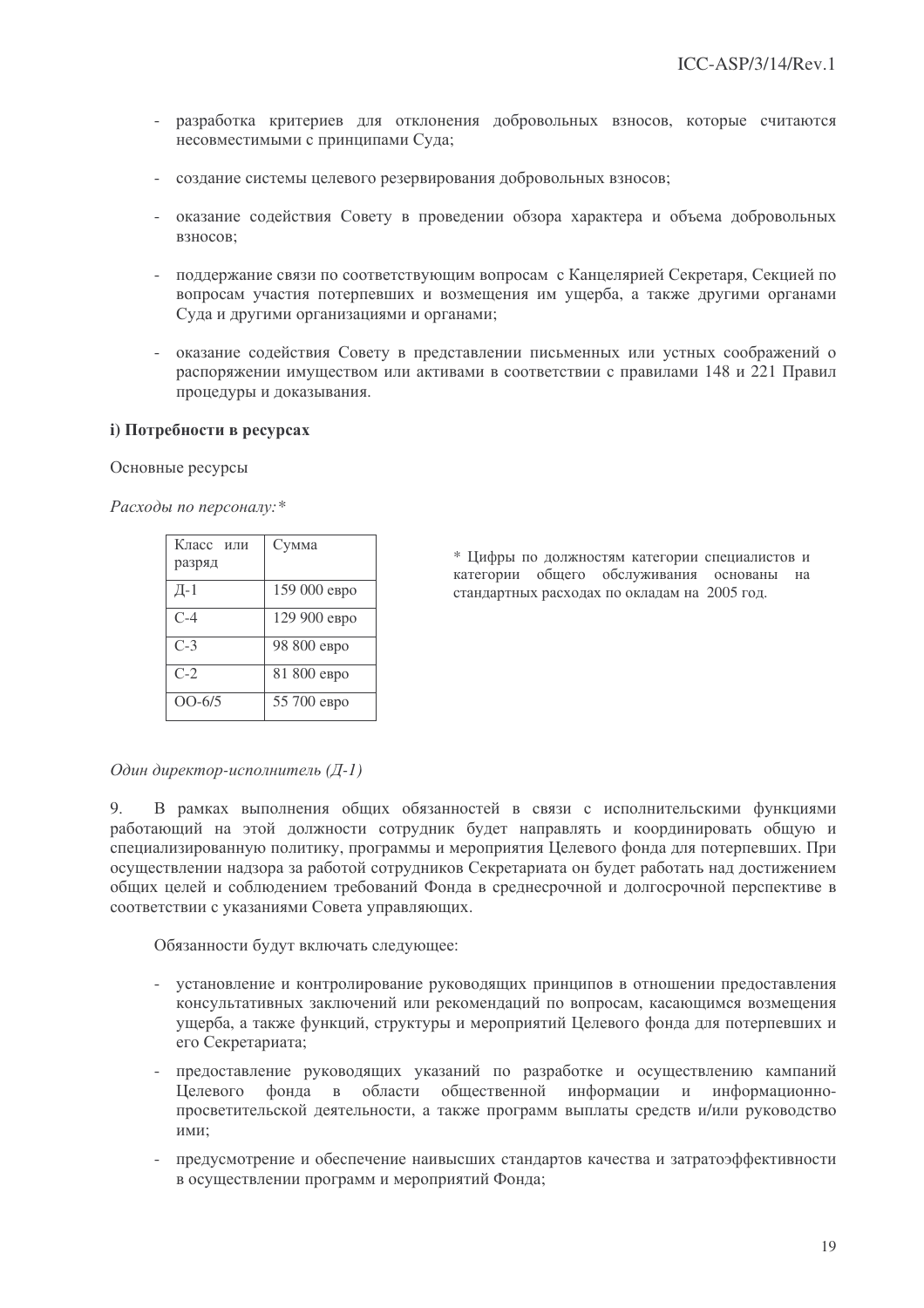- предоставление рекомендаций и оказание содействия в разрешении процедурных  $\overline{a}$ вопросов и вопросов существа Совету управляющих по всем аспектам, касающимся управления Фондом и надзора за ним, а также представление Секретариата Фонда на совещаниях по нормоустановительным, междисциплинарным и межучрежденческим вопросам;
- руководство программами и мероприятиями Фонда и их интеграция с учетом обстоятельств в координации с органами МУС;
- проведение консультаций и участие в переговорах с представителями государствучастников или других организаций высокого уровня;
- представление организации на совещаниях других организаций и органов;
- анализ, координация, разработка, одобрение, представление, обоснование предложений по бюджетным и кадровым вопросам и ведение переговоров по ним, а также управление кадровыми ресурсами и ресурсами по контрактам.

## Один сотрудник по сбору средств (С-4)

Сотрудник по сбору средств будет выявлять и намечать в качестве целей новые  $10<sub>1</sub>$ возможности и строить взаимоотношения с донорами для оптимизации доходов. Связанные с этой должностью обязанности включают: определение видов сбора средств и разработку осуществляемых программ/кампаний, подготовку графика сбора средств, предоставление консультаций группам добровольцев, желающим оказать помощь в сборе средств, и руководство этими группами, ведение учета собранных средств и выработку идей, а также выявление источников, обеспечивающих успешное финансирование. Сотрудник, занимающий  $-9TV$ должность, будет работать с широким кругом групп поддержки.

## Один специалист по финансовому управлению (С-3)

Специалист по финансовому управлению ведет финансовый учет для Секретариата  $11.$ Целевого фонда и обеспечивает исполнение в рамках Фонда всех процедур внутреннего контроля. Работающий на этой должности сотрудник отвечает за обеспечение применения надлежащих систем бухгалтерского учета, процедур и мероприятий, а также механизмов контроля за бухгалтерским учетом. Он или она управляет полученными Пелевым фондом или перевеленными ему средствами, включая регистрацию, выплату и инвестирование этих средств. Сотрудник на этой должности создает систему, позволяющую проводить раздельно средства с учетом их различных источников, и несет ответственность за отслеживание всех выплаченных средств. Он или она организует также банковское обслуживание. Работающий на этой должности сотрудник предоставляет консультации по экономической жизнеспособности проектов, разработанных Советом управляющих.

## Один сотрудник по вопросам связи и информационно-просветительской работы (С-3)

Сотрудник на этой должности будет работать в качестве главного сотрудника по вопросам 12. связи между Целевым фондом и потерпевшими как в Суде, так и в рамках инициатив, предпринимаемых на местах. Ему/ей будет поручено разрабатывать и осуществлять информационные программы и кампании по информационно-просветительской деятельности для содействия лучшему пониманию целей и мероприятий Целевого фонда для потерпевших и других заинтересованных сторон, в частности в областях, которые являются предметом расследования Канцелярии Прокурора. Работающий на этой должности сотрудник будет устанавливать отношения сотрудничества между Секретариатом и потерпевшими, их семьями, их представителями, местными и региональными властями, организациями гражданского общества и юристами.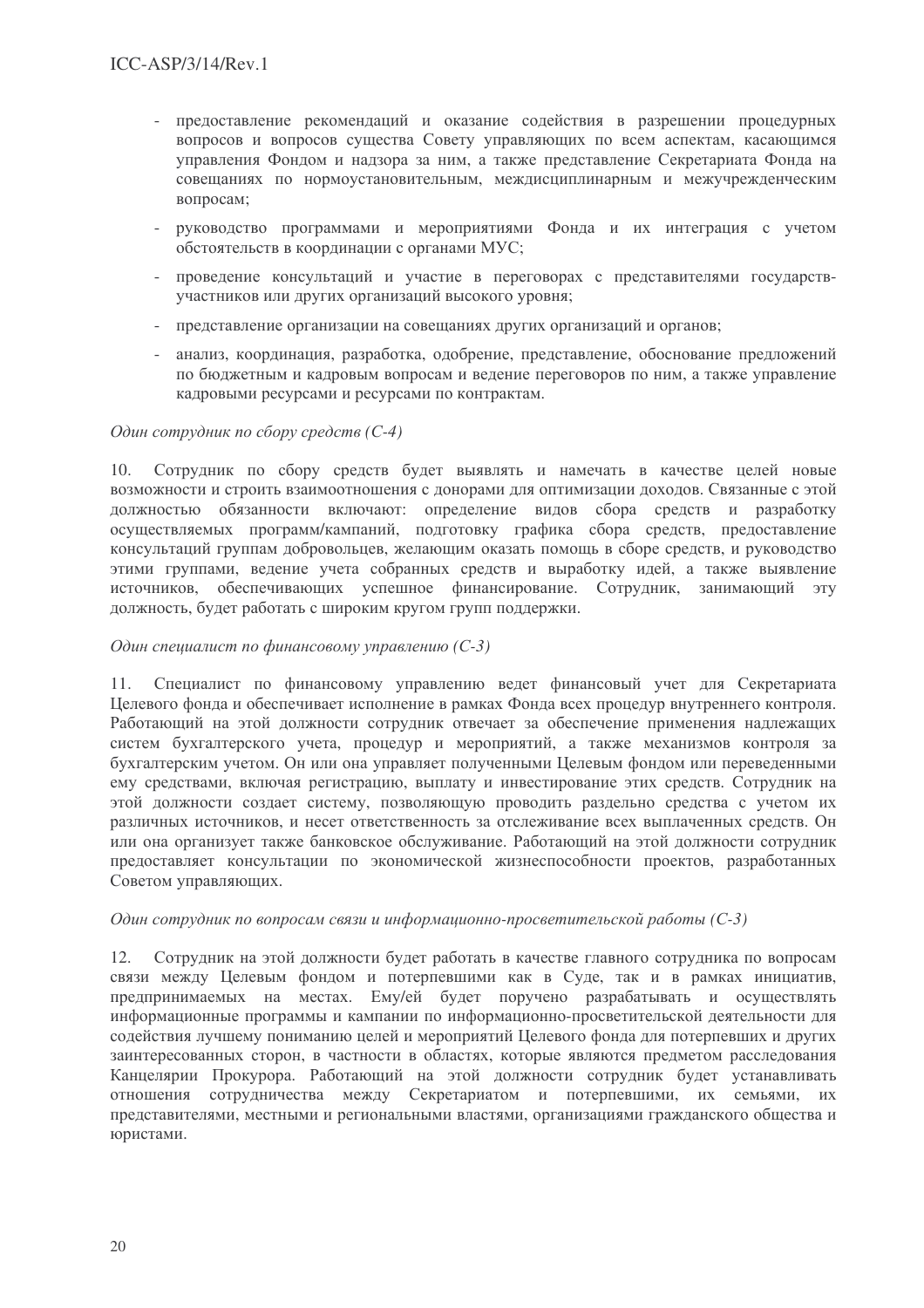Младший сотрудник по правовым вопросам (С-2)

Под руководством директора-исполнителя работающий на этой должности сотрудник будет  $13.$ устанавливать процедуры управления мероприятиями и программами Целевого фонда для потерпевших и содействия их осуществлению. Он или она будет оказывать поддержку Председателю Совета управляющих. Должность предполагает проведение исследований по существу по сложным правовым вопросам, касающимся возмещений, а также по вопросам, связанным с функциями, структурой и мероприятиями Целевого фонда. Это включает подготовку справочных материалов, таких как исследования, доклады, юридические заключения, а также ведение корреспонденции. Младший сотрудник по правовым вопросам будет организовывать и готовить совещания по общим вопросам, семинары и рабочие заседания по соответствующей тематике. Сотрудник на этой лоджности будет оказывать солействие потерпевшим и группам потерпевших, а также при необходимости представителям потерпевших. В ходе исполнения своих обязанностей сотрудник на этой должности будет часто контактировать с потерпевшими, группами потерпевших, местными ассоциациями, ассоциациями адвокатов, НПО и адвокатами, представляющими потерпевших и их семьи.

#### Один специалист по компьютерным информационным системам (ОО-6)

Эта должность предполагает планирование, проектирование, разработку, внедрение и 14. обслуживание компьютерных информационных систем для Секретариата. Работающий на этой должности сотрудник будет отвечать за подготовку технико-экономических обоснований, анализирование и модификацию существующих программ, обслуживание программного обеспечения систем, проектирование и составление компьютерных программ, а также базы данных. Он или она будет нести ответственность за обновление и поддержание организации и доступности данных. Он или она будет поддерживать связь с Секретариатом, в частности с СУПВ, в отношении данных, собираемых с помощью бланков заявок на возмещение ущерба. Кроме того, он или она будет оказывать оперативную поддержку пользователям и консультировать их по наиболее приемлемому аппаратному и программному обеспечению для выполнения различных стоящих перед Секретариатом задач. Работающий на этой должности сотрудник будет вести учебные занятия и демонстрации систем для пользователей.

#### Один помощник по административным вопросам (ОО-5)

Под руководством директора-исполнителя помощник по административным вопросам будет  $15.$ исполнять функции административно-технического работника Секретариата. Он или она будет отвечать за отслеживание и мониторинг всех ассигнований и расходов, касающихся Секретариата; выполнять задачи, относящиеся к управлению Секретариатом, в тесной взаимосвязи с соответствующими секциями Секретариата Суда; выполнять работу, касающуюся подготовки бюджетных документов; проводить брифинги персонала в Секретариате по общим административным вопросам; и проверять корреспонденцию и документы на предмет завершенности и правильности стиля и грамматики. Лополнительные обязанности булут включать координацию графика работы директора-исполнителя путем назначения совещаний/встреч с должностными лицами в Суде и за его пределами; ведение системы архивирования рабочих документов и мониторинг входящей корреспонденции.

### Временный персонал общего назначения

Помощь такого персонала потребуется на трехмесячный период для цели организации  $16.$ ежегодного совещания Совета управляющих, и требуемый персонал будет отвечать за материально-техническое обеспечение и подготовку в связи с проведением совещания.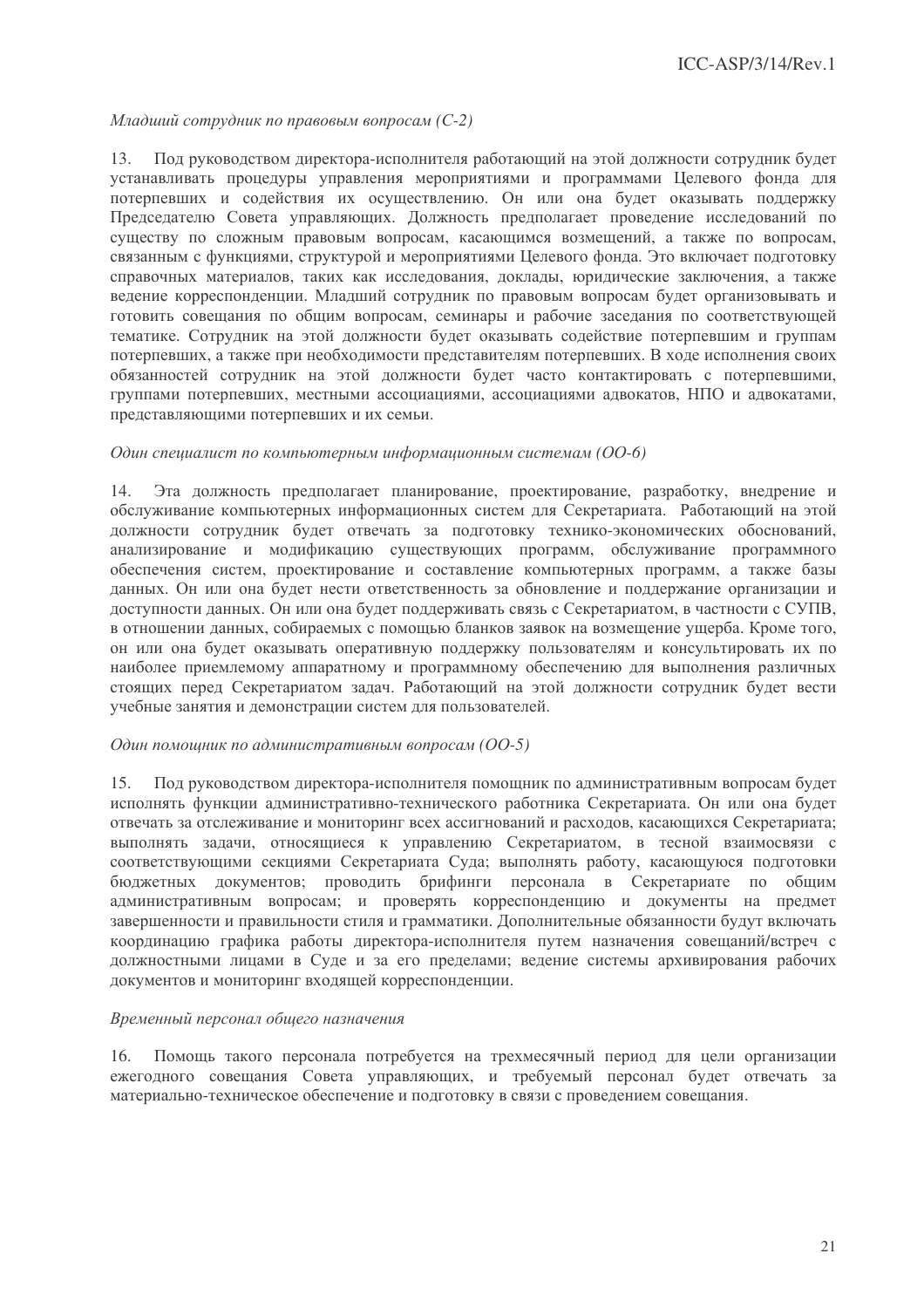## іі) Потребности, не связанные с персоналом

## Основные ресурсы

Расходы на создание и оснащение офисных помещений (потребности, связанные с общим обслуживанием):

17. Расходы, связанные с мебелью и оборудованием, должны быть отражены в бюджете полностью. Потребности для семи работающих в Секретариате сотрудников будут следующими:

|                            |            | Стоимость за   | Итого стоимость по<br>каждой статье |
|----------------------------|------------|----------------|-------------------------------------|
| $C$ татья $(u)$            | Количество | штуку (в евро) | расходов (в евро)                   |
| Офисная мебель             |            |                |                                     |
| Рабочая станция            | 7          | 2850           | 25 650                              |
| Шкаф для хранения          |            |                |                                     |
| документов                 | 8          | 440            | 3520                                |
| Книжный шкаф               | 5          | 165            | 825                                 |
| Доска для объявлений       | 4          | 55             | 220                                 |
| Всего                      |            |                | 30 215                              |
| Место для встреч (одно)    |            |                |                                     |
| Стол                       | 1          | 1190           | 1190                                |
| Стулья                     | 10         | 190            | 1900                                |
| Стоячая<br>вешалка<br>ДЛЯ  |            |                |                                     |
| ШЛЯП                       | 1          | 140            | 140                                 |
| Всего                      |            |                | 3230                                |
| Архив                      |            |                |                                     |
| Стол                       | 1          | 1190           | 1190                                |
| Стулья                     | 2          | 190            | 380                                 |
| Шкафы<br>хранения<br>ДЛЯ   |            |                |                                     |
| (запираемые, стальные)     | 4          | 880            | 3520                                |
| Бумагоуничтожающая         |            |                |                                     |
| машина (средних габаритов) | 1          | 2200           | 2200                                |
| Всего                      |            |                | 7290                                |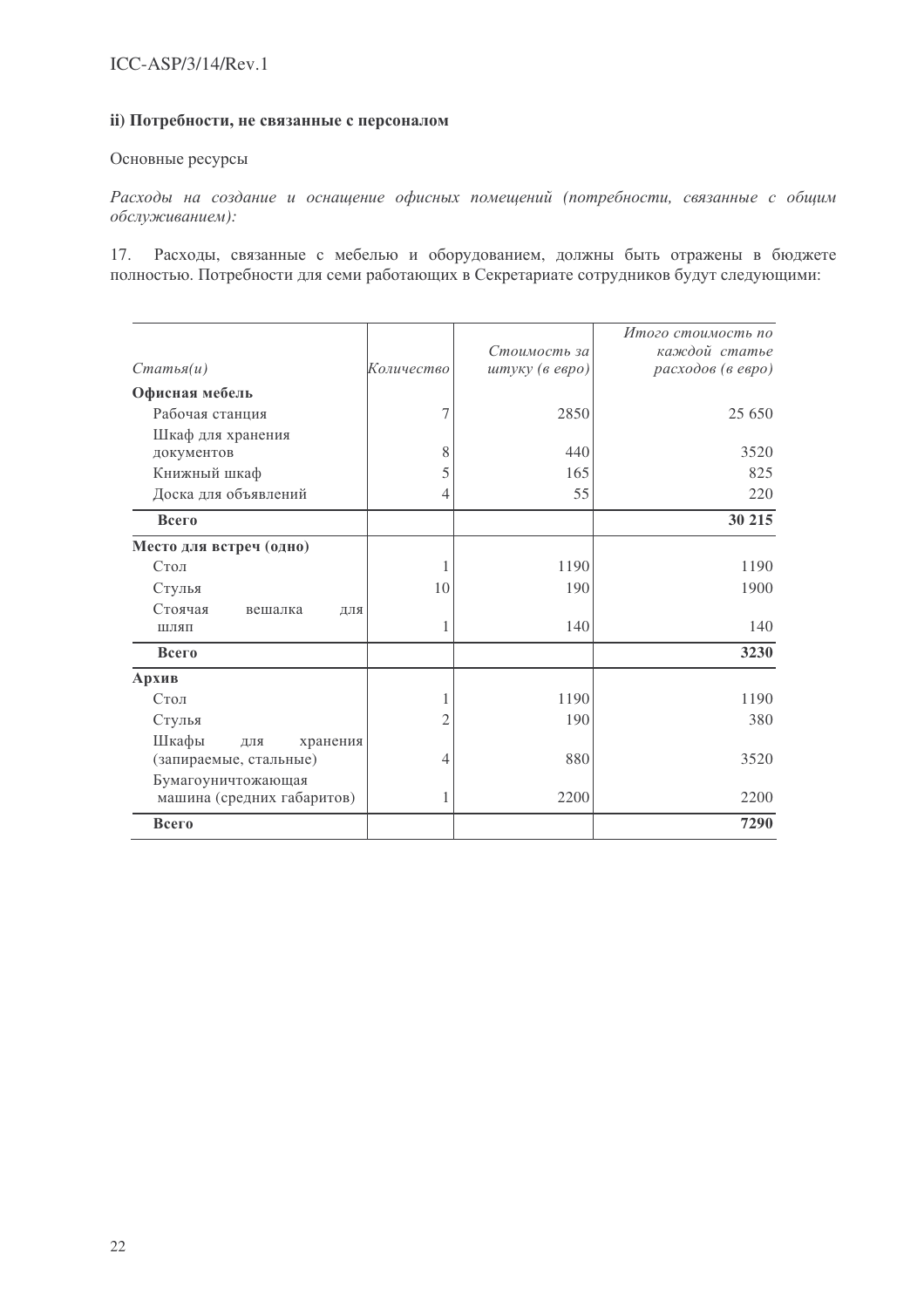## Потребности в ИТ

| $C$ татья $(u)$                                                                  |   | Стоимость за<br>Количество штуку (в евро) | Итого стоимость по каждой<br>статье расходов (в евро) |
|----------------------------------------------------------------------------------|---|-------------------------------------------|-------------------------------------------------------|
| Компьютеры <sup>1</sup>                                                          | 9 | 1700                                      | 15 300                                                |
| Принтер                                                                          | 5 | 500                                       | 2500                                                  |
| Портативный компьютер                                                            |   | 2600                                      | 2600                                                  |
| Программное обеспечение (антивирусное,<br>Майкрософт Офис)                       | 9 | 500                                       | 4500                                                  |
| Сервер сети                                                                      |   | 30 000                                    | 30 000                                                |
| Личные устройства                                                                | 2 | 600                                       | 1200                                                  |
| Интегрированный<br>копировальный<br>аппарат/сканер/факс                          | 2 | 5000                                      | 10 000                                                |
| Мобильные телефоны и абонемент                                                   | 3 | 400                                       | 1200                                                  |
| Коммутатор и телефонные аппараты                                                 | 8 | 500                                       | 4000                                                  |
| Подключение к сети МУС                                                           |   | 30 000                                    | 30 000                                                |
| Контракт на дополнительное<br>обслуживание для автоматизации<br>делопроизводства |   | 20 000                                    | 20 000                                                |
| База данных <sup>2</sup>                                                         |   | 250 000                                   | 250 000                                               |
| Всего                                                                            |   |                                           | 371 300                                               |

#### Дополнительные расходы:

| Расходы (сметные)                                                               | Потребности (в евро) |
|---------------------------------------------------------------------------------|----------------------|
| Расходы по содержанию помещений                                                 |                      |
| Аренда офисных площадей (200 кв.м.)                                             | 25 000               |
| Общие оперативные расходы (уборка,                                              |                      |
| страхование и т.д.)                                                             | 7500                 |
| Коммуникации                                                                    | 2000                 |
| Офисные материалы                                                               | 4000                 |
| Разное (протокол, поездки сотрудников и т.д.)                                   | 40 000               |
| Перевод документов/Секретариат<br>120 страниц (по стандартной ставке 45 евро за |                      |
| страницу [= 300 слов])                                                          | 5400                 |
| Консультации с экспертами (две консультации с                                   |                      |
| тремя экспертами, для которых должны быть                                       |                      |
| предусмотрены суточные, путевые расходы и<br>терминальные расходы)              | 14 400               |
| Временный персонал общего назначения                                            |                      |
| (организация конференций), всего три месяца                                     | 10 000               |
| Фонд оборотных средств <sup>3</sup>                                             | 100 000              |
| Всего                                                                           | 208 300              |

 $^{\rm l}$ Предусматривается, что частью Секретариата станут две должности стажеров.

предусматривается, что частью секретариата станут две должности стажеров.<br><sup>2</sup> Планируется, что база данных будет финансироваться за счет пожертвований, но изучаются и альтернативные варианты. Эта сумма представляет собой минимальную требуемую сумму для установления базы данных.

<sup>&</sup>lt;sup>3</sup> Включая все расходы, связанные с возможными телефонными звонками в ходе проведения заседаний. Более подробную информацию см. добавление 1, при этом наиболее целесообразным представляется вариант b конференционной телефонной связи.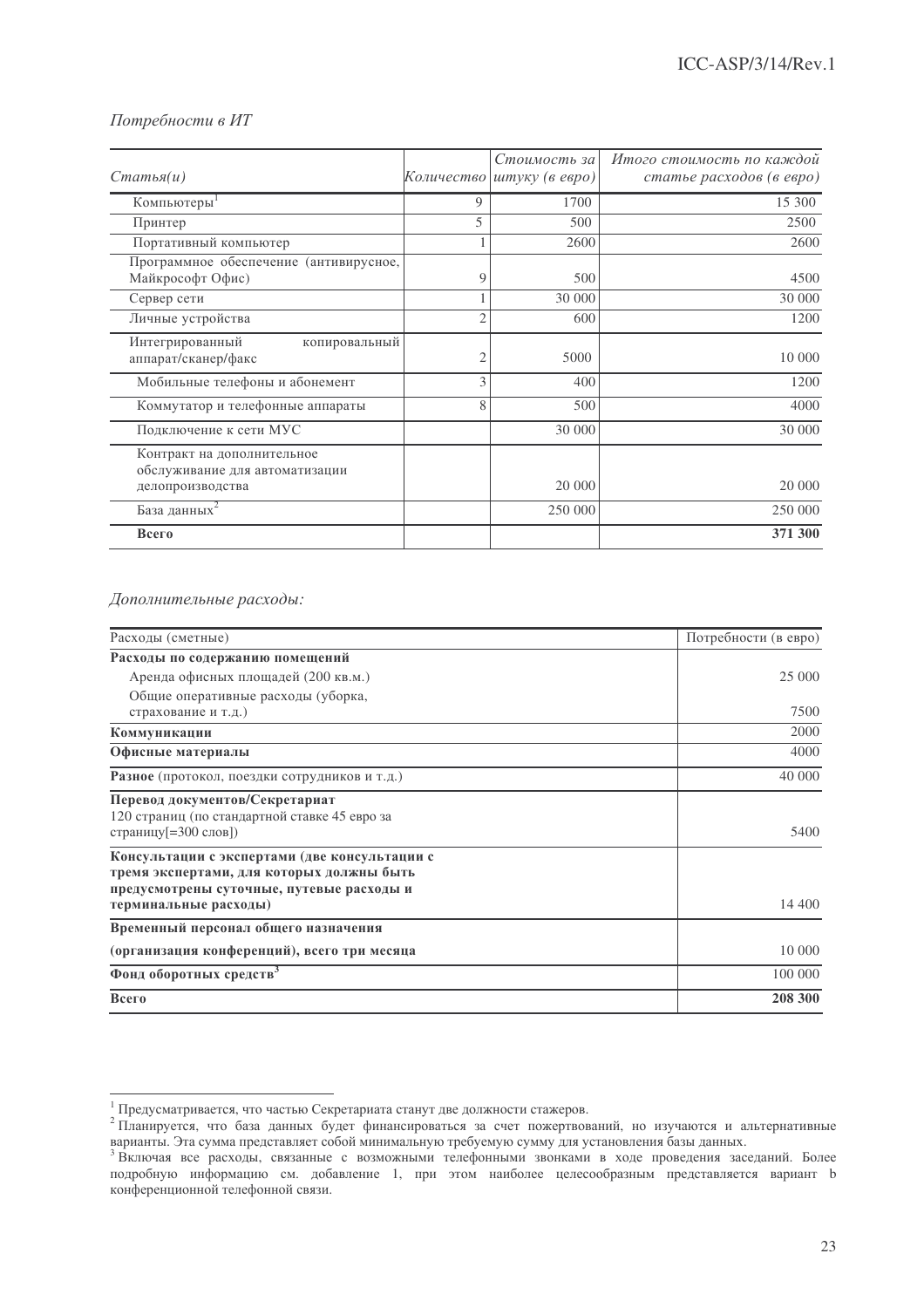## $ICC-ASP/3/14/Rev.1$

### Совещание Совета управляющих

В соответствии с пунктом 2 приложения к резолюции ICC-ASP/1/Res. 6, члены Совета 18. служат в личном качестве на безвозмездной основе. Однако в отношении расходов, связанных с проведением первого совещания Совета управляющих Целевого фонда для потерпевших, которое состоялось 20-22 апреля 2004 года, в бюджете по программам Суда на 2004 год были предусмотрены ассигнования для обеспечении проведения этого первого совещания.

На 2005 год, с созданием Секретариата Целевого фонда для потерпевших, рекомендуется  $19<sub>1</sub>$ предусмотреть бюджетные ассигнования в связи с организацией таких совещаний, одно из которых должно состоятся в Гааге,<sup>4</sup> где Совет управляющих может воспользоваться помещениями Суда. В этой связи ниже приводятся соответствующие расходы с учетом проведения одного совещания Совета в Гааге. Кроме расходов на организацию одного совещания Совета управляющих соответствующие бюджетные ассигнования включают расходы по проезду на места.

### 1) Совещание Совета управляющих в Гааге

- $20.$ Следует принять во внимание следующие расходы:
	- проезд по тарифу бизнес-класса:

|                 | Примерная        |
|-----------------|------------------|
| Перелет в Гаагу | стоимость в евро |
| Из Аммана       | 1750             |
| Из Кейптауна    | 3714             |
| Из Сан-Хосе     | 2534             |
| Из Варшавы      | 831              |
| Из Парижа       | 550              |
| Всего           | 9379             |

• прочие расходы

| ۰,          |             |
|-------------|-------------|
| ٧           | ш           |
| ٦<br>$\sim$ | I<br>I<br>I |

| Размещение                            |      |
|---------------------------------------|------|
| Две ночи в гостинице для пяти человек | 2968 |
| Терминальные расходы                  | 6(0) |
| Всего                                 | 3568 |

 $b)$ 

| Услуги по письменному и устному<br>переводу |     |
|---------------------------------------------|-----|
| Устный перевод на заседаниях                |     |
| (английский и французский языки) с          |     |
| привлечением внешней помощи в               |     |
| течение двух дней из расчета 376 евро       |     |
| в день на устного переводчика +             |     |
| путевые расходы (900 евро)                  | 661 |

Стенографический отчет: 220 евро в

 $\mathbf{I}$ 

<sup>&</sup>lt;sup>4</sup> В соответствии с пунктом 4 приложения к резолюции 6 «Совет собирается в месте пребывания Суда не менее одного раза в год».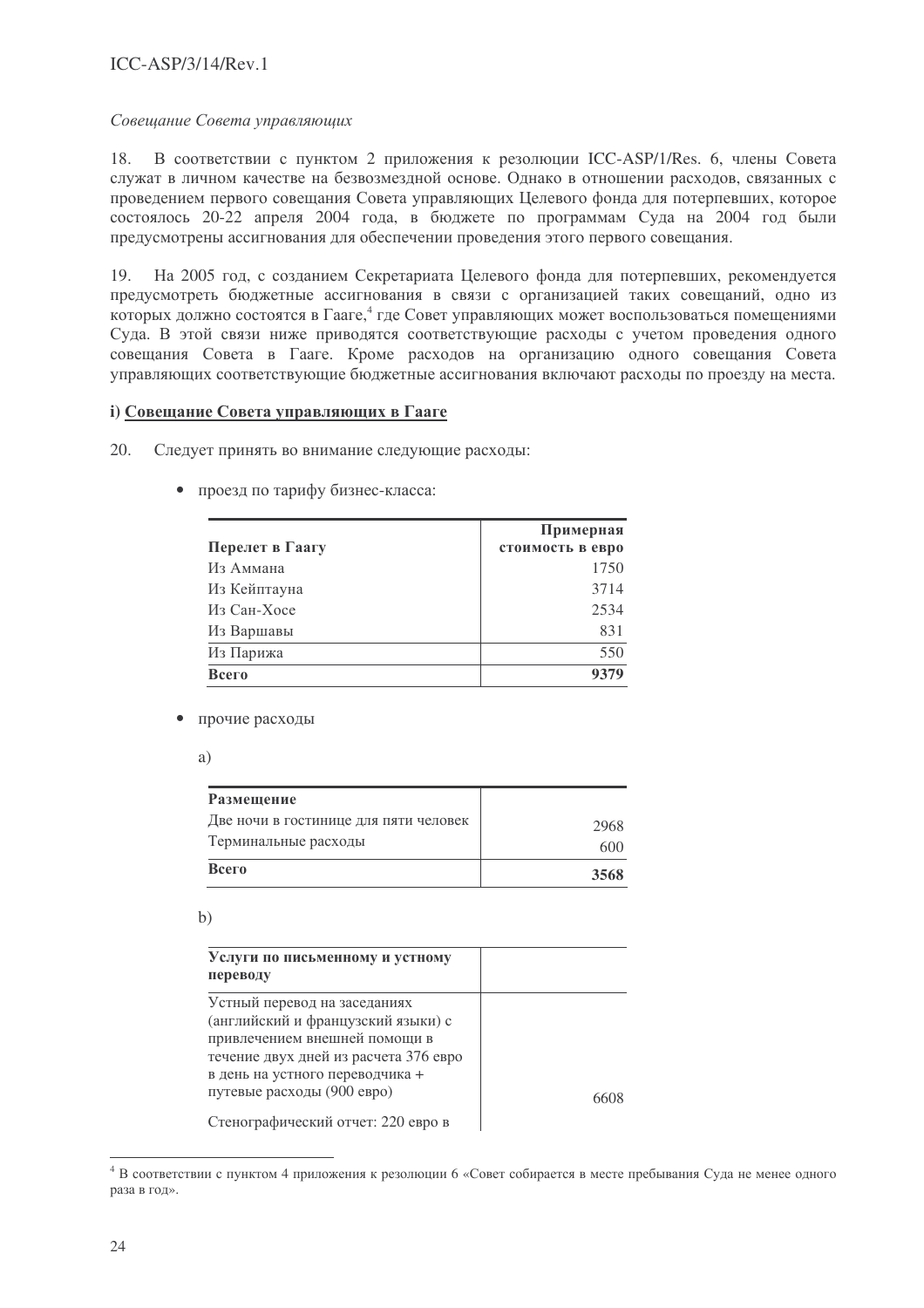## ICC-ASP/3/14/Rev.1

| час                                                                             | 7040   |
|---------------------------------------------------------------------------------|--------|
| Перевод на английский и<br>французский языки в течение двух<br>дней конференции |        |
| Письменный перевод предсессионной<br>документации: 100 страниц;                 | 8550   |
| сессионной документации: 15 страниц;                                            |        |
| послесессионной документации: 75<br>страниц                                     |        |
| (По стандартной ставке в 45 евро за<br>страницу [=300 слов])                    |        |
| Всего                                                                           | 22 198 |

 $c)$ 

| Представительские расходы                     |         |
|-----------------------------------------------|---------|
| Общественное питание (в течение<br>двух дней) | 290     |
| Ужин (для 15 человек, один день)              | 1000    |
| Обед (для 15 человек, два дня)                | 2000    |
| Всего                                         | 3290    |
| Итого по одному совещанию                     | 38 4 35 |

## іі) Поездки на места:

Необходимо принять во внимание следующие расходы:

| В Уганду: одна поездка на пять            |                   |
|-------------------------------------------|-------------------|
| дней группы из семи человек,              |                   |
| включающей двух членов                    |                   |
| Секретариата, одного устного              | Примерные расходы |
| переводчика, двух сотрудников             | в евро            |
| безопасности, двух членов Совета          |                   |
| Авиабилет + дополнительный налог          |                   |
| + суточные + терминальные                 |                   |
| расходы                                   |                   |
| $3,000+99+(5x172)+120 = 4,079 \times 7 =$ | 28 553            |
| Аренда автомобиля                         |                   |
| 100 евро в день х 5 =                     | 500               |
| Непредвиденные расходы =                  | 2000              |
| В Демократическую Республику              |                   |
| Конго: одна поездка на пять дней          |                   |
| группы из семи человек,                   |                   |
| включающей двух сотрудников               |                   |
| Секретариата, одного устного              |                   |
| переводчика, двух сотрудников             |                   |
| безопасности, двух членов Совета +        |                   |
| единовременные средства для               |                   |
| поездки на местах                         |                   |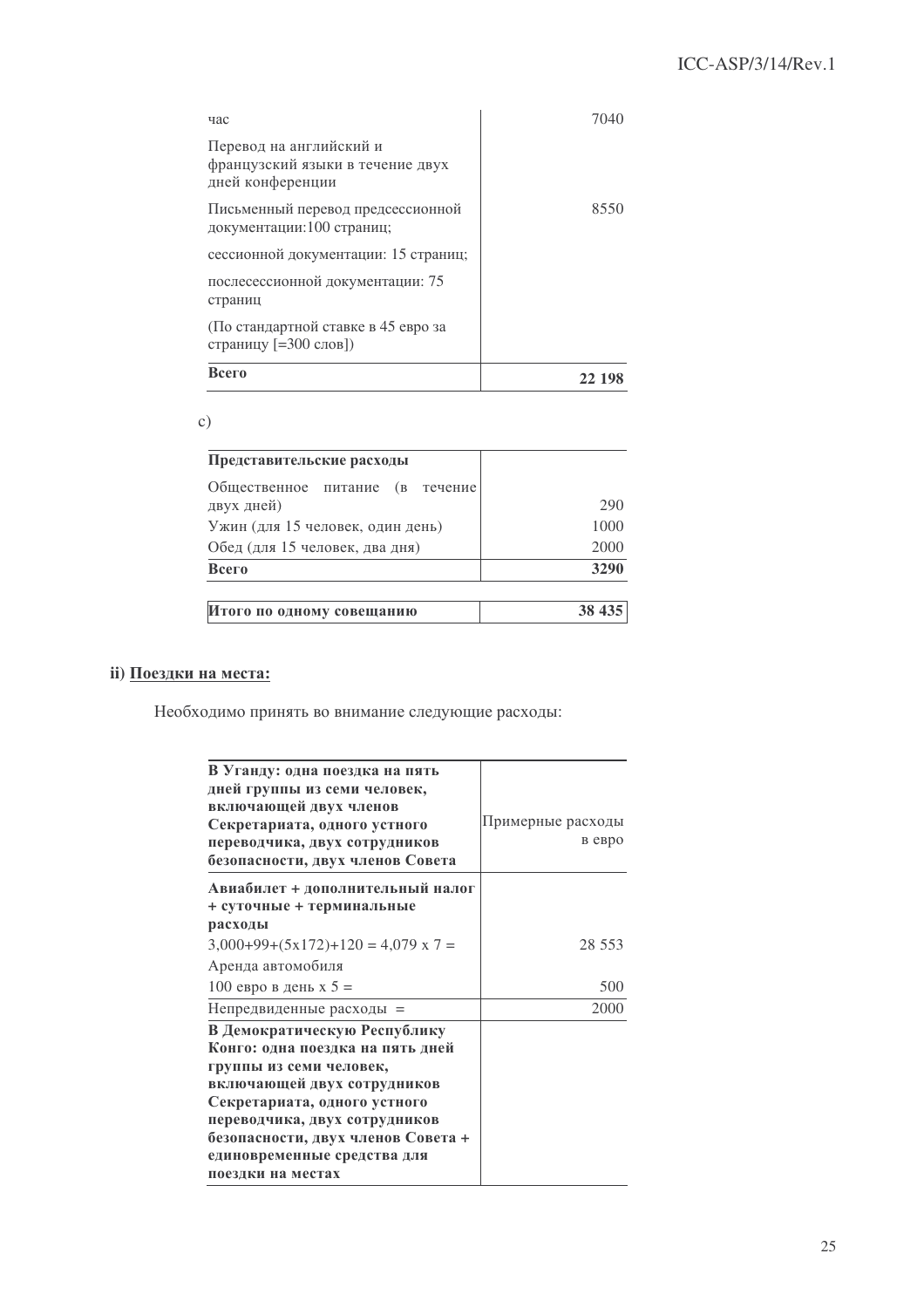| 28 5 10 |
|---------|
|         |
| 500     |
|         |
| 2240    |
|         |
| 3000    |
| 65 303  |
|         |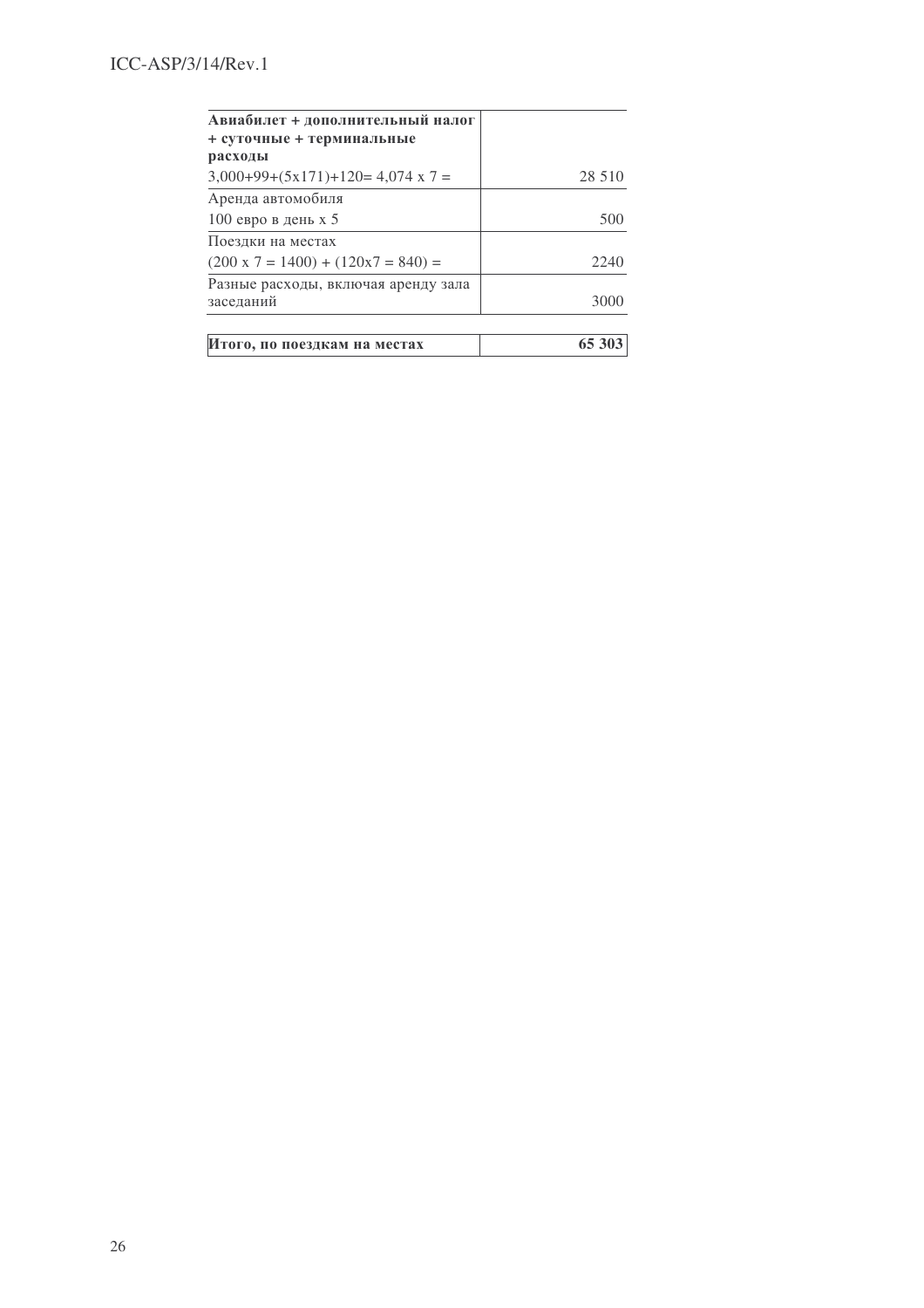## Лобавление 1 Предложения: конференционная телефонная и видеосвязь

## Конференционная телефонная связь

#### $a)$ Аренда оборудования (обслуживание)

Только для одной конференционной телефонной связи:

По этому сценарию будут подключены к коммутатору и использованы аналоговые линии.

С компанией, занимавшейся оборудованием зала судебных заседаний предварительного производства, был подготовлен справочный бюджет (он основан на смете по залу судебных заседаний на этапе предварительного производства).

Эта сумма охватывает также местную поддержку со стороны партнера, предусмотрение которой настоятельно рекомендуется.

Аренда, подтверждение концепции, испытание, поддержка: 2000,00 евро (для пяти участников, находящихся на расстоянии; местные участники и устные переводчики будут располагаться в зале судебных заседаний предварительного производства). Расходы на телефонные звонки не покрываются. Расходы на международные телефонные звонки в связи с обслуживанием заседаний составляют 1,39 евро в минуту (83,40 евро в час).

| ічісждународные звонки |                         |  |
|------------------------|-------------------------|--|
| Страна                 | Расценки (в евроцентах) |  |
| Франция                |                         |  |
| Южная                  | 29                      |  |
| Африка                 |                         |  |
| Польша                 | 15                      |  |
| Иордания               | 57                      |  |
| Коста-Рика             | 33                      |  |
|                        |                         |  |

Movementono ultra apolitica

Итого: 2083,40 евро в час

#### Закупка оборудования (капитальные расходы и обслуживание)  $\mathbf{b}$

Это является рекомендуемым вариантом в долгосрочном плане, поскольку эта инфраструктура будет использоваться для других заседаний (например, после создания Секретариата). Аппаратная конфигурация будет несколько отличной, и Суду придется заказывать другие линии (цифровая сеть интегрального обслуживания).

Аппаратное обеспечение (капитальные расходы, в расчете на комнату): 8000,00 евро Установочное аппаратное обеспечение (обслуживание, в расчете на комнату): 1000,00 евро Установочные линии (пять линий - одна комната -, единовременно): 540,00 евро Расходы на абонентское обслуживание (пять линий - одна комната-, годовые расходы): 1560,00 евро

Общие расходы на одну комнату: 11 100,00 евро

#### $\mathbf{c}$ Обеспечение конференционной инфраструктуры полностью за счет внешних подрядов  $(vcJIVF)$

Только для одной конференционной телефонной связи:

Работающая по внешнему подряду компания возьмет на себя заботу об инфраструктуре, которая будет расположена за пределами помещений МУС. Все участники будут находиться на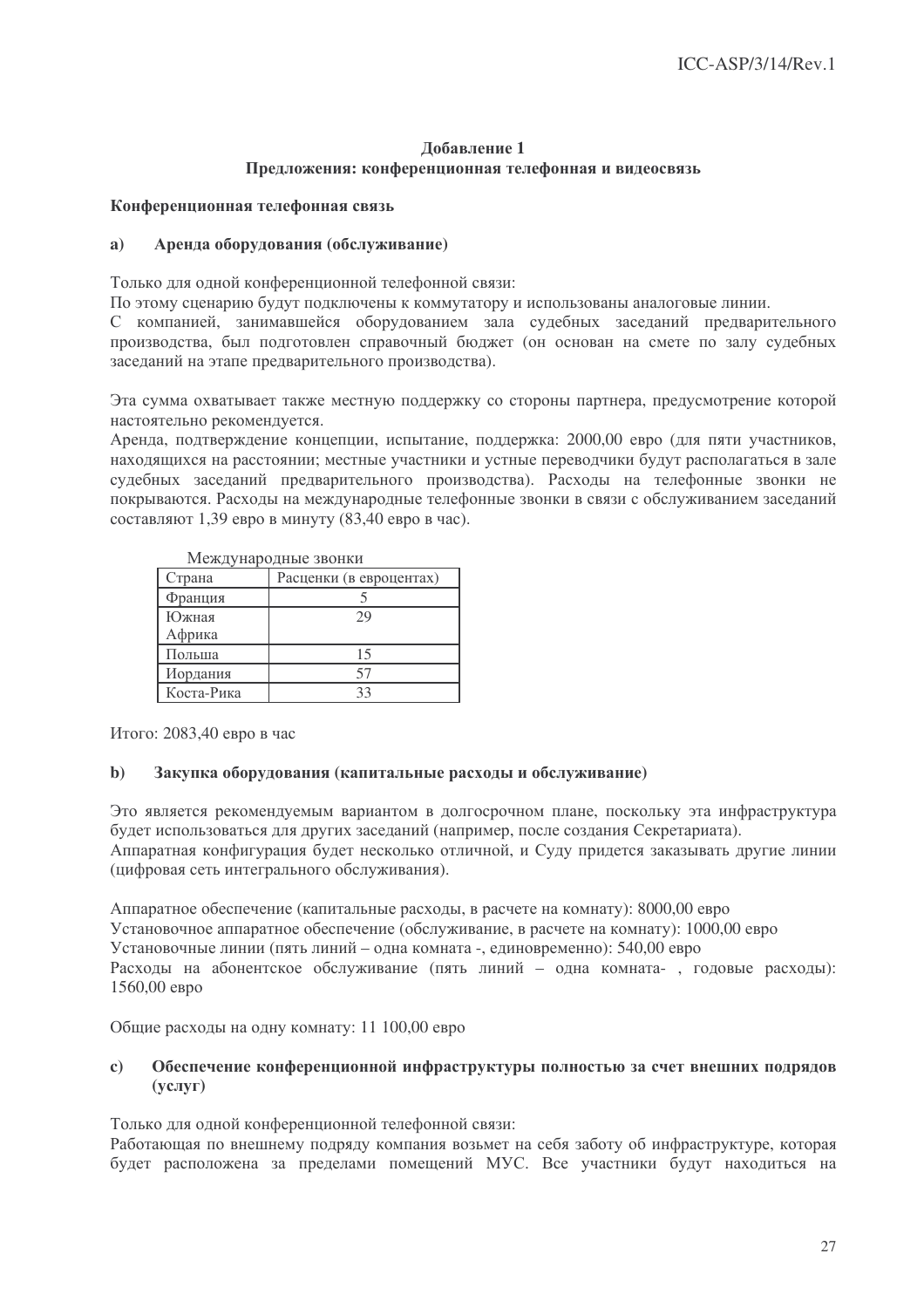расстоянии (будут набирать номер или принимать звонок). Компания будет нести ответственность за подсоединение участников к виртуальной системе.

Компания предлагает обслуживание с синхронным переводом на различные языки по различным каналам.

Примерный бюджет: 2000,00 евро

Привлечение внешнего подрядчика является самым дешевым вариантом (только для одной телефонной связи), поскольку нам в любом случае придется платить за телефонные звонки, если мы арендуем оборудование (вариант «а»).

Примерные расходы на телефонную связь в течение двух часов: 2166,80 евро

### **Видеосвязь**

#### Обеспечение видеосвязи по внешнему подряду  $\mathbf{d}$

(Без учета расходов на синхронный перевод)

Возникнет необходимость в аренде специальных студий, а участникам придется находиться в таких студиях. Это позволит третьей стороне осуществлять централизованную организацию при минимальной поддержке со стороны МУС. Нам придется арендовать студии в главных городах шести стран:

Аренда студий, 6 студий х 500 евро/в час = 3000,00/в час (Париж, Варшава, Йоханнесбург, Сан-Хосе, Амман, Гаага)

Устройство управления многопунктовой видеосвязью, 6 х 45 евро/в час = 270,00 евро/в час (порты видеосвязи - по одному в каждом месте)

Примерные расценки на телефонные звонки (для видеосвязи используется цифровая сеть интегрального обслуживания):

| Из Парижа        | $38,77$ евро/в час |
|------------------|--------------------|
| Из Варшавы       | 166,97 евро/в час  |
| Из Йоханнесбурга | 336,10 евро/в час  |
| Из Сан-Хосе      | 372,60 евро/в час  |
| Из Аммана        | 609,55 евро/в час  |
| Из Гааги         | 23,71 евро/в час   |

Итого: 5023,00 евро/в час + 1000 евро

(независимо от продолжительности мероприятия и включая расходы по координации и испытанию связи).

#### Видеосвязь с синхронным переводом  $e)$

Для видеосвязи с синхронным переводом нам придется комбинировать оба решения (вариант "d", плюс вариант "с" аудиосвязи с синхронным переводом).

Таким образом, расходы на проведение сеанса двухчасовой видеосвязи с синхронным переводом составят:

[5023,00 евро х 2 + 1000,00 евро]\* + 2000,00 евро\*\*  $= 13046,00$  ebpo \*часть видео (d), \*\*часть аудио (с)

Итого: 13 046,00 евро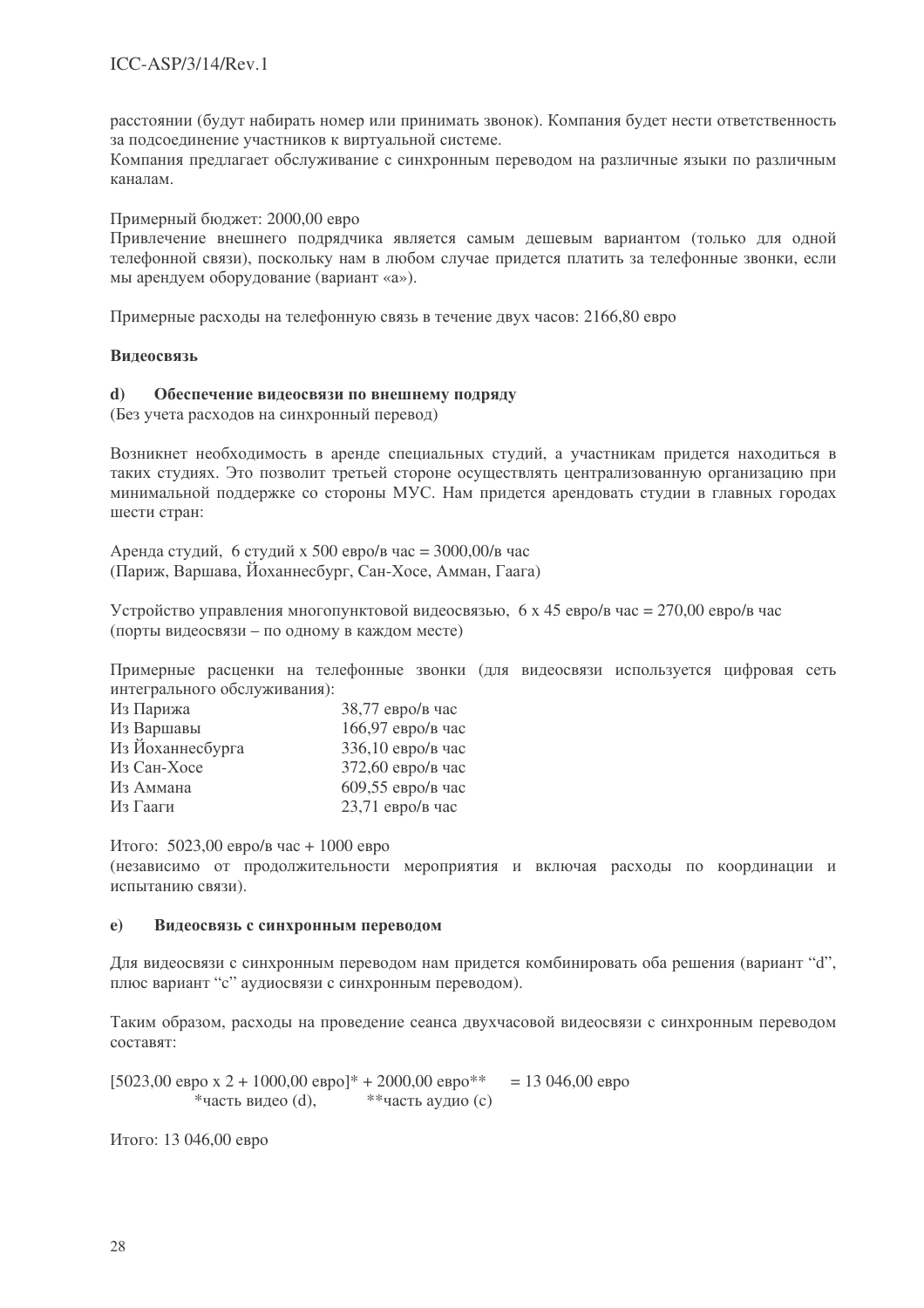# Приложение С

## Перечень добровольных пожертвований

## I. Счет в «Джей-Пи Морган Чейз Бэнк»

Целевой фонд для потерпевших МУС Джей-Пи Морган Чейз Бэнк Нью-Йорк, Соединенные Штаты Америки Номер счета: 400932776 Код, присвоенный АБА: 0002 Кол Swift: CHASUS33 Номер в системе электронной связи ФРС: 021000021

Пожертвования, переведенные в долл. США на счет в банке «Джей-Пи Морган Чейз Бэнк» за период с 19 марта 2003 года по 15 июля 2004 года:<sup>5</sup>

| Период                                | Итого  |
|---------------------------------------|--------|
| Июнь 2003 года                        | 1625   |
| Июль 2003 года                        | 850    |
| Август 2003 года                      | 4303   |
| Сентябрь 2003 года                    | 11 553 |
| Октябрь 2003 года                     | 2205   |
| Ноябрь 2003 года                      | 412    |
| Декабрь 2003 года                     | 150    |
| Февраль 2004 года                     | 301    |
| Апрель 2004 года                      | 1250   |
| Июнь 2004 года                        | 1762   |
| 1-15 июля 2004 года                   | 1025   |
| Итого взносы<br>(B<br>ДОЛЛ.<br>CIIIA) | 25 437 |
| Комиссионные<br>банка<br>$\mathbf{B}$ |        |
| 2003 году $'$                         | (5173) |
| Комиссионные<br>банка<br>$\mathbf{B}$ | (2739) |
| 2004 году                             |        |
| Чеки, непринятые банком               | (15)   |
| Всего (в долл. США)                   | 17 509 |

<sup>&</sup>lt;sup>5</sup> Пожертвования были получены в результате кампании, развернутой в Соединенных Штатах Америки в марте 2003 года. Эта кампания координируется организацией «Граждане за глобальное решение», и к ней присоединились и ее поддерживают более 30 НПО. Цель кампании заключается в сборе средств для Целевого фонда для потерпевших МУС, с тем чтобы предоставить рядовым гражданам возможность внести непосредственный вклад в осуществление миссии МУС и Целевого фонда и повысить в Соединенных Штатах осведомленность о важной работе, проводимой Целевым фондом и МУС.

 $^6$ В таблице указаны только те месяцы, в течение которых был получен взнос.

 $^7$  Эта сумма была покрыта за счет перевода, сделанного МУС, что отражено в отчете о состоянии счета, представленном банком «Фортис».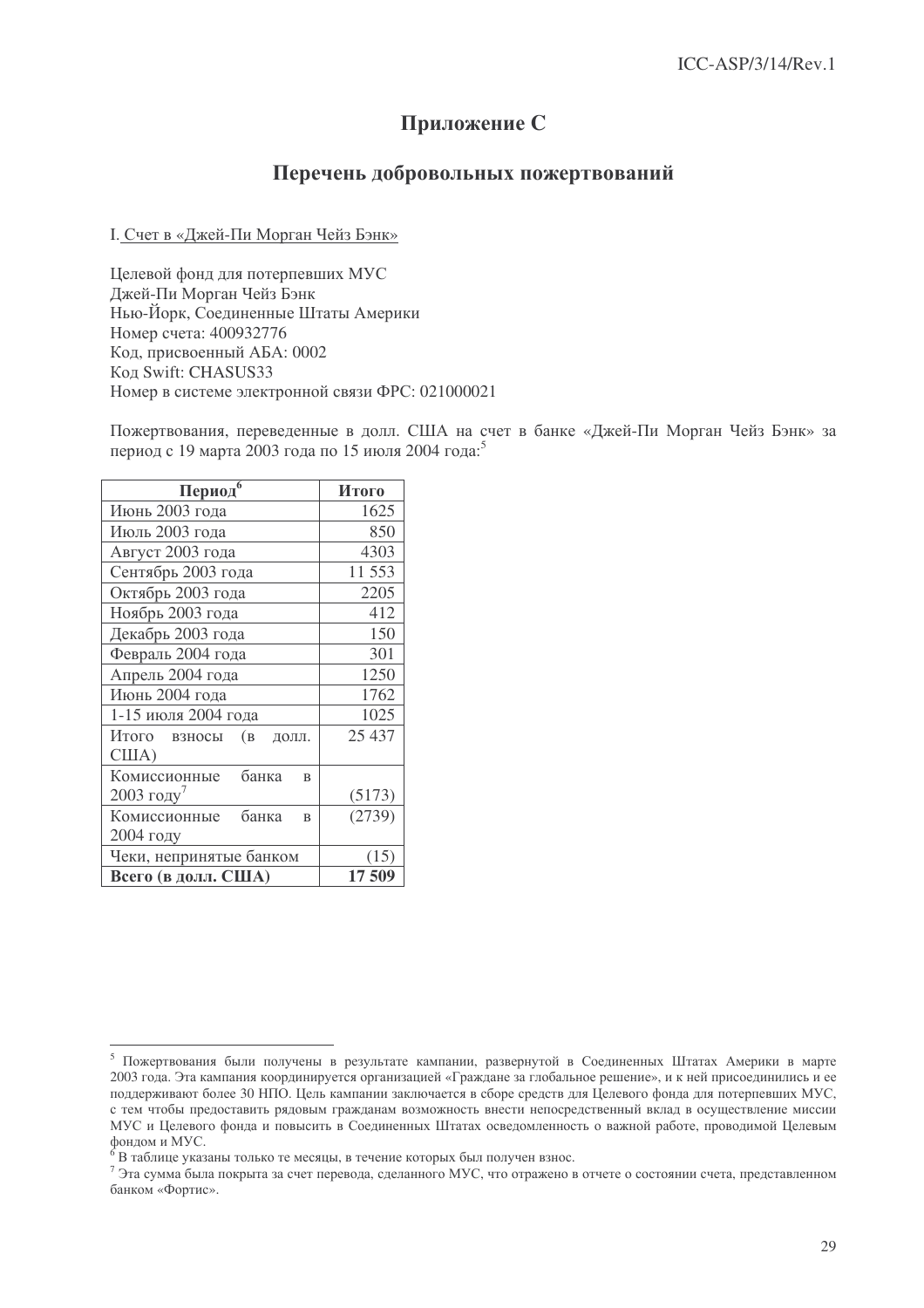## ICC-ASP/3/14/Rev.1

## II. Счет в банке «Фортис»

Целевой фонд для потерпевших МУС Банк «Фортис» Гаага, Нидерланды Номер счета: 240005201 Международный номер банковского счета: NL39FTSB0240005201 Код Swift: FTSBNL2R0

Пожертвования, внесенные в евро на счет в банке «Фортис» за период с 18 мая 2003 года по 15 июля 2004 года:

| Дата пожертвования    | Итого в |  |
|-----------------------|---------|--|
|                       | ebpo    |  |
|                       |         |  |
| 18/05/2004            | 50      |  |
| 03/06/2004            | 811     |  |
| 13/07/2004            | 50      |  |
| 19/07/2004            | 166     |  |
| 29/04/2004            | 4423    |  |
| Итого                 | 5500    |  |
| Процент (01/07/2004)  |         |  |
| За вычетом банковских |         |  |
| комиссионных          | Œ       |  |
| Всего (в евро)        | 5500    |  |

 $^8$  Эти суммы были пожертвованы Целевому фонду штатными сотрудниками МУС, получившими их в качестве гонорара за прочтенные лекции и оказанные услуги.

 $^9$  Эта сумма была переведена МУС в порядке покрытия банковских комиссионных банка «Джей-Пи Морган Чейз Бэнк» в 2003 году.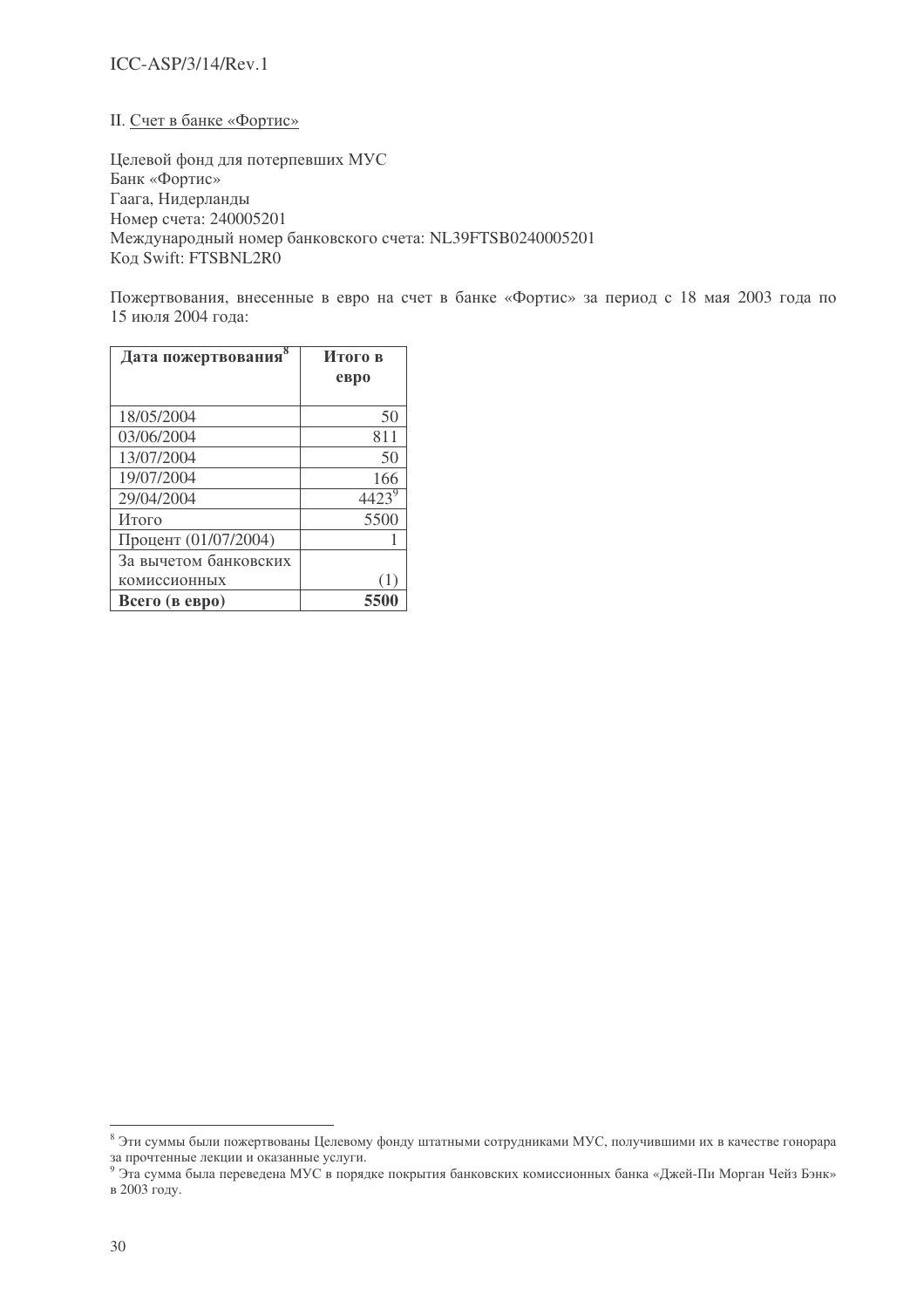#### III. Список доноров

Следующие взносы были сделаны в Целевой фонд для потерпевших с 19 марта 2003 года по 15 июля 2004 года в долл. Соединенных Штатов:

|                    | <b>CVMMa B</b> |  |
|--------------------|----------------|--|
| <b>Государство</b> | долл. США      |  |
| Республика Намибия | 500,00         |  |

|                                                                                       |              | Сумма в            | Количество     |
|---------------------------------------------------------------------------------------|--------------|--------------------|----------------|
| Организации и частные лица <sup>10</sup>                                              |              | Страна   долл. США | <b>ВЗНОСОВ</b> |
| Пожертвования, полученные с 19 марта 2003 года по 15 июля 2004 года в сумме 250 долл. |              |                    |                |
| США и более:                                                                          |              |                    |                |
| Фонд «Планета людей» Инк.                                                             | <b>CIIIA</b> | 10 000,00          | 1              |
| Всемирное федералистское движение                                                     | <b>США</b>   | 1025,00            | 6              |
| Всемирное федералистское движение                                                     |              |                    |                |
| (от имени Коалиции в поддержку МУС)                                                   | <b>США</b>   | 500,00             | 1              |
| Джанин Гарофало                                                                       | <b>CIIIA</b> | 250,00             | 1              |
| Благотворительный фонд Сьюзан Сарандон                                                | <b>США</b>   | 250,00             | 1              |
|                                                                                       |              |                    |                |
| Пожертвования, полученные с 19 марта 2003 года по 15 июля 2004 года в сумме менее     |              |                    |                |
| 250 долл. США: 11                                                                     |              |                    |                |
| Abbot, Richard                                                                        | <b>CIIIA</b> |                    |                |
| Abbott, Catherine T.                                                                  | <b>CIIIA</b> |                    |                |
| <b>ACE</b>                                                                            | <b>США</b>   |                    |                |
| Ackman, G.Stuart                                                                      | <b>США</b>   |                    |                |
| Adair, Katherine                                                                      | <b>CIIIA</b> |                    |                |
| Adams, John S. and Judith E.                                                          | <b>CIIIA</b> |                    |                |
| Aeppli, Alfred and Dorothee                                                           | <b>CIIIA</b> |                    |                |
| Aisup, Katherine                                                                      | <b>США</b>   |                    |                |
| Alamia, Daniel                                                                        | <b>CIIIA</b> |                    |                |
| Alexander Brown, Karen -                                                              | <b>CIIIA</b> |                    |                |
| Allyn, M.G. and Richard B.                                                            | <b>CIIIA</b> |                    |                |
| Altman, Mitch                                                                         | <b>США</b>   |                    |                |
| <b>Anahata Sounds and Ceremonies</b>                                                  | <b>CIIIA</b> |                    |                |
| Anderson, Gail                                                                        | <b>США</b>   |                    |                |
| Anderson, J. Edward and Cynthia L.                                                    | <b>США</b>   |                    |                |
| Anderson, Margaret and Alex                                                           | <b>CIIIA</b> |                    |                |
| Anderson, Patricia J                                                                  | <b>CIIIA</b> |                    |                |
| Anderson, Paul M.                                                                     | <b>CIIIA</b> |                    |                |
| Andregg, Michael M. and Jo Ann                                                        | <b>CIIIA</b> |                    |                |
| Andrews, Jean K.                                                                      | <b>CIIIA</b> |                    |                |
| Archer, Billie R.                                                                     | <b>CIIIA</b> |                    |                |
| Arneson, Miriam, and Sara Neal                                                        | <b>CIIIA</b> |                    |                |
| Arnn, Mary M.                                                                         | <b>CIIIA</b> |                    |                |
| Ashby, Ellen R.                                                                       | <b>CIIIA</b> |                    |                |

<sup>10</sup> Из-за отсутствия подробных выписок из банковских счетов за весь период данный список представляет собой всеобъемлющий перечень до февраля 2004 года, а также определенных взносов, внесенных после этой даты.<br><sup>11</sup> Суммы пожертвований не приводятся, поскольку не было испрошено разрешение на их публикацию.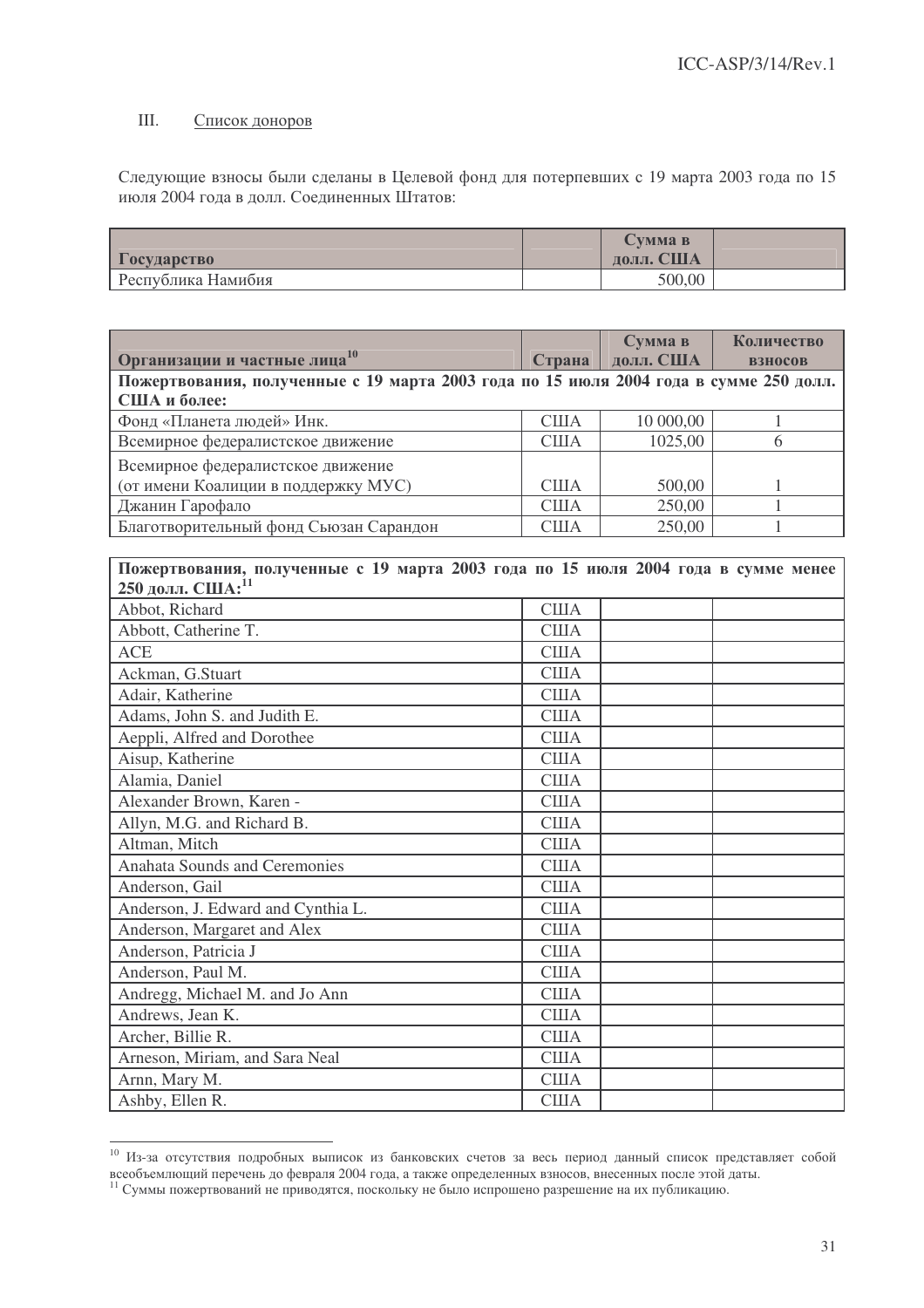| Astvatsaturova, Anna N.                  | <b>США</b>   |  |
|------------------------------------------|--------------|--|
| Atchison, Thomas C. Jr. and Nancy J.     | <b>США</b>   |  |
| Atlee, Charles and Susan                 | <b>США</b>   |  |
| Babb, Nelson W., Jr.                     | <b>США</b>   |  |
| Bade, Douglas & Katherine                | <b>CIIIA</b> |  |
| Bailey, Tim                              | <b>США</b>   |  |
| Baker, Paul G. and Louise C.             | <b>США</b>   |  |
| Bakhchi, Bob                             | <b>США</b>   |  |
| Balch, Rosita                            | <b>CIIIA</b> |  |
| Baldwin, Alexander, III (Alec Baldwin)   | <b>CIIIA</b> |  |
| Balser, Paula B.                         | США          |  |
| Barber, Jonathan                         | <b>CIIIA</b> |  |
| Barker, F. David                         | <b>США</b>   |  |
| Barnes, Betty Jean                       | <b>CIIIA</b> |  |
| Barnett, Susan                           | <b>США</b>   |  |
| Barstow, Robbins W., Jr. and Margaret V. | <b>CIIIA</b> |  |
| Bartoo, Carolyn A.                       | США          |  |
| Battiram, John V. and Patricia           | США          |  |
| Battram, Patricia C. and John V.         | <b>CIIIA</b> |  |
| Batuski, Shellie M. and David J.         | <b>США</b>   |  |
| Beatman, Mary Lou                        | <b>США</b>   |  |
| Beck, Sharon A.                          | <b>США</b>   |  |
| Bekker, Tamara and Mikhail               | <b>США</b>   |  |
| Belansky, Aaron and Della                | <b>США</b>   |  |
| Bell, Charlotte                          | <b>США</b>   |  |
| Bell, Francis and Nancy                  | <b>CIIIA</b> |  |
| Bell, Joann S.                           | <b>США</b>   |  |
| Bellis, V. Kelly                         | США          |  |
| Benjamin, Ann B.                         | <b>CIIIA</b> |  |
| Bennett, Gordon and Ruth                 | <b>США</b>   |  |
| Bergendahl, Marita                       | <b>США</b>   |  |
| Berkowitz, Rose and Howard               | <b>CIIIA</b> |  |
| Berneking, William B. and Nancy J.       | <b>США</b>   |  |
| Bernstein, Joel and Laura                | <b>CIIIA</b> |  |
| Berry, Dale L.                           | <b>CIIIA</b> |  |
| Berstein, Sheldon J. and Edna R.         | <b>CIIIA</b> |  |
| Bessette, Daniel and Alison Bowden       | США          |  |
| Best, Hilary                             | <b>CIIIA</b> |  |
| Beverly, Olive                           | <b>CIIIA</b> |  |
| Biddle, Lynn                             | <b>CIIIA</b> |  |
| Bilich, Joan L.                          | <b>CIIIA</b> |  |
| Birch, Lorne S. and Candida A.           | <b>США</b>   |  |
| Bird, Stonewall Jackson                  | <b>CIIIA</b> |  |
| Bissell, Ann S.                          | <b>CIIIA</b> |  |
| Bjorklund, Jane E.                       | <b>CIIIA</b> |  |
| Blake, Elizabeth S.                      | <b>CIIIA</b> |  |
| Blaskey, Germaine                        | <b>CIIIA</b> |  |
| Block-Schwenk, Kevin and Deborah         | <b>США</b>   |  |
| Boff, Anthony and DBA Tony Toledo        | <b>CIIIA</b> |  |
| Bohn, Lou Ann                            | <b>CIIIA</b> |  |
|                                          |              |  |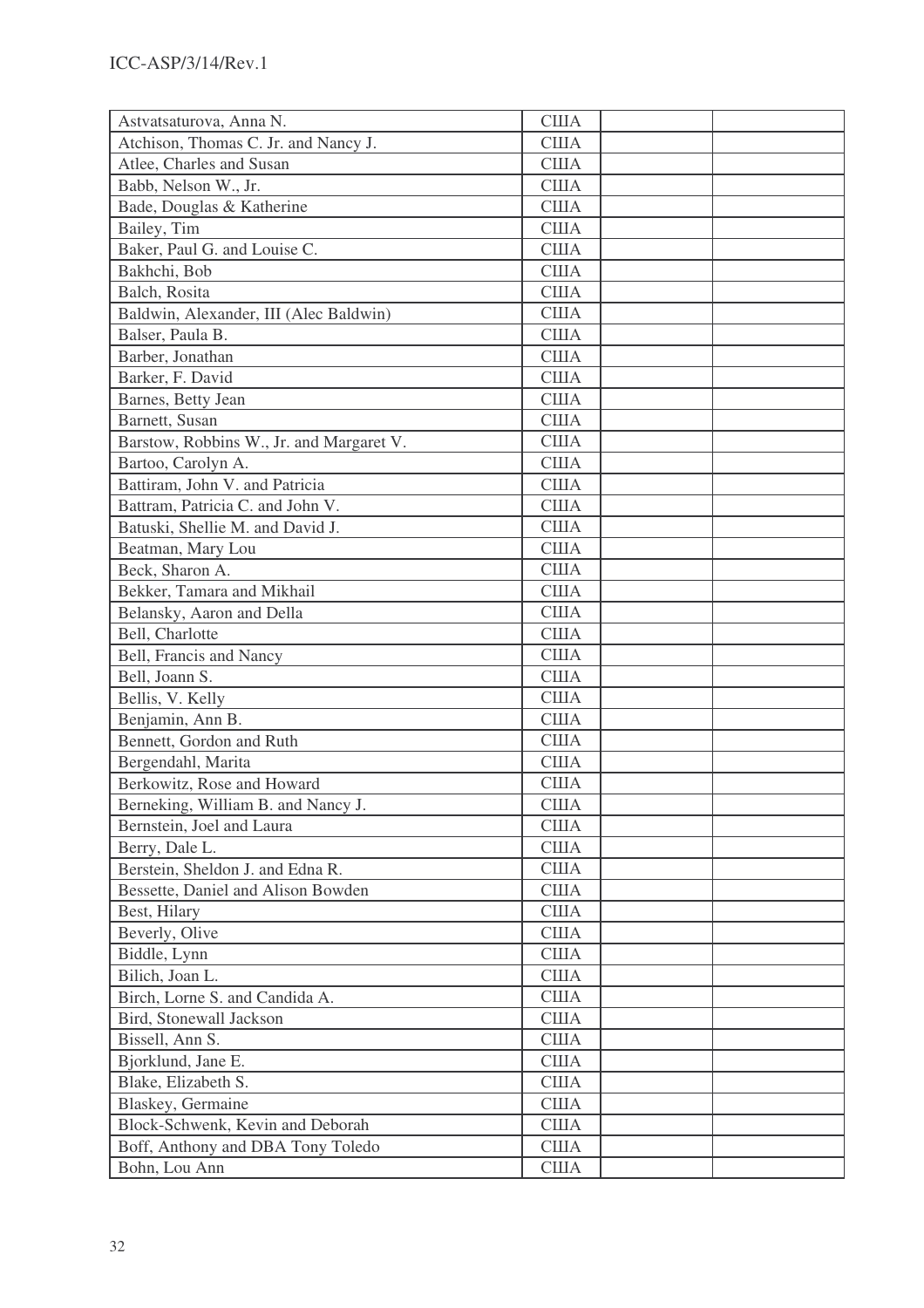| Bordwell, Kenneth                        | <b>США</b>   |  |
|------------------------------------------|--------------|--|
| Bosson, Barbara B.                       | <b>CIIIA</b> |  |
| Boutin, Dolores                          | <b>CIIIA</b> |  |
| Bowman, Mardi B.                         | <b>США</b>   |  |
| Brailsford, Paul S.                      | США          |  |
| Brainerd, Robert and Carol               | <b>CIIIA</b> |  |
| Braun, John J. and Marie A.              | <b>США</b>   |  |
| Brennan, Patrick C.                      | <b>США</b>   |  |
| Brown, Mary                              | <b>CIIIA</b> |  |
| Brown, Sara                              | <b>США</b>   |  |
| Bryan, Stephanie M. and Donald S.        | <b>CIIIA</b> |  |
| Bryant, Marilyn Queen Tickle             | <b>CIIIA</b> |  |
| Buchholz, Sylvia                         | <b>CIIIA</b> |  |
| Buettner, Claude and Carol Kissner       | <b>США</b>   |  |
| Burkhardt, Leonard and Mildred           | <b>США</b>   |  |
| Burnham, Patricia Ann                    | <b>CIIIA</b> |  |
| Burns Ardiff, Martha                     | <b>США</b>   |  |
| Burr, Elizabeth G.                       | <b>США</b>   |  |
| Burstein, Norman                         | <b>CIIIA</b> |  |
| Butler, Edward E                         | <b>CIIIA</b> |  |
| Butler, John D.                          | <b>США</b>   |  |
| Butler, William W.                       | <b>США</b>   |  |
| Calland, Laurie                          | <b>CIIIA</b> |  |
| Canan, Molly B.                          | США          |  |
| Cannon, John                             | <b>CIIIA</b> |  |
| Carley Trust, Jean V.                    | <b>CIIIA</b> |  |
| Carney, Edward and Alice                 | <b>CIIIA</b> |  |
| Caron, Debra A.                          | <b>США</b>   |  |
| Carter, Drucilla                         | <b>США</b>   |  |
| Carter, Robert C.                        | <b>CIIIA</b> |  |
| Casanta, Robert L.                       | <b>США</b>   |  |
| Caulfield, Betsy                         | США          |  |
| Cawley, Margaret                         | <b>CIIIA</b> |  |
| Cesaro, Nicholas J.                      | <b>CIIIA</b> |  |
| Chaddock, Ronald and Pamela              | <b>CIIIA</b> |  |
| Chafin, John and Scott Nass              | <b>CIIIA</b> |  |
| Charnak, BJ                              | <b>CIIIA</b> |  |
| Christensen, Marc B.                     | США          |  |
| Christianson, Lyle T. and Dorothy Ann B. | <b>CIIIA</b> |  |
| Christie, James and Rose                 | <b>CIIIA</b> |  |
| Chryst, Donald P. and Shirley G.         | <b>CIIIA</b> |  |
| Claassen, Gladys M.                      | <b>CIIIA</b> |  |
| Clark, Marguertie C.                     | <b>CIIIA</b> |  |
| Clementi, Kathleen S.                    | <b>CIIIA</b> |  |
|                                          | <b>CIIIA</b> |  |
| Clements, Theodore C.                    |              |  |
| Coe, Wayne B.                            | США          |  |
| Coffey, Roseary                          | <b>CIIIA</b> |  |
| Cogley, Charles                          | <b>CIIIA</b> |  |
| Cohen, Aina E.                           | США          |  |
| Coliver, Sandra                          | <b>CIIIA</b> |  |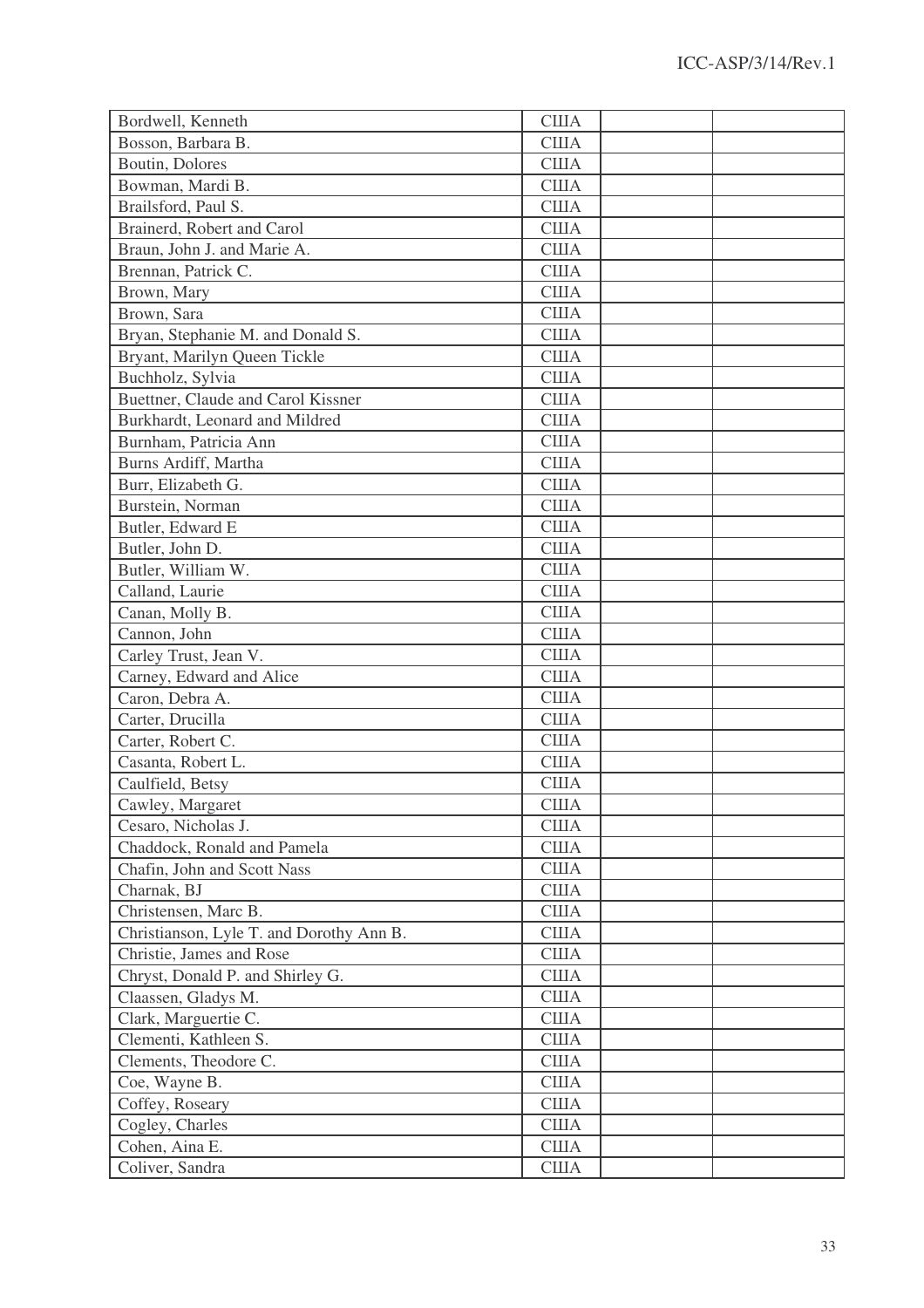| Collins, Laurie                            | <b>США</b>   |  |
|--------------------------------------------|--------------|--|
| Conant, David S.                           | <b>США</b>   |  |
| Connaughton, Richard and Ruth              | <b>CIIIA</b> |  |
| Cooley, Marian                             | <b>США</b>   |  |
| Coombs, Geraldine N                        | <b>США</b>   |  |
| Cooper, Rolin B. and Nancy H.              | <b>США</b>   |  |
| Coulson, Thomas and Barbara                | <b>США</b>   |  |
| Coyote, Peter and Stefanie Pleet           | <b>США</b>   |  |
| Cryer, Suzanne                             | <b>CIIIA</b> |  |
| Cudaback, Linda V.                         | <b>CIIIA</b> |  |
| Currow, Patricia and James                 | <b>США</b>   |  |
| Curtis, Gregg                              | <b>CIIIA</b> |  |
| Curtis, Michael J. and Nancy A. Hall       | <b>CIIIA</b> |  |
| Curtiss, Mary Anne                         | <b>CIIIA</b> |  |
| Cushing, Donna L.                          | <b>США</b>   |  |
| Custer, Jeffrey A.                         | <b>CIIIA</b> |  |
| Cutting, Patricia G.                       | <b>США</b>   |  |
| Cysewski, J. David                         | <b>США</b>   |  |
| Daehler, Dr. Winston H.                    | <b>CIIIA</b> |  |
| Dahlquist, Gwendolyn F.                    | <b>США</b>   |  |
| Dahlstorm, Paul T. and Todd J.             | <b>США</b>   |  |
| Dale, Roberta L and Luther                 | <b>США</b>   |  |
| Daluge, Gwen                               | <b>США</b>   |  |
| David, Selene                              | <b>США</b>   |  |
| Davies, William A. and Ardyce M.           | <b>США</b>   |  |
| Davis, Lorraine                            | <b>CIIIA</b> |  |
| Davison, Karen                             | <b>США</b>   |  |
| Davison, Nancy M.                          | <b>США</b>   |  |
| De Brue, Edith L.                          | <b>CIIIA</b> |  |
| Deats, Mark                                | <b>США</b>   |  |
| Deehan, John Vincent and Henrietta Wilson  | <b>CIIIA</b> |  |
| Deforest, John H                           | <b>CIIIA</b> |  |
| Demand, Erhart and Nancy                   | <b>CIIIA</b> |  |
| Deming, Roy and Mirabel                    | <b>CIIIA</b> |  |
| Derig, Gene and Marilyn                    | <b>CIIIA</b> |  |
| Dersham, Carol                             | <b>CIIIA</b> |  |
| DiMambro, Louis and Jane                   | <b>CIIIA</b> |  |
| Dimambro, Tracy M.                         | <b>CIIIA</b> |  |
| Ditsler, Elaine                            | <b>CIIIA</b> |  |
| Dobkin, Ronald J. and Francine             | <b>CIIIA</b> |  |
| Dodd, Mark and Shannon                     | <b>CIIIA</b> |  |
| Dodd, Tilman and Susan                     | <b>США</b>   |  |
| Dole, Arthur A. and Marjorie W.            | <b>CIIIA</b> |  |
| <b>Dominican Sisters</b>                   | <b>CIIIA</b> |  |
| Dooley, Thomas R.                          | <b>CIIIA</b> |  |
| Doran, Patricia                            | <b>CIIIA</b> |  |
| Doyle, Quinn Holden                        | <b>CIIIA</b> |  |
| Dravis, Dolores and Louise A. Welch JT Ten | <b>CIIIA</b> |  |
| Drennan, Katie E.                          | <b>CIIIA</b> |  |
| Dressler, Pat M.S. W                       | <b>CIIIA</b> |  |
|                                            |              |  |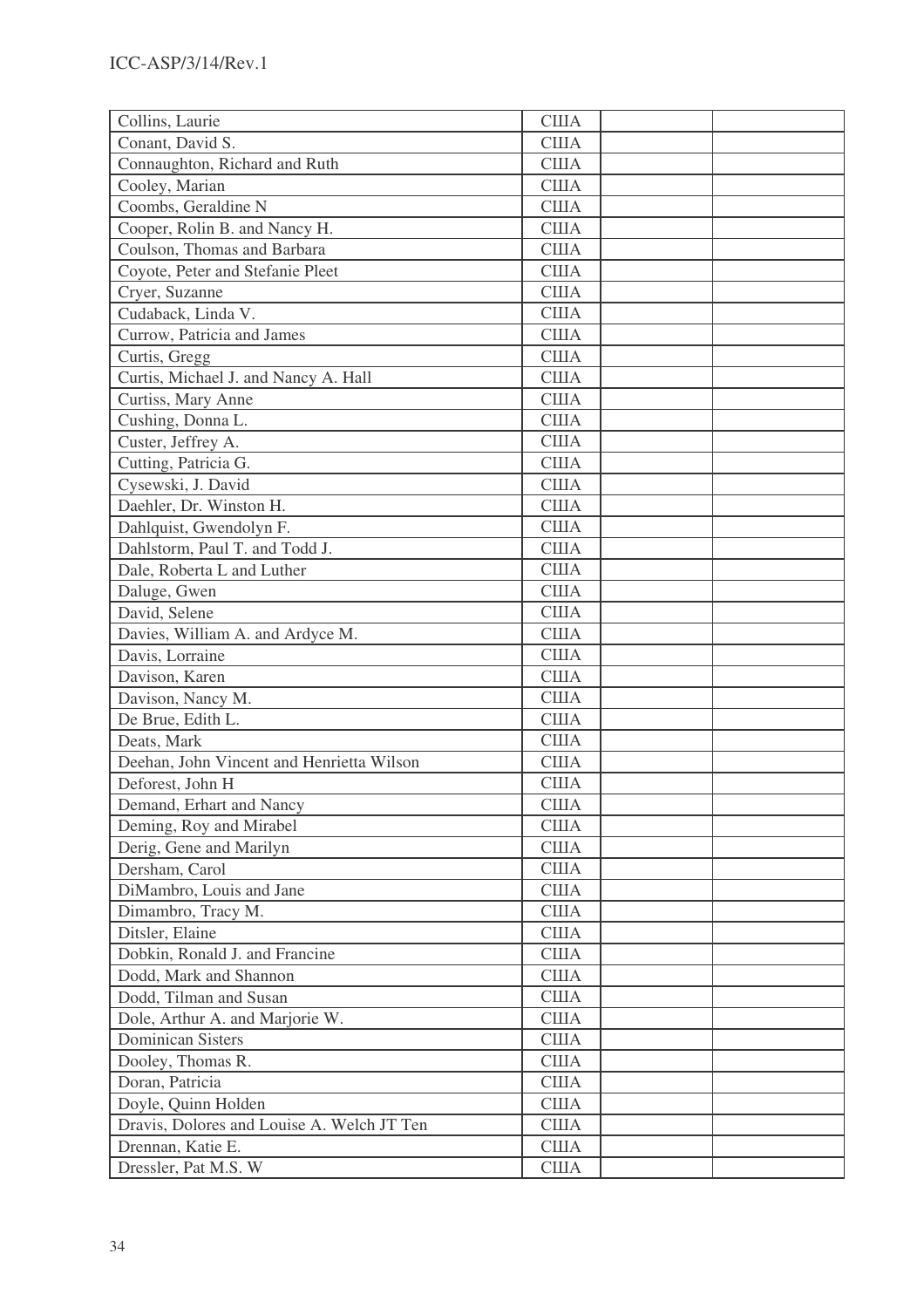| Dukkers, Skag and Anne McClain            | <b>США</b>   |  |
|-------------------------------------------|--------------|--|
| Dunham, Richard and Dianne                | <b>США</b>   |  |
| Dunlavy, Howard and Nancy                 | <b>CIIIA</b> |  |
| Dunlop, Ruth S.                           | США          |  |
| Dunne, Thomas                             | США          |  |
| Dupuis, Joyce G.                          | <b>США</b>   |  |
| Durkee, Phillip and Evelyn M.             | <b>США</b>   |  |
| Durocher, Joseph and Rosemary             | <b>CIIIA</b> |  |
| Duton, Dennis                             | <b>США</b>   |  |
| Dwight, Eleanor G.                        | <b>CIIIA</b> |  |
| Dykers, Dorothy Anne                      | <b>США</b>   |  |
| Economon, Sally J.                        | <b>США</b>   |  |
| Eddy, William and Helen                   | <b>CIIIA</b> |  |
| Eden, Gustav M.                           | <b>США</b>   |  |
| Edgecumbe, Phyllis and Craig              | <b>США</b>   |  |
| Egan, Patricia and Ed Asner               | <b>США</b>   |  |
| Egbert, Lawrence D. and Ellen E. Barfield | <b>CIIIA</b> |  |
| Eid, Elizabeth A.                         | <b>США</b>   |  |
| Eill, Kenneth and Helen                   | <b>США</b>   |  |
| Ellertson, Garnet J. and Duane E.         | <b>CIIIA</b> |  |
| Elling, Lynn M                            | <b>США</b>   |  |
| Ellison, Jessica Ann                      | <b>США</b>   |  |
| Ellison, Laurel                           | <b>CIIIA</b> |  |
| Ellison, Mary and David                   | <b>США</b>   |  |
| Enz, Alice N.                             | <b>США</b>   |  |
| Epstein, J. Michael and Kelly             | <b>CIIIA</b> |  |
| Erdhal, Lowell O and Carol J.             | <b>CIIIA</b> |  |
| Esser, George and Mary                    | <b>США</b>   |  |
| Etessami, Soudabeh                        | США          |  |
| Evans, April                              | <b>США</b>   |  |
| Evans, Robert L and Elsie H.              | <b>США</b>   |  |
| Fadroski, Amanda S.                       | США          |  |
| Fadroski, Rudolph and Mary Ann            | США          |  |
| Falkoff, Susan G.                         | <b>CIIIA</b> |  |
| Farland, Lewis and Sylvia MC              | <b>CIIIA</b> |  |
| Farrell, Kelleen E                        | <b>США</b>   |  |
| Fefior, Everett                           | <b>CIIIA</b> |  |
| Ferrier, Joan                             | <b>CIIIA</b> |  |
| Filpek, Lorraine                          | <b>CIIIA</b> |  |
| Fischer, Elmer J.                         | <b>CIIIA</b> |  |
| Fisher, Charles D. and Lavon R.           | <b>CIIIA</b> |  |
| Fisher, William and Anne                  | <b>CIIIA</b> |  |
| Flair, Doris E.                           | <b>CIIIA</b> |  |
| Flood, Muriel R. and Leslie               | <b>CIIIA</b> |  |
| Folke, Gordon A. and Carolyn W.           | <b>CIIIA</b> |  |
| Foltz, Charmaine                          | <b>CIIIA</b> |  |
| Forbes, J. Malcolm and Ariadne            | <b>CIIIA</b> |  |
| Forgie, James and Carma                   | <b>CIIIA</b> |  |
| Fossum, Karl                              | <b>США</b>   |  |
| Foster, Steven and Gloria                 | <b>CIIIA</b> |  |
|                                           |              |  |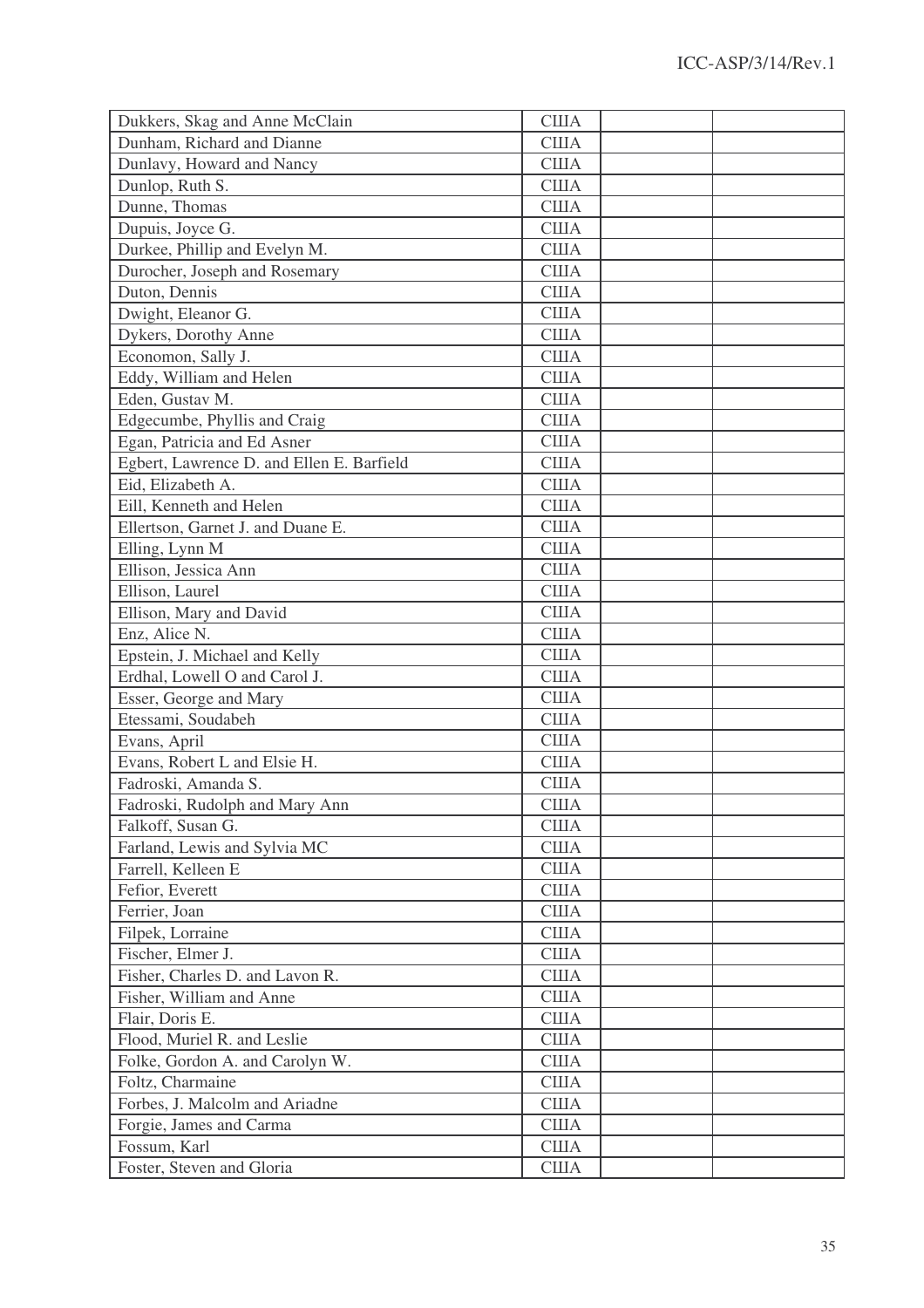| Fournier, Richard J. and Katharine R.                  | <b>США</b>   |  |
|--------------------------------------------------------|--------------|--|
| Fowler, Ronald and Janet                               | <b>США</b>   |  |
| Fowlie, Inge                                           | <b>CIIIA</b> |  |
| Franciscan Sisters of Little Falls, MN-Mary K. Zirbes, | <b>США</b>   |  |
| <b>OSF</b>                                             |              |  |
| Frankenberger, Jane and James                          | <b>США</b>   |  |
| Frasca, Kaitlin M.                                     | <b>США</b>   |  |
| Freund, Evan and Nan                                   | <b>CIIIA</b> |  |
| Fulcher, William                                       | <b>CIIIA</b> |  |
| Fuller, Margaret                                       | <b>CIIIA</b> |  |
| Fuson Nelson & Marian                                  | <b>США</b>   |  |
| Fuss, Barry M.                                         | <b>США</b>   |  |
| Futcher, Dr. Palmer H.                                 | <b>CIIIA</b> |  |
| Gadberry, Sharon                                       | <b>США</b>   |  |
| Gale, Thomas H., Jr.                                   | <b>США</b>   |  |
| Gamson, Mary                                           | <b>CIIIA</b> |  |
| Gardner, Mary K.                                       | <b>США</b>   |  |
| Garwick, Henry P and Dorothea                          | <b>CIIIA</b> |  |
| Gati, Eleanor R. Manire-                               | <b>США</b>   |  |
| Gelbart, Larry                                         | <b>CIIIA</b> |  |
| Gerdts, Louise                                         | США          |  |
| Gerritsen, Hendrik J.                                  | <b>США</b>   |  |
| Gesa Credit Union                                      | <b>CIIIA</b> |  |
| Getson, Ann                                            | <b>США</b>   |  |
| Gibson, Barbara                                        | <b>CIIIA</b> |  |
| Gies, Mark M.                                          | <b>США</b>   |  |
| Gilbert, Suzanne                                       | <b>CIIIA</b> |  |
| Gilman, Ed and Louise Barker                           | <b>CIIIA</b> |  |
| Gilmore Affonso, Jane                                  | <b>США</b>   |  |
| Glendon, Sarah                                         | <b>CIIIA</b> |  |
| <b>Global Education Associates</b>                     | <b>США</b>   |  |
| Glossop, Ronald J.                                     | США          |  |
| Go, Barbara and Natylie Baldwin                        | <b>CIIIA</b> |  |
| Goetz, Frederick and Mary                              | США          |  |
| Goldman, Paul                                          | <b>CIIIA</b> |  |
| Goldstein, Lois R.                                     | <b>CIIIA</b> |  |
| Goodwin, Ariane                                        | <b>CIIIA</b> |  |
| Gould, Katherine and Robert Martin                     | <b>CIIIA</b> |  |
| Gould. James and Anne                                  | <b>CIIIA</b> |  |
| Grace, Priscilla B.                                    | <b>CIIIA</b> |  |
| Green, Michael and Jane E. Powers                      | <b>CIIIA</b> |  |
| Greene, Pat Ryan                                       | <b>США</b>   |  |
| Greenwald, Robert                                      | <b>CIIIA</b> |  |
| Greilich, William and Monique                          | <b>CIIIA</b> |  |
| Greseva, Anna                                          | <b>США</b>   |  |
| Griffin, Martha and George                             | <b>CIIIA</b> |  |
| Griffin, Raymond Douglas                               | <b>CIIIA</b> |  |
| Griffs, Richard B and Anne H                           | <b>CIIIA</b> |  |
| Grosman, Ferne E.                                      | <b>CIIIA</b> |  |
| Gross, Bert M. and Susan H.                            | <b>CIIIA</b> |  |
|                                                        |              |  |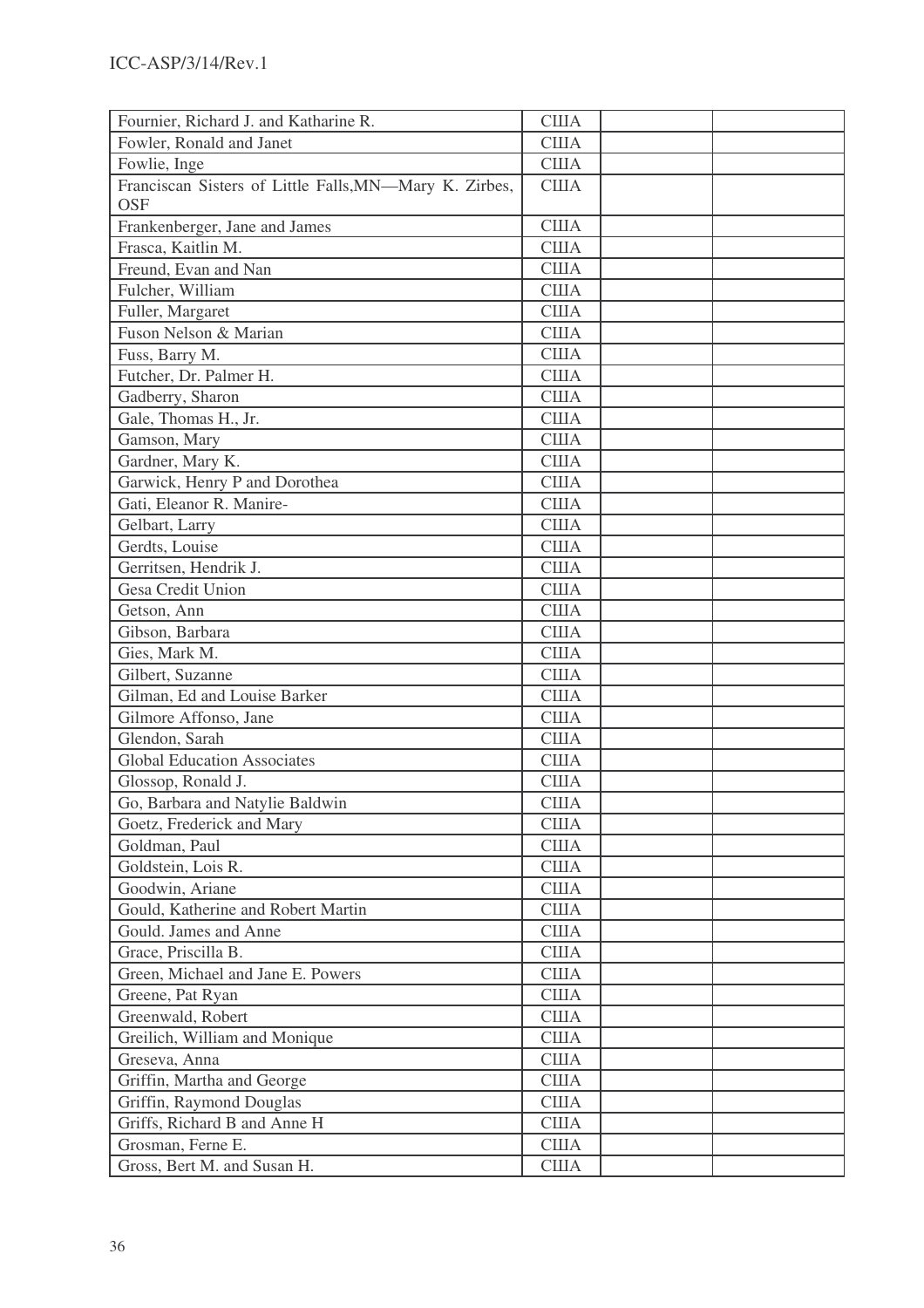| Gumbrell, Charlotte A.                        | <b>CIIIA</b> |  |
|-----------------------------------------------|--------------|--|
| Guze, Joy C.                                  | <b>CIIIA</b> |  |
| Gwyn, Robert and Martha                       | <b>CIIIA</b> |  |
| Haggis, Paul and Deborah                      | <b>США</b>   |  |
| Haines, Robert T. and Kathryn C.              | <b>CIIIA</b> |  |
| Halverstadt, William & Donna                  | <b>CIIIA</b> |  |
| Hamilton, Heather B. and Philip M. Fryers.    | <b>CIIIA</b> |  |
| Hanks, Laura                                  | <b>США</b>   |  |
| Hanna-Davies, Tobi and Douglas Davies         | <b>CIIIA</b> |  |
| Hanold, Ruth E.                               | <b>CIIIA</b> |  |
| Hansen, Henry L. and Charlotte H.             | <b>CIIIA</b> |  |
| Hansen, R.O.                                  | <b>CIIIA</b> |  |
| Harper, Tess                                  | <b>CIIIA</b> |  |
| Harpinder, Athwa                              | <b>CIIIA</b> |  |
| Harrell, Lou                                  | <b>CIIIA</b> |  |
| Harris Lykins, Ruth and Judith H.             | <b>CIIIA</b> |  |
| Harris, David L. and Nancy S.                 | <b>CIIIA</b> |  |
| Harshi, Melvin R                              | <b>США</b>   |  |
| Hart, William and Jayasri                     | <b>CIIIA</b> |  |
| Harte, Franklin and AJ Hoffenkamp             | <b>CIIIA</b> |  |
| Harter, Wendell and Madelyn                   | <b>США</b>   |  |
| Harvey, Francis and Anna Piasecka-            | <b>CIIIA</b> |  |
| Haskell, Edwin and Mildred                    | <b>CIIIA</b> |  |
| Hawkinson, Jean M.                            | <b>США</b>   |  |
| Hayes, Roger E. and Sylvia L.                 | США          |  |
| Hecht , James and Amy                         | <b>CIIIA</b> |  |
| Heckelman, T. Jack                            | <b>CIIIA</b> |  |
| Hedges, J. Kristin                            | <b>США</b>   |  |
| Heegaard, Roger William and Cheryl Ann Thomas | <b>CIIIA</b> |  |
| Helgen, Judith                                | <b>CIIIA</b> |  |
| Heller, Daniel J.                             | <b>США</b>   |  |
| Hencke, Elaine                                | <b>CIIIA</b> |  |
| Henning, Robert A.                            | <b>CIIIA</b> |  |
| Hildreth, Devon A.W.                          | <b>CIIIA</b> |  |
| Hill, Marquita K. and John C. Hassler         | <b>CIIIA</b> |  |
| Himell, Summer S.                             | <b>CIIIA</b> |  |
| Hively, Janet M.                              | <b>CIIIA</b> |  |
| Hoalk, Donald                                 | <b>CIIIA</b> |  |
| Hofslund, Terry                               | <b>CIIIA</b> |  |
| Hoiberg, Anne                                 | <b>CIIIA</b> |  |
| Hollingsworth, Ida E. and Gordon P.           | <b>CIIIA</b> |  |
| Hood, Carolyn O.                              | <b>CIIIA</b> |  |
| Hood, Fred                                    | <b>CIIIA</b> |  |
| Hood, Joy                                     | <b>CIIIA</b> |  |
| Hoskins, Helen S.                             | <b>CIIIA</b> |  |
| Howard, Jane A.                               | <b>CIIIA</b> |  |
| Howat, John D.                                | <b>CIIIA</b> |  |
| Hudgens, Thomas and Moyna                     | <b>CIIIA</b> |  |
| Hughes, Barbara                               | <b>CIIIA</b> |  |
| Hughes, Gail F.                               | <b>CIIIA</b> |  |
|                                               |              |  |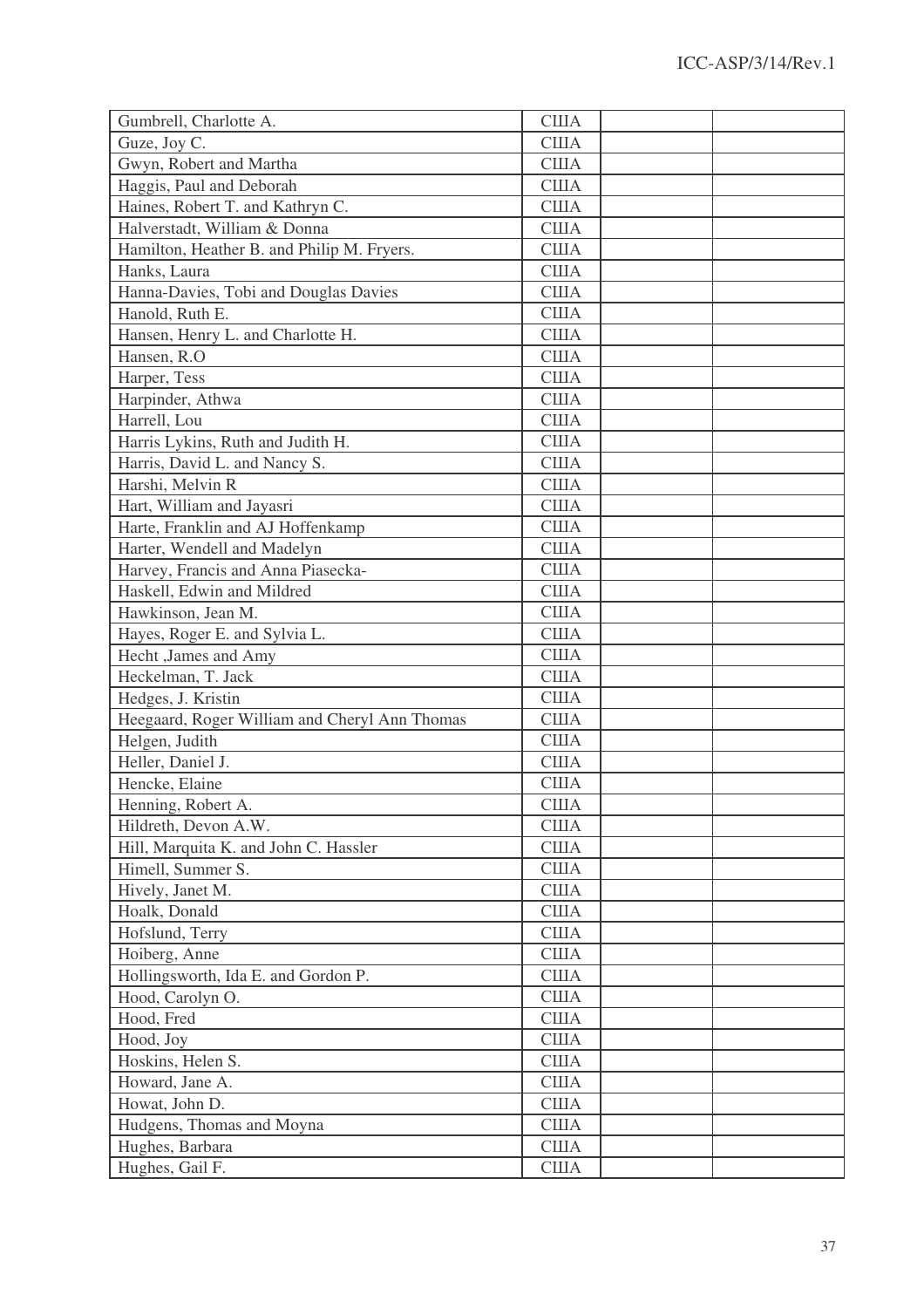| Humphrey, Virginia R.                     | <b>CIIIA</b> |  |
|-------------------------------------------|--------------|--|
| Hunston, Gregg and Cynthia                | <b>CIIIA</b> |  |
| Hunt, George                              | <b>США</b>   |  |
| Hurwicz, Leonid and Evelyn                | <b>США</b>   |  |
| Hynes, Michelle and Patrick Lemmon        | <b>США</b>   |  |
| Idrobo, Carlos and Patricia               | <b>CIIIA</b> |  |
| Irish, Donald P.                          | <b>США</b>   |  |
| Ito, Mari                                 | <b>США</b>   |  |
| Iwen, Jayson and Jovana Bouche            | <b>США</b>   |  |
| Jacobs, Julie                             | <b>США</b>   |  |
| Jacobson, JR.Charles E.                   | <b>CIIIA</b> |  |
| Jensen, Geraldine                         | <b>CIIIA</b> |  |
| Johnson, Carl and Ruth                    | <b>CIIIA</b> |  |
| Johnson, Charles R. and Ava D.            | <b>CIIIA</b> |  |
| Johnson, Karen and Christopher            | <b>США</b>   |  |
| Johnson, Lavone I.                        | <b>США</b>   |  |
| Johnson, Robert K. and Joycelyn A. JTWROS | <b>США</b>   |  |
| Johnson, Sara                             | <b>США</b>   |  |
| Jonas, Gilbert and Joyce                  | <b>CIIIA</b> |  |
| Jurich, Joscelyn, Joseph and Marilyn      | <b>США</b>   |  |
| Juvelin, Loraine and C.Ray                | <b>CIIIA</b> |  |
| Kalambokidis, Evangelos                   | <b>США</b>   |  |
| Kampa, Timothy J.                         | <b>CIIIA</b> |  |
| Karchefski, Carol and Alice               | <b>США</b>   |  |
| Karpen, Leah R.                           | <b>США</b>   |  |
| Kauer, Harpinder                          | <b>США</b>   |  |
| Kaynor, Kenneth & Doris                   | <b>CIIIA</b> |  |
| Kebreau, Vladimir and Irina               | <b>CIIIA</b> |  |
| Kelemen, Anne                             | <b>CIIIA</b> |  |
| Kellenberger, J. and Anne                 | <b>CIIIA</b> |  |
| Kelley, Rita and Robert                   | <b>США</b>   |  |
| Kellman, Sibyl M.                         | <b>CIIIA</b> |  |
| Kelly, Cedar                              | <b>США</b>   |  |
| Kenison, Susan                            | <b>CIIIA</b> |  |
| Kidney, Joan D.                           | <b>CIIIA</b> |  |
| Kim, Angela                               | <b>CIIIA</b> |  |
| Kinsman, Judith                           | <b>CIIIA</b> |  |
| Kirk, Michael J. and Kristina L.          | <b>США</b>   |  |
| Kirkwood, John and Phyllis                | <b>CIIIA</b> |  |
| Kirwan, Anna                              | <b>CIIIA</b> |  |
| Kissell, Jean and John                    | <b>CIIIA</b> |  |
| Knight, Aaron, and Kimberley Adler        | США          |  |
| Knight, Charles                           | <b>CIIIA</b> |  |
| Knudson, Clint and Barbara                | <b>CIIIA</b> |  |
| Koch, James and Harriet                   | <b>CIIIA</b> |  |
| Kochetkova, Stella and Oleg Androfagin    | <b>CIIIA</b> |  |
| Kolbe, Alice                              | <b>CIIIA</b> |  |
| Koller, Sue                               | <b>CIIIA</b> |  |
| Kommel, Aziz and Camille Doucet           | <b>CIIIA</b> |  |
| Korn, Louis                               | <b>CIIIA</b> |  |
|                                           |              |  |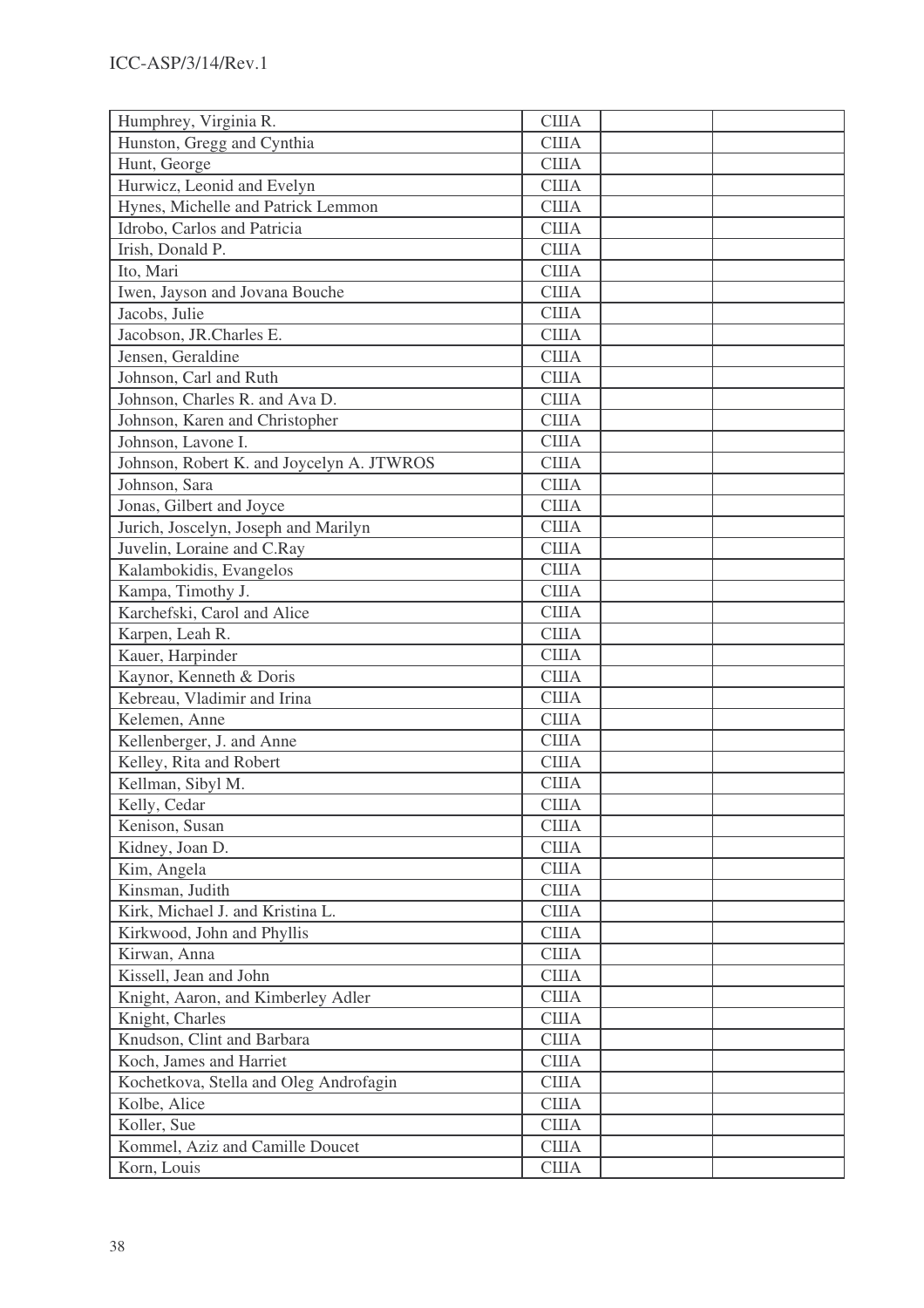| Kosow, George and Elzbieta                     | <b>CIIIA</b> |
|------------------------------------------------|--------------|
| Kraus, Donald and Hope Warshaw                 | <b>CIIIA</b> |
| Kriesel, Robert H. and Carole B.               | <b>CIIIA</b> |
| Kronisch, Myron and Sheila                     | <b>США</b>   |
| Kuhn, James C., III                            | <b>CIIIA</b> |
| Labonte, David L.                              | <b>CIIIA</b> |
| Lacy, Dr. Burritt, Jr.                         | <b>CIIIA</b> |
| Laffoon, Rose M.                               | <b>США</b>   |
| LaMonica, Dana                                 | <b>CIIIA</b> |
| Lane, Kenneth                                  | <b>CIIIA</b> |
| Lang, Amanda and Thomas                        | <b>CIIIA</b> |
| Langer, Leonard O, Jr. and Rollie H.           | <b>CIIIA</b> |
| Langham, Amy A.                                | <b>CIIIA</b> |
| Langham, Joan M.                               | <b>CIIIA</b> |
| Lankowitz, Stan and Pat                        | <b>CIIIA</b> |
| Lanning, Stephen H. and Marjorie M.            | <b>CIIIA</b> |
| Laplante, Shelli L.                            | <b>CIIIA</b> |
| Lavita, Carrie and Peter                       | <b>США</b>   |
| Lawrence, Harriet                              | <b>CIIIA</b> |
| Lazzeretti, Linda                              | <b>CIIIA</b> |
| Leack, Paul G. and Ruth M.                     | <b>CIIIA</b> |
| Lebarton, Chave Krawetz-                       | <b>CIIIA</b> |
| Ledgerwood, Levi and Alison Kaufmann           | <b>США</b>   |
| Ledwidge, Lisa                                 | <b>CIIIA</b> |
| Lefito, Gerald W. and Patricia M.              | <b>CIIIA</b> |
| Legg, Cathy                                    | <b>CIIIA</b> |
| Leichtman, David and Irene                     | <b>США</b>   |
| Leigh, Mary Randolph                           | <b>США</b>   |
| Leinback Kreider, Jonathon and Greta           | <b>США</b>   |
| Lemkow, Anna                                   | <b>США</b>   |
| Lenz, Andrew N.                                | <b>США</b>   |
| Lescher, George and Joanne                     | США          |
|                                                | <b>CIIIA</b> |
| Lester, Catharina D.<br>Lester, Jane and James | США          |
|                                                | <b>CIIIA</b> |
| Leventhal, Fred and Jean                       |              |
| Lilley, Linda                                  | <b>CIIIA</b> |
| Link, Edward and Dolores                       | <b>CIIIA</b> |
| Little, Gordon or Vicki                        | США          |
| Logan, Yvonne E.                               | США          |
| Lomanto, Andrea                                | <b>CIIIA</b> |
| Lombard, John                                  | США          |
| London, Jean D.                                | <b>CIIIA</b> |
| Long, Anne W.                                  | <b>CIIIA</b> |
| Lorick, Suchita & Darryl                       | США          |
| Lowrie, Norma A.                               | <b>CIIIA</b> |
| Lukermann, Barbara L.                          | США          |
| Lund, Joseph J. and Mary K.                    | <b>CIIIA</b> |
| Lund, M.D.Nancy R.                             | <b>CIIIA</b> |
| Lynn, John                                     | США          |
| Lynn, Rev. Edwin Charles and Marjorie Anne     | <b>CIIIA</b> |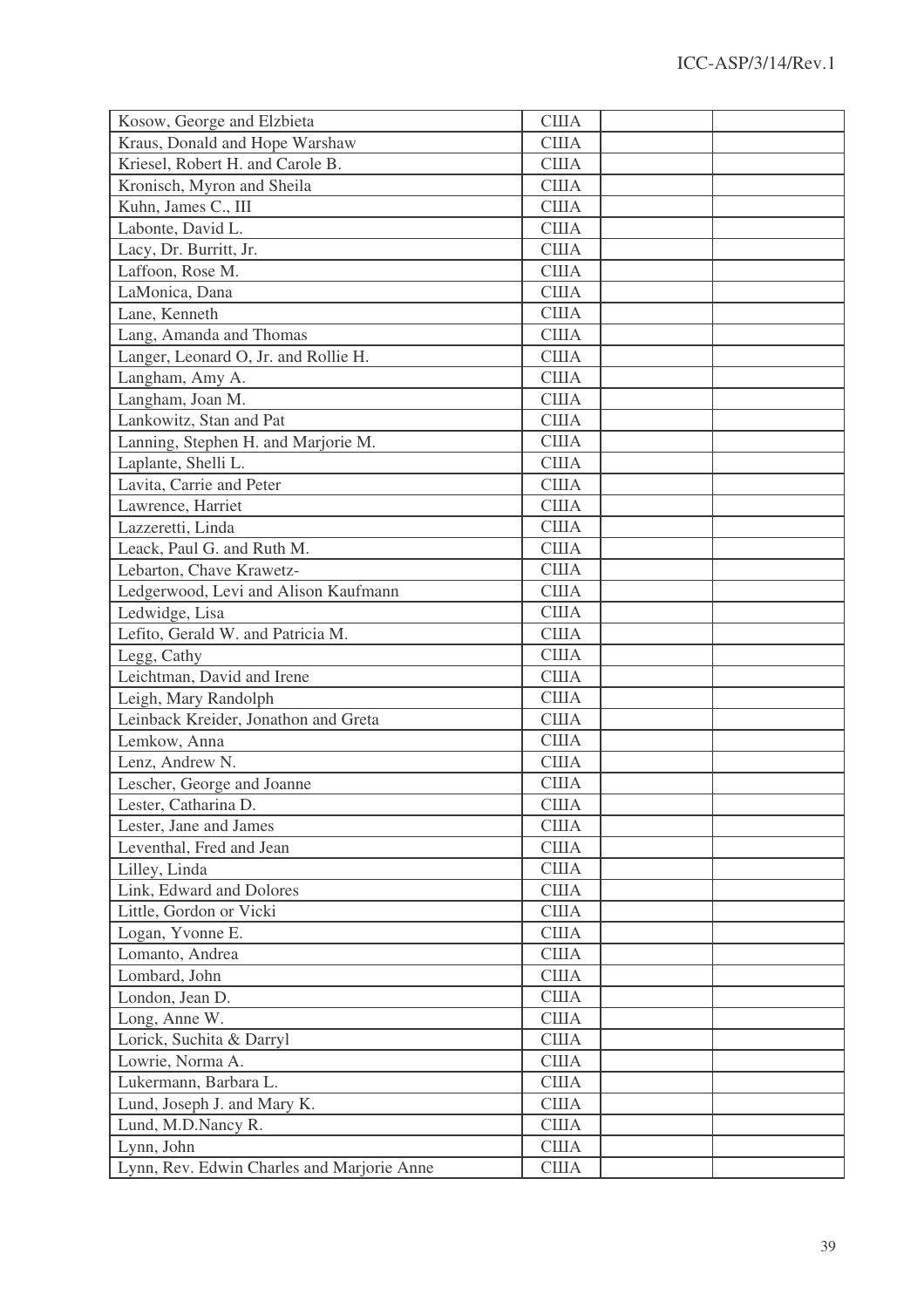| Mabbs, Robert D. and Alice                       | <b>CIIIA</b> |  |
|--------------------------------------------------|--------------|--|
| Mabry, George                                    | <b>CIIIA</b> |  |
| MacDougall, Sarah                                | <b>CIIIA</b> |  |
| Majidi, Behrad and Shohreh J.-Majidi             | <b>США</b>   |  |
| Malick, Wendie Diane                             | <b>США</b>   |  |
| Malmberg, Paul and Geraldine                     | <b>CIIIA</b> |  |
| Malmuth, Marvin and Sonja                        | <b>США</b>   |  |
| Maltz, James C. and Luettgen Ann M.              | <b>США</b>   |  |
| Manel, David                                     | <b>CIIIA</b> |  |
| Maniscalco, Nina K. and Todd A.                  | <b>США</b>   |  |
| Mann, Polly                                      | <b>CIIIA</b> |  |
| Maran, Rita                                      | <b>США</b>   |  |
| Marcuse, Peter                                   | <b>CIIIA</b> |  |
| Marian, Bert                                     | <b>CIIIA</b> |  |
| Martin, Donald F. and Mildred M.                 | <b>США</b>   |  |
| Martinka, Barbara F.                             | <b>США</b>   |  |
| Masche,-Millington Kathy                         | <b>США</b>   |  |
| Mason Taylor, "Butch"                            | <b>США</b>   |  |
| Masselink, Jessica L                             | <b>CIIIA</b> |  |
| Mathevet-Femling, Jean and Marcel                | <b>CIIIA</b> |  |
| Maufer, Thomas and Deborah                       | <b>США</b>   |  |
| Maus, John F. and Joann L.                       | <b>США</b>   |  |
| Mayerfeld, Jason                                 | <b>CIIIA</b> |  |
| McAllister, Steven and Ursula                    | <b>США</b>   |  |
| McCarthy, Margaret and Derek                     | <b>США</b>   |  |
| McClelland, Jean N.                              | <b>CIIIA</b> |  |
| McCloskey, Paul                                  | <b>CIIIA</b> |  |
| McGrath, Peggy M.                                | <b>США</b>   |  |
| McHugh, Richard and Rosemary                     | <b>США</b>   |  |
| McLane-Bradley, Lilla                            | <b>США</b>   |  |
| McNabb, Geraldine S.                             | <b>США</b>   |  |
| McNaughton, David A. and Julie A.                | США          |  |
| McNeil, Daniel                                   | <b>CIIIA</b> |  |
| McNeil, Robert D. and Sara                       | <b>США</b>   |  |
| McQuoid, Weir and Vivian                         | <b>CIIIA</b> |  |
| Meador, Yvonne                                   | <b>CIIIA</b> |  |
| Means, Elizabeth                                 | <b>CIIIA</b> |  |
| Meierotto, Richard and Joan                      | США          |  |
| Mensen, Regina                                   | США          |  |
| Merrill, Carmel S.                               | <b>CIIIA</b> |  |
| Messinger, Susan F.                              | <b>CIIIA</b> |  |
| Metcalf, Mr and Mrs. R.E.                        | <b>США</b>   |  |
| Metke, Deborah E.                                | <b>CIIIA</b> |  |
| Metsker Family Trust, Wayne and Johanna Metsker, | США          |  |
| <b>TTEE</b>                                      |              |  |
| Mickelson, Gordon A.                             | <b>США</b>   |  |
| Miller, Daniel                                   | <b>CIIIA</b> |  |
| Mills, Jennifer                                  | <b>CIIIA</b> |  |
| Milman, Alexandra                                | <b>CIIIA</b> |  |
| Minehart, Beth E.                                | <b>CIIIA</b> |  |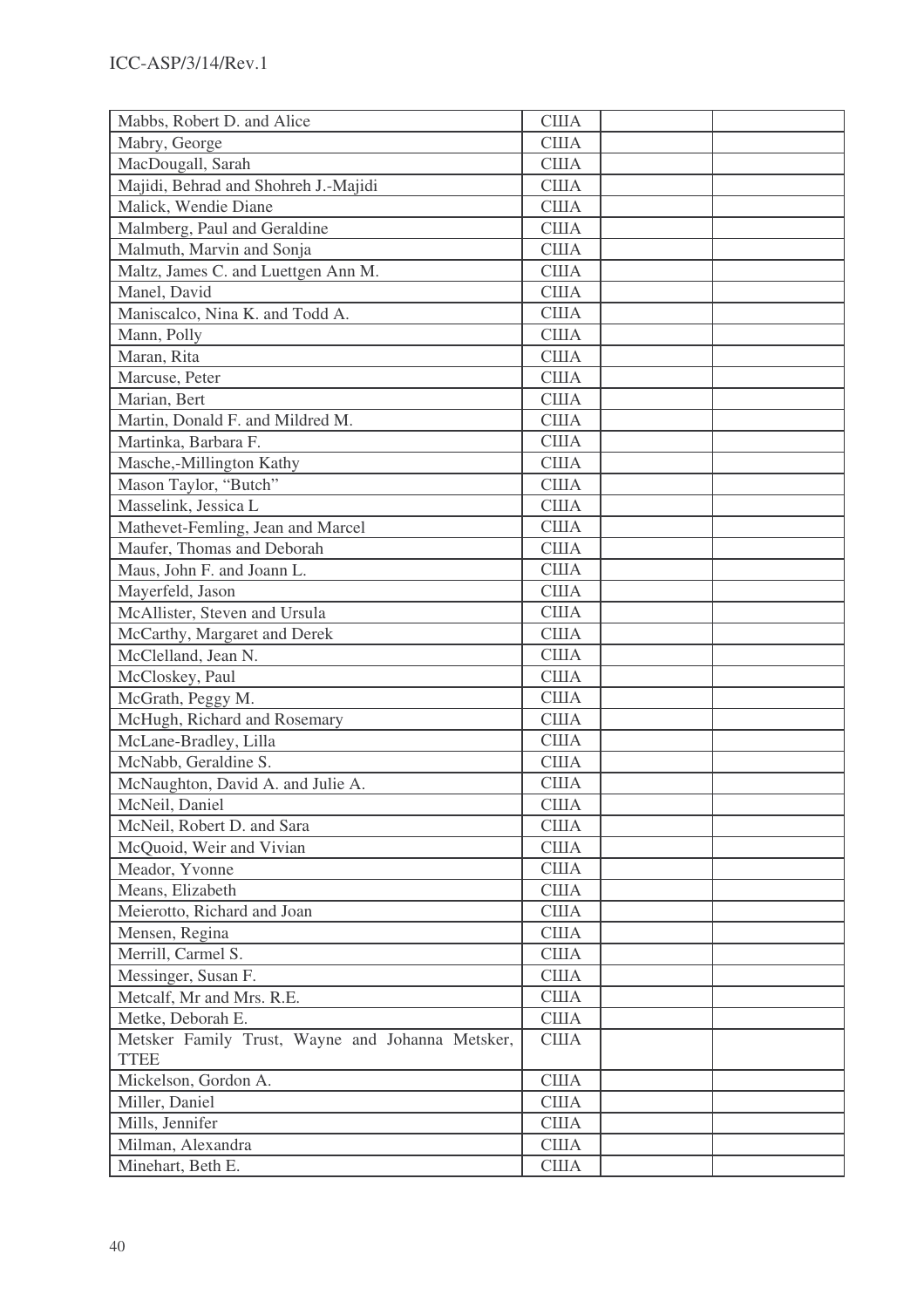| Mitchell, Carol Lynn                        | <b>США</b>   |  |
|---------------------------------------------|--------------|--|
| Morales, Eadith B                           | <b>США</b>   |  |
| Morey, Kathleen                             | <b>США</b>   |  |
| Moriarty, Laura E.                          | <b>США</b>   |  |
| Morrison, Archie and Hilary                 | <b>CIIIA</b> |  |
| Morrison, Beverly and Archie, Jr.           | <b>США</b>   |  |
| Morse, Frances L. and Tamara Griffis        | <b>США</b>   |  |
| Murphy, Lorna D.                            | <b>США</b>   |  |
| Murphy, Sean P. and Melissa A. Santa Maria. | <b>США</b>   |  |
| Murphy, Stephen W.                          | <b>США</b>   |  |
| Murphy, Vincent and Alice                   | <b>CIIIA</b> |  |
| Murrin, Evelyn L.                           | <b>США</b>   |  |
| Musgrave, Stanley D. and Katherine O.       | <b>CIIIA</b> |  |
| Nadeau, Robin                               | <b>США</b>   |  |
| Negley, Maryanna                            | <b>CIIIA</b> |  |
| Negretti, Flora and Anne Logue              | <b>США</b>   |  |
| Nelson, Frederic and Mary Lou               | <b>CIIIA</b> |  |
| Nelson, James W. and Diane                  | <b>США</b>   |  |
| Nelson, Walter L. and Joann                 | <b>CIIIA</b> |  |
| Newbury, Barbara Little and Ann Little      | <b>США</b>   |  |
| Newcomb, B.J. and Richard W.                | <b>США</b>   |  |
| Newlon, W. and Margaret Tauxe               | <b>США</b>   |  |
| Neyhart, Dirk                               | <b>США</b>   |  |
| Niccolls, S. Thomas and Elizabeth           | <b>США</b>   |  |
| Nickpay, Shahhriar and Behshid              | <b>США</b>   |  |
| O'Brien, Shannon                            | <b>США</b>   |  |
| O'Hara, James W. and Marjorie               | <b>CIIIA</b> |  |
| Ofner, Peter and Nancy C. Amstutz.          | <b>США</b>   |  |
| Olson, O. Russell and Jean S.               | <b>США</b>   |  |
| Oltarzewski, Diane                          | <b>США</b>   |  |
| Orengo, Agustin                             | <b>CIIIA</b> |  |
| Paesch, Marilyn                             | <b>CIIIA</b> |  |
| Page, Theodore S.                           | <b>CIIIA</b> |  |
| Pakko, Nancy L                              | США          |  |
| Palley, Meg                                 | <b>США</b>   |  |
| Palmeire, Darwin                            | <b>CIIIA</b> |  |
| Papadopoulos, Nikoleta F.                   | <b>CIIIA</b> |  |
| Parcells, Barbara                           | <b>CIIIA</b> |  |
| Pardee, Louise M.                           | <b>США</b>   |  |
| Parks, Susan                                | <b>CIIIA</b> |  |
| Parle, Catherine Walsh                      | <b>CIIIA</b> |  |
| Parsons, John C., Jr. and Joan              | <b>CIIIA</b> |  |
| Paspalis, Katherine A.                      | <b>CIIIA</b> |  |
| Patel, Narendra                             | <b>CIIIA</b> |  |
| Paul, Alexander                             | <b>CIIIA</b> |  |
| Pauley, Bernice M.                          | <b>США</b>   |  |
| Pavlick, Anthony L. and Lenore J.           | <b>CIIIA</b> |  |
| Pavlick, Lenore                             | <b>CIIIA</b> |  |
| Payne, Patricia B.                          | <b>США</b>   |  |
| Payson Parra, Erica                         | <b>CIIIA</b> |  |
|                                             |              |  |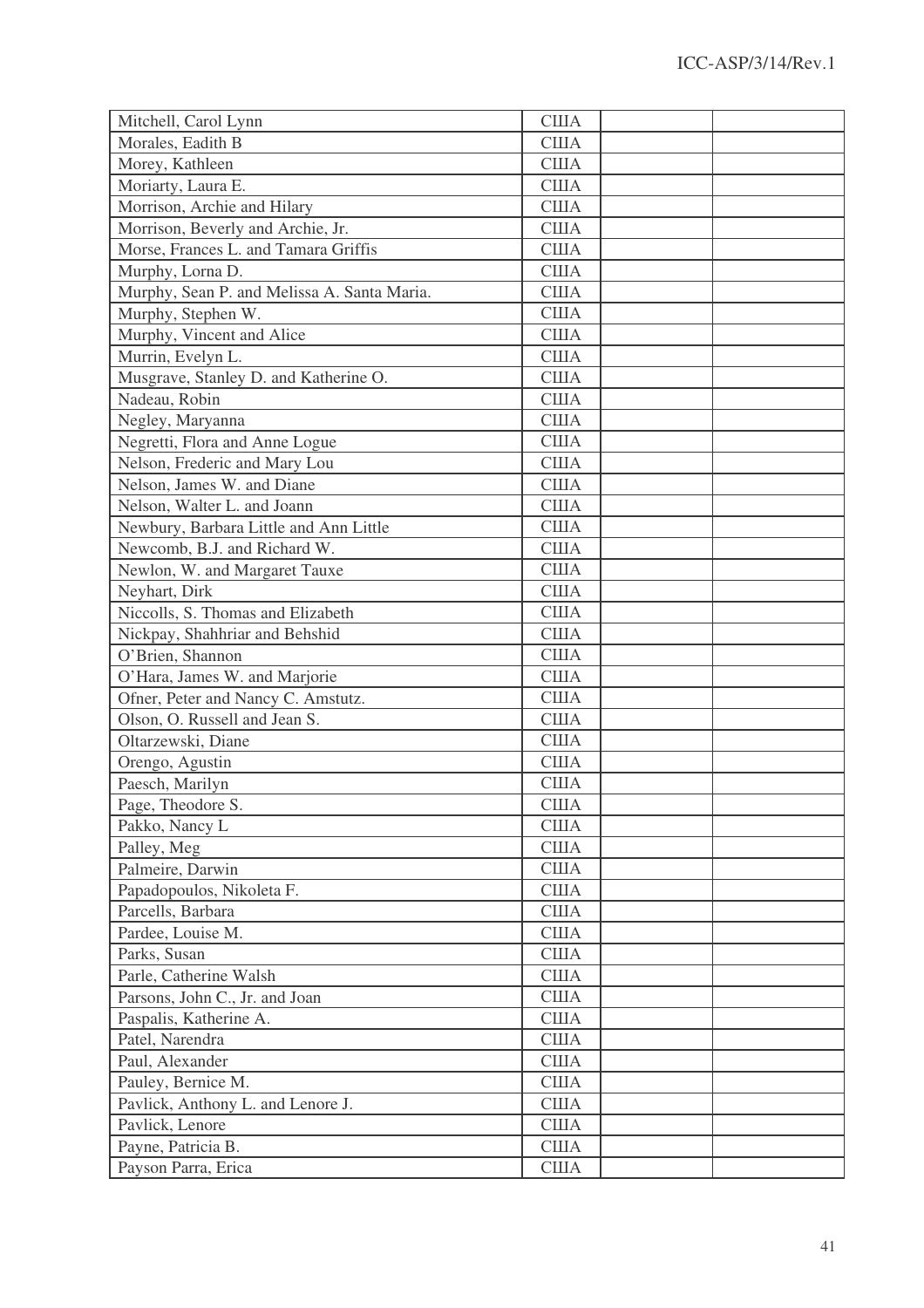| Peacethings                               | <b>CIIIA</b> |  |
|-------------------------------------------|--------------|--|
| Pearce, Suzanne                           | <b>CIIIA</b> |  |
| Peckinpaugh, E. Diane                     | <b>США</b>   |  |
| Pellmyr, N. Olof and Elise J. Augenstein. | <b>США</b>   |  |
| Pender, S. Chris                          | <b>США</b>   |  |
| Pendergrast, Florence B.                  | <b>CIIIA</b> |  |
| Perricelli, Eugene M. and Claire S.       | <b>США</b>   |  |
| Petersen, Stella                          | <b>США</b>   |  |
| Peterson, Arlo L.                         | <b>CIIIA</b> |  |
| Phelps, James D. and Lillian Sue          | <b>США</b>   |  |
| Pilcher, Donald M.                        | <b>США</b>   |  |
| Pine, Edward F. and Ella                  | <b>США</b>   |  |
| Pittman, Diane and Krantz Lawrence        | <b>CIIIA</b> |  |
| Plotkin, Robert                           | <b>США</b>   |  |
| Plum, Thomas and Lana Lee                 | <b>США</b>   |  |
| Podorsek, Joseph and Mary Ann             | <b>CIIIA</b> |  |
| Polansky, Joe                             | <b>США</b>   |  |
| Polivy, Ellen L                           | <b>США</b>   |  |
| Pope, Calvin P and Rowena                 | <b>CIIIA</b> |  |
| Poulson, Judi and Le Roy                  | <b>CIIIA</b> |  |
| Pound, Abgail                             | <b>CIIIA</b> |  |
| Powell, Jane H.                           | <b>CIIIA</b> |  |
| Purdy, Herbert G. and Virginia W.         | <b>CIIIA</b> |  |
| Purkaple, Ruth H.                         | <b>США</b>   |  |
| Raboni, Lorelle Maria                     | <b>США</b>   |  |
| Radamaker, Ted and Patricia               | <b>США</b>   |  |
| Raitt, Bonnie                             | <b>CIIIA</b> |  |
| Rakay, M.M.                               | <b>США</b>   |  |
| Ramnaraine, Cecil C.                      | <b>CIIIA</b> |  |
| Ramp, Floyd and Marjorie                  | <b>CIIIA</b> |  |
| Raphael, Gervase                          | <b>США</b>   |  |
| Ratio, Corp.                              | США          |  |
| Ravelo, Anna                              | <b>США</b>   |  |
| Reckdahl, Segwald and Martha              | <b>CIIIA</b> |  |
| Reddy, Elizabeth C.                       | <b>CIIIA</b> |  |
| Redemann, David H. and Caryn L.           | <b>CIIIA</b> |  |
| Reeder, Barbara E.                        | США          |  |
| Refior, Betty Phelps                      | <b>США</b>   |  |
| Reind, lLeslie                            | <b>CIIIA</b> |  |
| Reine, Ken and Sandra                     | <b>CIIIA</b> |  |
| Remington, M.                             | <b>CIIIA</b> |  |
| Rhodes, J. M. and C.                      | <b>США</b>   |  |
| Rich, Nathan and Anne                     | <b>CIIIA</b> |  |
| Richards, Brent A.                        | <b>CIIIA</b> |  |
| Richardson, Ann and Rodney                | <b>CIIIA</b> |  |
| Richardson, David B.                      | <b>CIIIA</b> |  |
| Richardson, Ingemarie and Frederick       | <b>CIIIA</b> |  |
| Rieber, June                              | <b>CIIIA</b> |  |
| Riege, John and Sali                      | <b>CIIIA</b> |  |
| Riley, Mark and Barbara                   | <b>CIIIA</b> |  |
|                                           |              |  |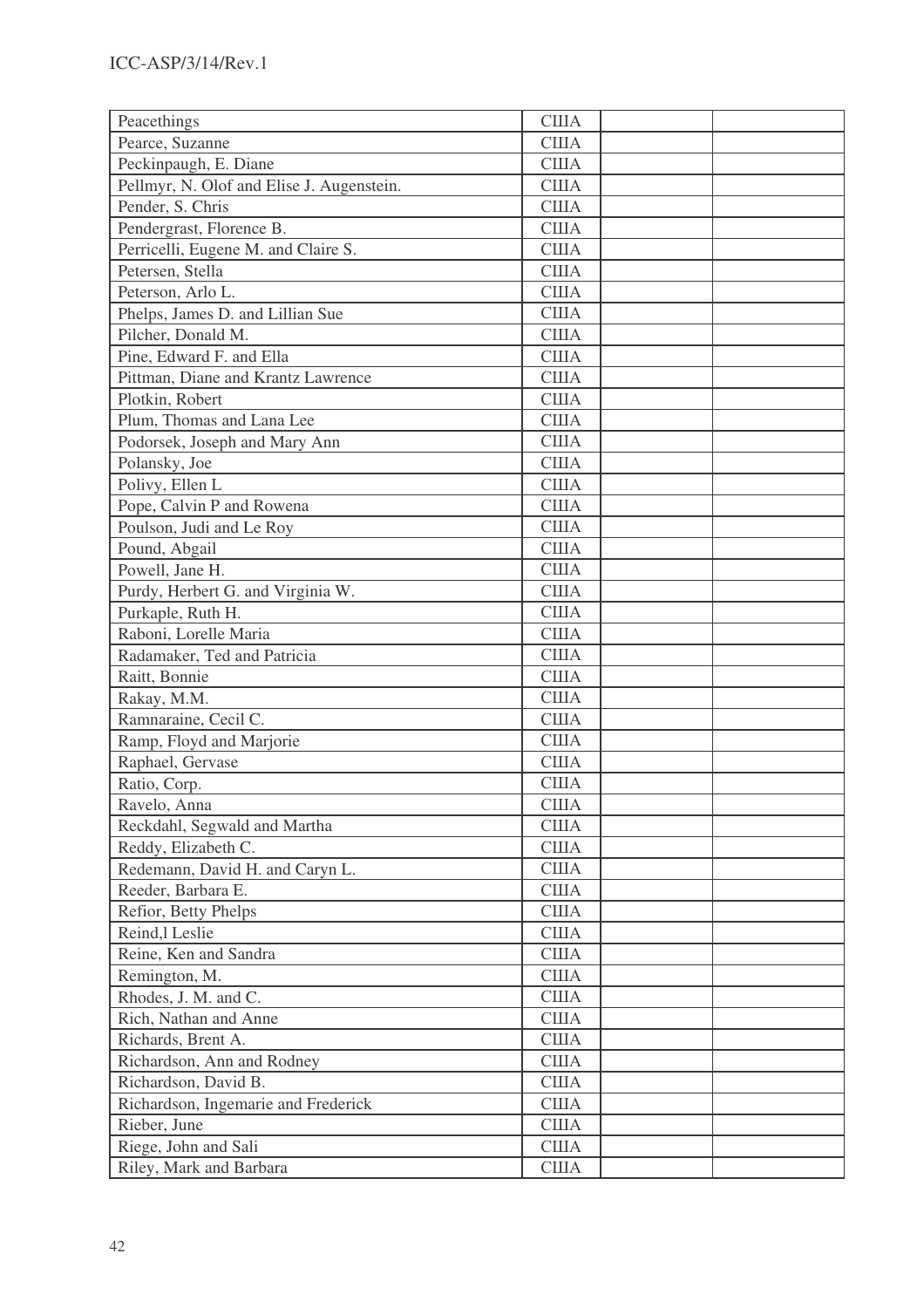| Ripp, Thomas R.                             | <b>CIIIA</b> |  |
|---------------------------------------------|--------------|--|
| Ritscher, Meredith A.                       | <b>CIIIA</b> |  |
| Robert, H. and He                           | <b>CIIIA</b> |  |
| Robertson, Christopher T.                   | <b>США</b>   |  |
| Robinson, Richard R.                        | <b>CIIIA</b> |  |
| Rockey, Charles and Frances                 | <b>США</b>   |  |
| Rodriguez, Betzaida                         | <b>CIIIA</b> |  |
| Roger, J.                                   | <b>CIIIA</b> |  |
| Roger, Nolette                              | <b>CIIIA</b> |  |
| Rohan, William P.                           | <b>CIIIA</b> |  |
| Rohde, Kermit J                             | <b>CIIIA</b> |  |
| Rose, Sandra K.                             | <b>CIIIA</b> |  |
| Rosinia, Richard and Pamela                 | <b>CIIIA</b> |  |
| Rossiter, Hank and Marilyn                  | <b>CIIIA</b> |  |
| Rossiter, Richard C. and Lynn R.            | <b>CIIIA</b> |  |
| Rothfusz, Marvin and Judith                 | <b>США</b>   |  |
| Rounds, Mrs. D.D.                           | <b>CIIIA</b> |  |
| Rowe, Norma                                 | <b>США</b>   |  |
| Rubin, Julia (Julia Ormond)                 | <b>США</b>   |  |
| Rugg, Kathryn                               | <b>CIIIA</b> |  |
| Rydell, Edmund W. F.                        | <b>CIIIA</b> |  |
| Salick, Michael and Janet                   | <b>США</b>   |  |
| Salick, Michael R. and Janet L.             | <b>CIIIA</b> |  |
| Salpeter, E.E. and Lhamo Shouse             | <b>CIIIA</b> |  |
| Salzwedel, Kenneth and Kathleen             | <b>CIIIA</b> |  |
| Samuelson, Barbara A.                       | <b>США</b>   |  |
| Sanchez, Ramon and Toby                     | <b>CIIIA</b> |  |
| Saunders, David B. and Emily                | <b>США</b>   |  |
| Saunders, Kathy and Harold                  | <b>CIIIA</b> |  |
| Savage, Alfred and Lillian                  | <b>CIIIA</b> |  |
| Save our World                              | <b>CIIIA</b> |  |
| Savin, Skowhegan                            | <b>CIIIA</b> |  |
| Saxon, John                                 | <b>США</b>   |  |
| Schauder, Bonita                            | <b>США</b>   |  |
| Schiesser, M. Cathryn                       | <b>CIIIA</b> |  |
| Schmidt, Marian                             | <b>США</b>   |  |
| Schmit, Joseph L. and Marilyn T.            | <b>CIIIA</b> |  |
| Schmitz, Robert L.                          | <b>CIIIA</b> |  |
| Schoenberg, Andrew A.                       | <b>CIIIA</b> |  |
| Schoonover, Betty H.                        | <b>CIIIA</b> |  |
| Schrock, Valerie J.                         | <b>CIIIA</b> |  |
| Schroeder, John and Charlotte               | <b>CIIIA</b> |  |
| Schroeppel, Stephen                         | <b>CIIIA</b> |  |
| Schryver, Stephen                           | <b>CIIIA</b> |  |
| Schumacher, Beth Ann                        | <b>CIIIA</b> |  |
| Schwarttzberg, Phillip and Elizabeth Nelson | <b>CIIIA</b> |  |
| Schwartz, William                           | <b>США</b>   |  |
| Schwartzberg, Joseph E.                     | <b>CIIIA</b> |  |
| Scott, Catherine A.                         | <b>США</b>   |  |
| Scott, Frances                              | <b>CIIIA</b> |  |
|                                             |              |  |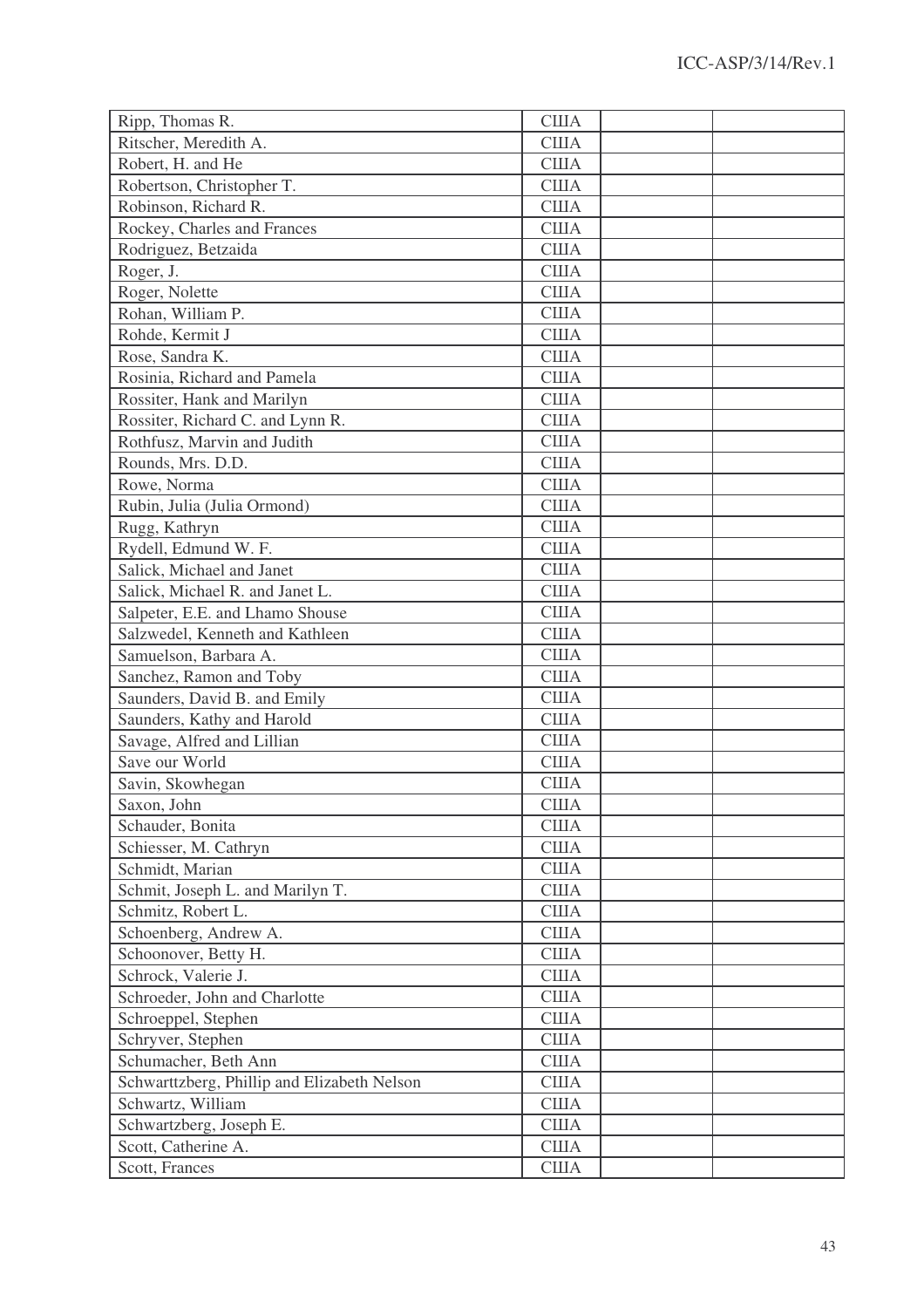| Seasholes, Bradbury and Frances           | <b>США</b>   |  |
|-------------------------------------------|--------------|--|
| Seidl, Jean M.                            | <b>CIIIA</b> |  |
| Seldon, Niles A.                          | <b>CIIIA</b> |  |
| Sellers, Robert M.                        | <b>CIIIA</b> |  |
| Seloheim, Sara E.                         | <b>CIIIA</b> |  |
| Shahidi, M. Jay                           | <b>CIIIA</b> |  |
| Shainline, Anne                           | <b>США</b>   |  |
| Shakhnovich, Basya                        | <b>США</b>   |  |
| Shapiro, Paula                            | <b>США</b>   |  |
| Shaw, John B. and Julia S.                | <b>США</b>   |  |
| Shaw, Virginia and David S. Green         | <b>США</b>   |  |
| Sheldon, Horace and Marilyn Flynn         | <b>CIIIA</b> |  |
| Shepard, Jennifer                         | <b>CIIIA</b> |  |
| Sheppard, E.S. and Helga Leitner          | <b>США</b>   |  |
| Shively, Daniel C. and Joanne T.          | <b>США</b>   |  |
| Shulman, Bonnie                           | <b>CIIIA</b> |  |
| Shwartz, Howard                           | США          |  |
| Silverman, Ann Corley and Tin Porch Paper | <b>США</b>   |  |
| Sim, Lynne                                | <b>CIIIA</b> |  |
| Simcox, David E.                          | <b>CIIIA</b> |  |
| Simmons, David L. and Nora                | <b>США</b>   |  |
| Simon, Marianne and Tom Leamon            | <b>CIIIA</b> |  |
| Simpson, James                            | <b>США</b>   |  |
| Siskind, Erica Monet                      | <b>CIIIA</b> |  |
| Sisters of the Living World               | <b>CIIIA</b> |  |
| Sites, Jean B                             | <b>США</b>   |  |
| Skolnick, Andrew A.                       | <b>CIIIA</b> |  |
| Small, Neal                               | <b>США</b>   |  |
| Smiley, Sandra                            | <b>CIIIA</b> |  |
| Smith, Harlan M and Margaret G.           | <b>CIIIA</b> |  |
| Smith, Karen S.                           | <b>CIIIA</b> |  |
| Smith, Verlyn O.                          | <b>CIIIA</b> |  |
| Smith, Wheeler and Guyla A.               | <b>США</b>   |  |
| Snortum, Elizabeth                        | <b>CIIIA</b> |  |
| Snyder, Doug                              | <b>CIIIA</b> |  |
| Snyder, Wayne and Judith J.               | <b>CIIIA</b> |  |
| Somma, Darin A.                           | <b>CIIIA</b> |  |
| Sonnen, John S.                           | <b>CIIIA</b> |  |
| Sovik, Edward A. and Anne                 | <b>CIIIA</b> |  |
| Spark, Elizabeth C.                       | <b>CIIIA</b> |  |
| Spaulding, James and Ruth                 | <b>CIIIA</b> |  |
| Spauling, Seth J. and Stephanie G.        | США          |  |
| Spears, Marguerite                        | <b>CIIIA</b> |  |
| Spenner, Joel M.                          | <b>CIIIA</b> |  |
| Spitze, Glenys L.                         | <b>CIIIA</b> |  |
| Spitzer, Richard C.                       | <b>CIIIA</b> |  |
| Starks, Terril D.                         | <b>CIIIA</b> |  |
| Starrett, Raymond                         | <b>CIIIA</b> |  |
| Staus, Evelyn A.                          | <b>CIIIA</b> |  |
| Stedman, Bruce                            | <b>CIIIA</b> |  |
|                                           |              |  |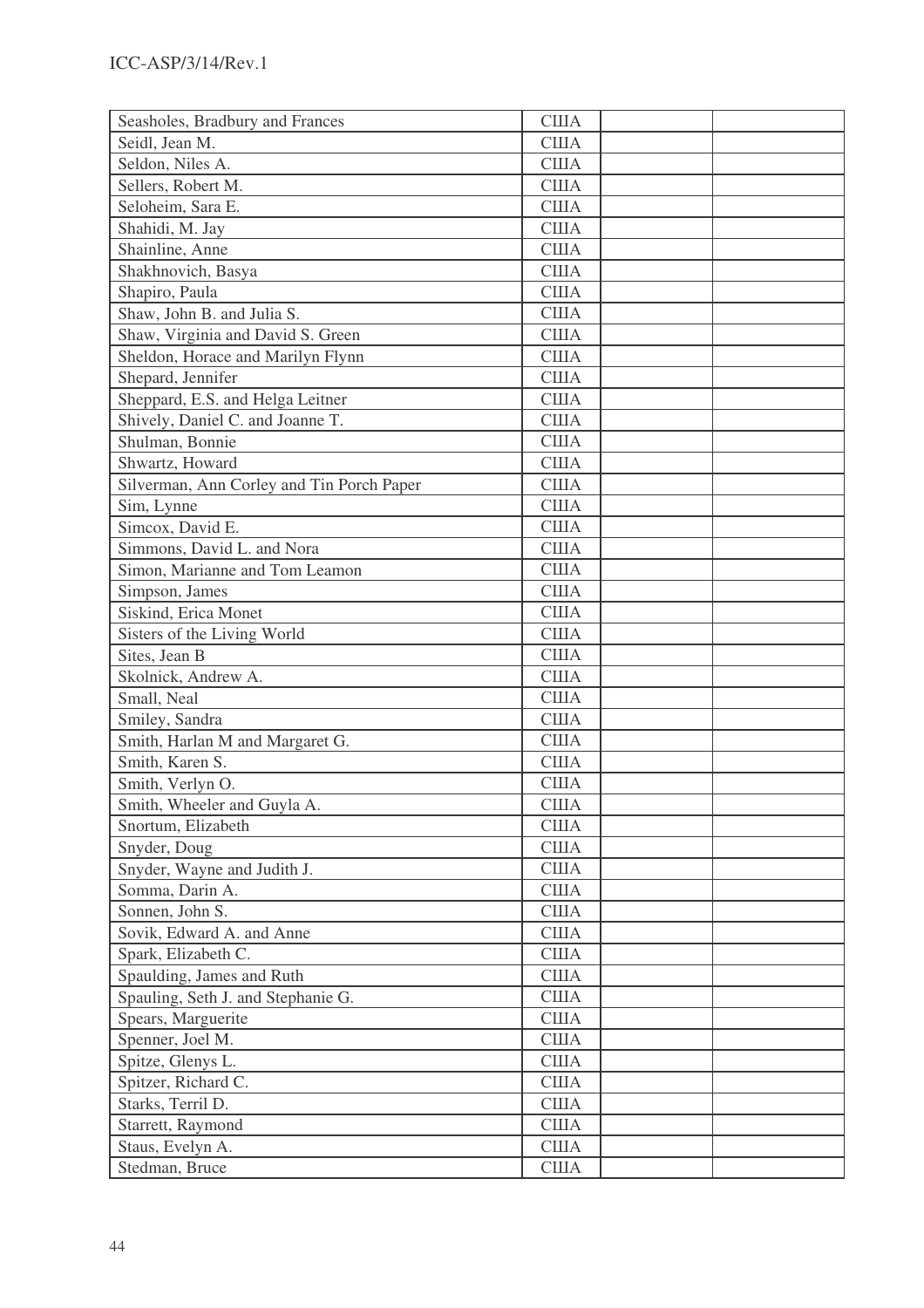| Steger, Phillip J.                                 | <b>США</b>   |  |
|----------------------------------------------------|--------------|--|
| Steichen, Florence, CSJ                            | <b>CIIIA</b> |  |
| Steinbach, Eleanor and Joseph                      | <b>CIIIA</b> |  |
| Stevenson, Robert and Virginia                     | <b>США</b>   |  |
| Stewart, Frances I.                                | <b>США</b>   |  |
| Stimpson, Wesley and Patricia                      | <b>CIIIA</b> |  |
| Stone, Karen E.                                    | <b>США</b>   |  |
| Stone, Stephanie M.                                | <b>США</b>   |  |
| Storlie, Joanne L.                                 | <b>CIIIA</b> |  |
| Story, Charles and Gladys                          | <b>CIIIA</b> |  |
| Strater, Jeremy                                    | <b>США</b>   |  |
| Strickland, James and Olga                         | <b>США</b>   |  |
| Stuart, Bryan G.                                   | <b>CIIIA</b> |  |
| Stuepfert, Dale L.                                 | <b>США</b>   |  |
| Sulerud, Grace K. and Ralph L.                     | <b>США</b>   |  |
| Sutton, David L.                                   | <b>CIIIA</b> |  |
| Swit, Loretta                                      | <b>США</b>   |  |
| Symons, Stacy and Frank                            | <b>США</b>   |  |
| Tarler, Jay and Claudia Apfelbaum                  | <b>CIIIA</b> |  |
| Taylor Family Revocable Living Trust, DTD. Richard | <b>США</b>   |  |
| and Sadie Taylor, TTEE                             |              |  |
| Taylor, Dennis                                     | <b>США</b>   |  |
| Taylor, Emily Elizabeth                            | <b>CIIIA</b> |  |
| Teague, Sharry B.                                  | <b>CIIIA</b> |  |
| Tedford, Amy K.                                    | <b>США</b>   |  |
| Terna, Frederick and Rebecca L. Shiffman           | <b>США</b>   |  |
| Thakur, Manavendra K. and Gail S.                  | <b>CIIIA</b> |  |
| Thomas, Cheryl                                     | <b>США</b>   |  |
| Thomas, R. and Dorothy V. Myers                    | <b>США</b>   |  |
| Thompson, Donald and Jan Oen                       | <b>США</b>   |  |
| Thompson, Lewis J.                                 | <b>CIIIA</b> |  |
| Thompson, Peter J                                  | <b>США</b>   |  |
| Thornton, Majorie E.                               | США          |  |
| Thorsen, Tore                                      | <b>CIIIA</b> |  |
| Thygeson Ttee, Kristin                             | <b>CIIIA</b> |  |
| Tillotson, J. Mark                                 | <b>CIIIA</b> |  |
| Timoshenko, Nadezhda                               | <b>CIIIA</b> |  |
| Trenholm, Richard and Christine                    | <b>CIIIA</b> |  |
| Turnrose, Paul H.                                  | <b>CIIIA</b> |  |
| Unterleitner, Fred                                 | <b>CIIIA</b> |  |
| Utiger, Wayne and Dorothy                          | <b>CIIIA</b> |  |
| Valois, Frederica and John                         | <b>CIIIA</b> |  |
| Van Schaack, Beth M. and Brent Dennis Lang         | <b>CIIIA</b> |  |
| Van Slambrouck, Paul and Sally J.                  | <b>CIIIA</b> |  |
| Vande Bunt, Joyce                                  | <b>CIIIA</b> |  |
| VanDeBogart, James and Mildred                     | <b>CIIIA</b> |  |
| Vanderpool, Reba                                   | <b>CIIIA</b> |  |
| Varney, Yoshi A.                                   | <b>CIIIA</b> |  |
| Vaubel, Lawrence J. and Carol L.                   | <b>CIIIA</b> |  |
| Vaughan, Linda and Robert                          | <b>CIIIA</b> |  |
|                                                    |              |  |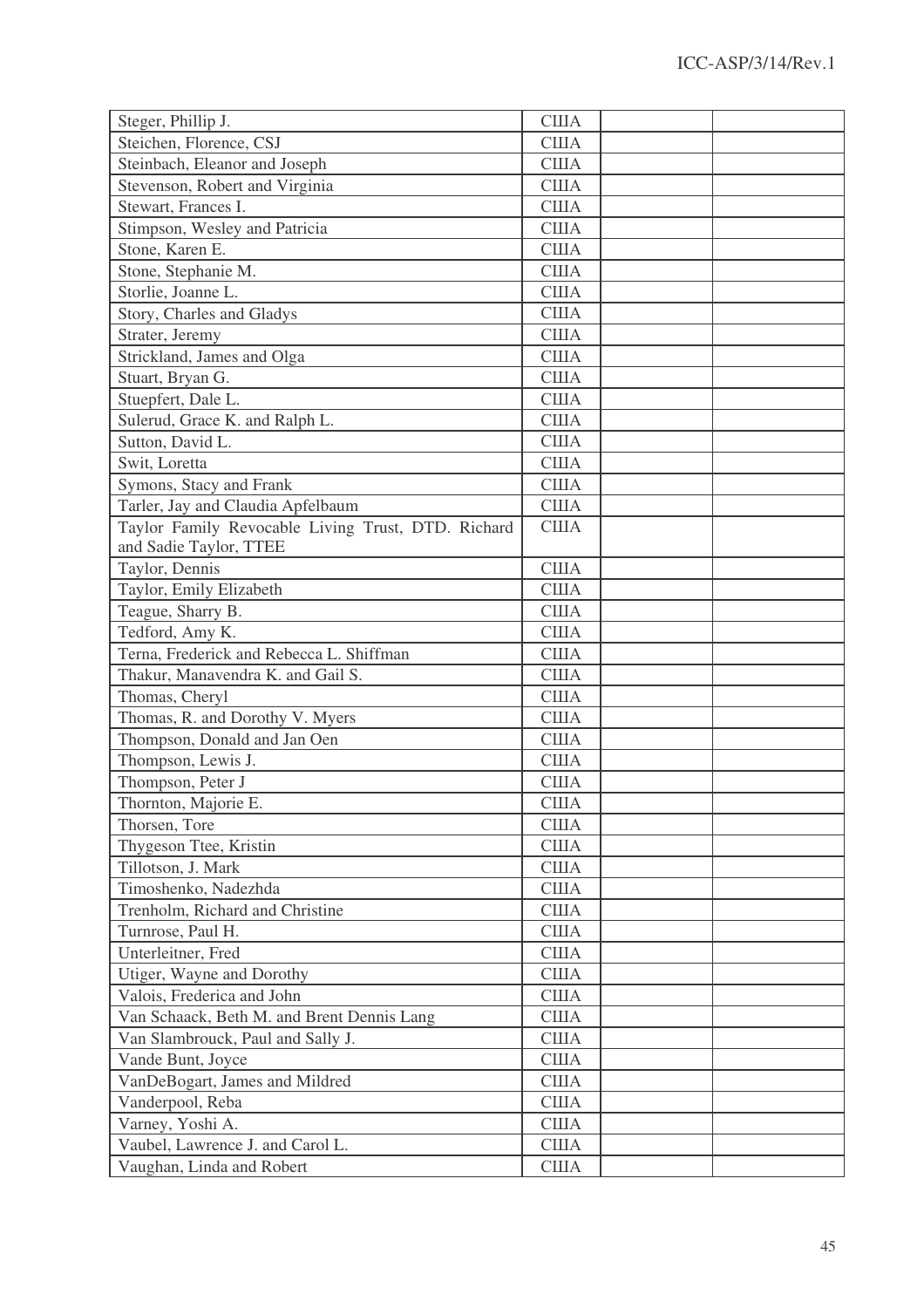| Vialle, Marilyn                     | <b>CIIIA</b> |
|-------------------------------------|--------------|
| Viscusi, Margo                      | <b>США</b>   |
| Vitto, Cynthia                      | <b>США</b>   |
| Vizedom, Monika B.                  | <b>США</b>   |
| Volk, Karl J.                       | <b>США</b>   |
| Vonwahlde, George and Mary          | <b>CIIIA</b> |
| Waddell, William B and Shirley J.   | <b>США</b>   |
| Wagner, James B.                    | <b>США</b>   |
| Wagner, James D. and Virginia Marie | <b>США</b>   |
| Wagner, R.C                         | <b>США</b>   |
| Wagner, R.C. and Esther             | <b>США</b>   |
| Wahl, Rosalie E.                    | <b>CIIIA</b> |
| Walker, Michael S. and Julie S.     | <b>CIIIA</b> |
| Walker, Tatjana and Todd            | <b>США</b>   |
| Wallace, Mary Jane                  | <b>США</b>   |
| Wallace, Wesley                     | <b>CIIIA</b> |
| Walsh, Anne and D.A.                | <b>США</b>   |
| Wangh, Anne                         | <b>США</b>   |
| Washburn, Arthur and Pauline        | <b>CIIIA</b> |
| Wasilik, Jeanne Marie               | <b>США</b>   |
| Wasser, Dewey and Julie             | <b>CIIIA</b> |
| Watchman, Janet and Joel Weisberg   | <b>США</b>   |
| Wazeka, Marjorie                    | <b>CIIIA</b> |
| Weaver, Dennis and Gerry            | <b>США</b>   |
| Weber, David and Ilona              | <b>США</b>   |
| Wedin, Carolyn                      | <b>США</b>   |
| Weeks, Karen                        | <b>CIIIA</b> |
| Weidemann, Elaine M.S.              | <b>CIIIA</b> |
| Weissman, IRA                       | <b>CIIIA</b> |
| Wells, Patricia                     | <b>CIIIA</b> |
| Wentworth, Elizabeth R.             | <b>США</b>   |
| Wentworth, Nancy A.                 | США          |
| Wessbecher, Roy                     | <b>США</b>   |
| Westergren, George A. and Marcy     | <b>CIIIA</b> |
| Weston Besse, Virginia              | <b>CIIIA</b> |
| White, James G. and Mary S.         | <b>CIIIA</b> |
| Whiting, Janice                     | США          |
| Whitman, Lois Q.                    | <b>CIIIA</b> |
| Wickes, Francine A.                 | <b>CIIIA</b> |
| Wickstrom, Beverly and David        | <b>CIIIA</b> |
| Wike, Pamela                        | <b>CIIIA</b> |
| Wilff, Martin R.                    | <b>США</b>   |
| Willard,, James, Jr.                | <b>CIIIA</b> |
| Williams, David Eugene and Aileen   | <b>CIIIA</b> |
| Wilson, Olive                       | <b>CIIIA</b> |
| Winchell, Gordon and Enid           | <b>CIIIA</b> |
| Winter, Tanja                       | <b>CIIIA</b> |
| Winters, Sandra and Edward          | <b>CIIIA</b> |
| Wittman, Wayne C.                   | <b>CIIIA</b> |
| Woerner, Christopher R.             | <b>CIIIA</b> |
|                                     |              |